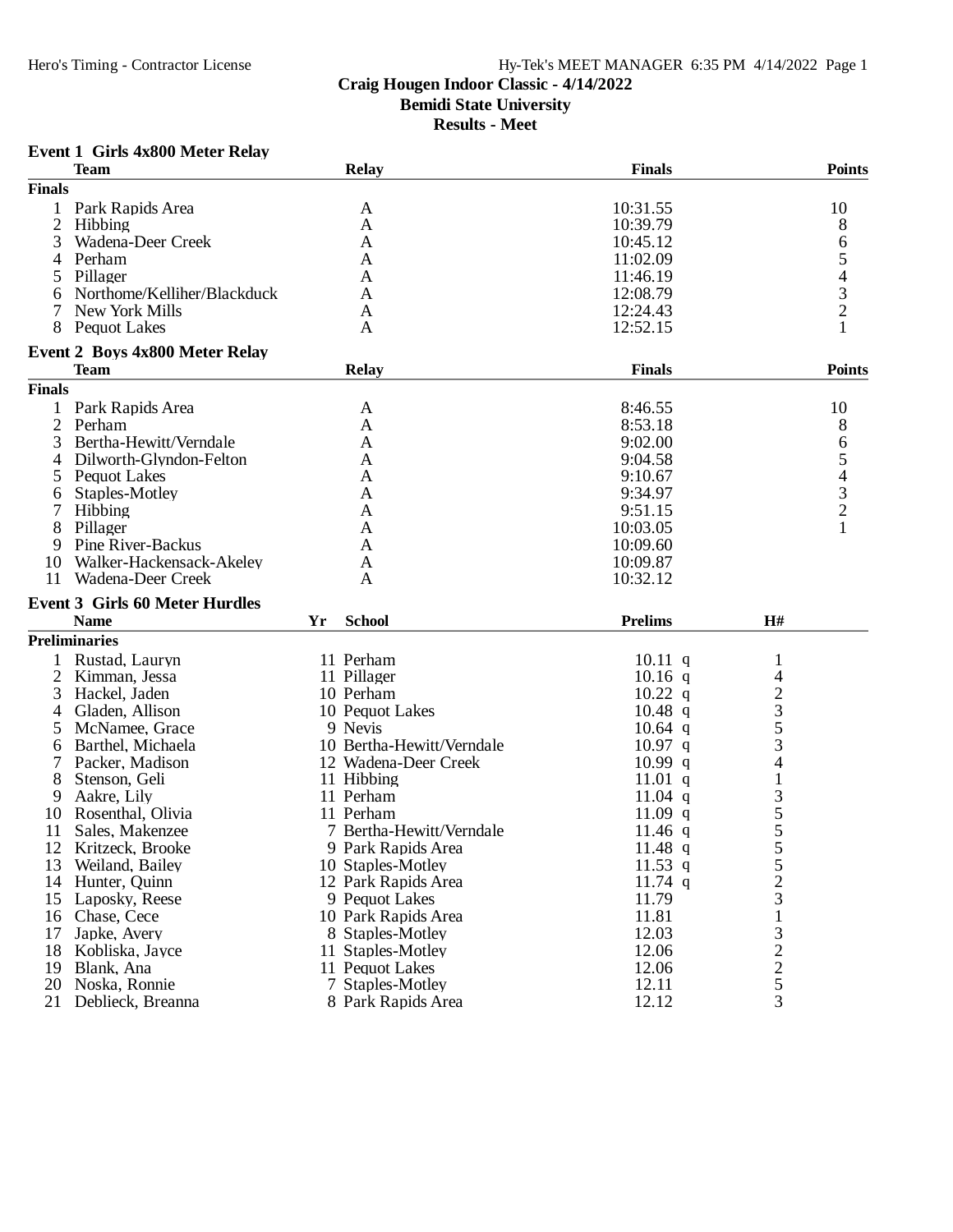**Bemidi State University**

|                | Preliminaries  (Event 3 Girls 60 Meter Hurdles) |    |                                |                |                |  |
|----------------|-------------------------------------------------|----|--------------------------------|----------------|----------------|--|
|                | <b>Name</b>                                     | Yr | <b>School</b>                  | <b>Prelims</b> | H#             |  |
| 22             | Grimsley, Grace                                 |    | 11 Pillager                    | 12.15          | $\overline{4}$ |  |
|                | 23 Burmeister, Brynn                            |    | 10 Northome/Kelliher/Blackduck | 12.20          | 5              |  |
|                | 24 Barthel, Alayna                              |    | 11 Bertha-Hewitt/Verndale      | 12.35          | 4              |  |
|                | 25 Grewe, Cassidy                               |    | 7 Park Rapids Area             | 12.43          | 4              |  |
|                | 26 Imle, Sarah                                  |    | 8 Clearbrook-Gonvick           | 12.55          | $\overline{c}$ |  |
| 27             | Williams, Jasmynn                               |    | 8 Pillager                     | 12.86          | 4              |  |
|                | 28 Hamelau, Megan                               |    | 9 Wadena-Deer Creek            | 12.94          | $\mathbf{1}$   |  |
|                | 29 Caminal Gimenez, Mariona                     |    | 10 Staples-Motley              | 13.61          | $\overline{c}$ |  |
|                | 30 Gordon, Hannah                               |    | 10 Pine River-Backus           | 13.66          | 3              |  |
|                | 31 Blunston, Abby                               |    | 10 Pine River-Backus           | 14.94          | 1              |  |
|                | <b>Event 4 Boys 60 Meter Hurdles</b>            |    |                                |                |                |  |
|                | <b>Name</b>                                     | Yr | <b>School</b>                  | <b>Prelims</b> | H#             |  |
|                | <b>Preliminaries</b>                            |    |                                |                |                |  |
|                | Domier, Brady                                   |    | 12 Wadena-Deer Creek           | 9.30 $q$       | 1              |  |
| $\overline{c}$ | Bilinski, Evan                                  |    | 11 Northome/Kelliher/Blackduck | 9.42 $q$       | 4              |  |
| 3              | Swart, Dallas                                   |    | 11 Hibbing                     | 9.52 $q$       | 4              |  |
| 4              | Rice, Jon                                       |    | 11 Nevis                       | 9.60 $q$       |                |  |
| 5              | Schiessl, Charlie                               |    | 11 Pequot Lakes                | 9.63 $q$       | $\frac{5}{2}$  |  |
| 6              | Russell, Tyce                                   |    | 11 Bertha-Hewitt/Verndale      | 9.76 $q$       |                |  |
|                | Moyer, Tim                                      |    | 12 Pillager                    | 9.87 $q$       | 4              |  |
| 8              | Molstre, Joseph                                 |    | 11 Dilworth-Glyndon-Felton     | $10.11$ q      | $\mathbf{1}$   |  |
| 9              | Deblieck, Pierce                                |    | 11 Park Rapids Area            | 10.40 q        | 5              |  |
|                | 10 Coudron, Tyrus                               |    | 9 Perham                       | $10.42$ q      | 3              |  |
| 11             | Schultz, Kobe                                   |    | 10 Pillager                    | $10.47$ q      | $\mathbf{1}$   |  |
|                | 12 Etter, Darryl                                |    | 12 Park Rapids Area            | $10.48$ q      | 3              |  |
|                | 13 Brandt, Avandre                              |    | 8 Staples-Motley               | $10.75$ q      | $\overline{4}$ |  |
|                | 14 Holmberg, Nicholas                           |    | 10 Pequot Lakes                | $10.81$ q      | 5              |  |
|                | 15 Pierson, McKale                              |    | 12 Dilworth-Glyndon-Felton     | 10.88          | 3              |  |
|                | 16 Vazquez, Jovani                              |    | 10 Perham                      | 11.13          | 3              |  |
|                | 17 Rettke, Hayden                               |    | 8 Walker-Hackensack-Akeley     | 11.45          | $\overline{c}$ |  |
|                | 18 Crowley, Shane                               |    | 10 Pequot Lakes                | 11.53          | 1              |  |
|                | 19 Pfeiffer, Eli                                |    | 11 Walker-Hackensack-Akeley    | 11.67          | 4              |  |
| 20             | Hughes, Cole                                    |    | 11 Hibbing                     | 11.74          | 3              |  |
| 21             | Strom, Kai                                      |    | 9 Hibbing                      | 11.80          | 3              |  |
|                | 22 Larson, Noah                                 |    | 8 Staples-Motley               | 11.90          | $\frac{5}{5}$  |  |
| 23             | Murdoff, Brady                                  |    | 11 Walker-Hackensack-Akeley    | 11.97          |                |  |
| 24             | Morkassel, Landon                               |    | 11 Dilworth-Glyndon-Felton     | 11.98          | $\mathbf{1}$   |  |
|                | 25 Anderson, Justin                             |    | 9 Pillager                     | 12.00          | 4              |  |
|                | 26 Lehmann, Tayton                              |    | 9 Wadena-Deer Creek            | 12.04          | 5              |  |
| 27             | Van Batavia, Zach                               |    | 12 Park Rapids Area            | 12.10          | 4              |  |
|                | 28 Hornbaker, Jaylon                            |    | 9 Perham                       | 12.11          | $\overline{c}$ |  |
|                | 29 Strasburg, Landon                            |    | 9 Park Rapids Area             | 12.15          | $\overline{c}$ |  |
|                | 30 Manston, Jarrett                             |    | 7 Dilworth-Glyndon-Felton      | 12.20          | $\overline{c}$ |  |
| 31             | Baker, Will                                     |    | 9 Perham                       | 12.27          | $\overline{c}$ |  |
|                | 32 Tischer, Wyatt                               |    | 11 Park Rapids Area            | 12.65          | $\overline{2}$ |  |
|                | 33 Duerst, Neal                                 |    | 11 TrekNorth                   | 13.04          | 1              |  |
|                | 34 Barnes, Aaron                                |    | 9 Pequot Lakes                 | 13.17          | 1              |  |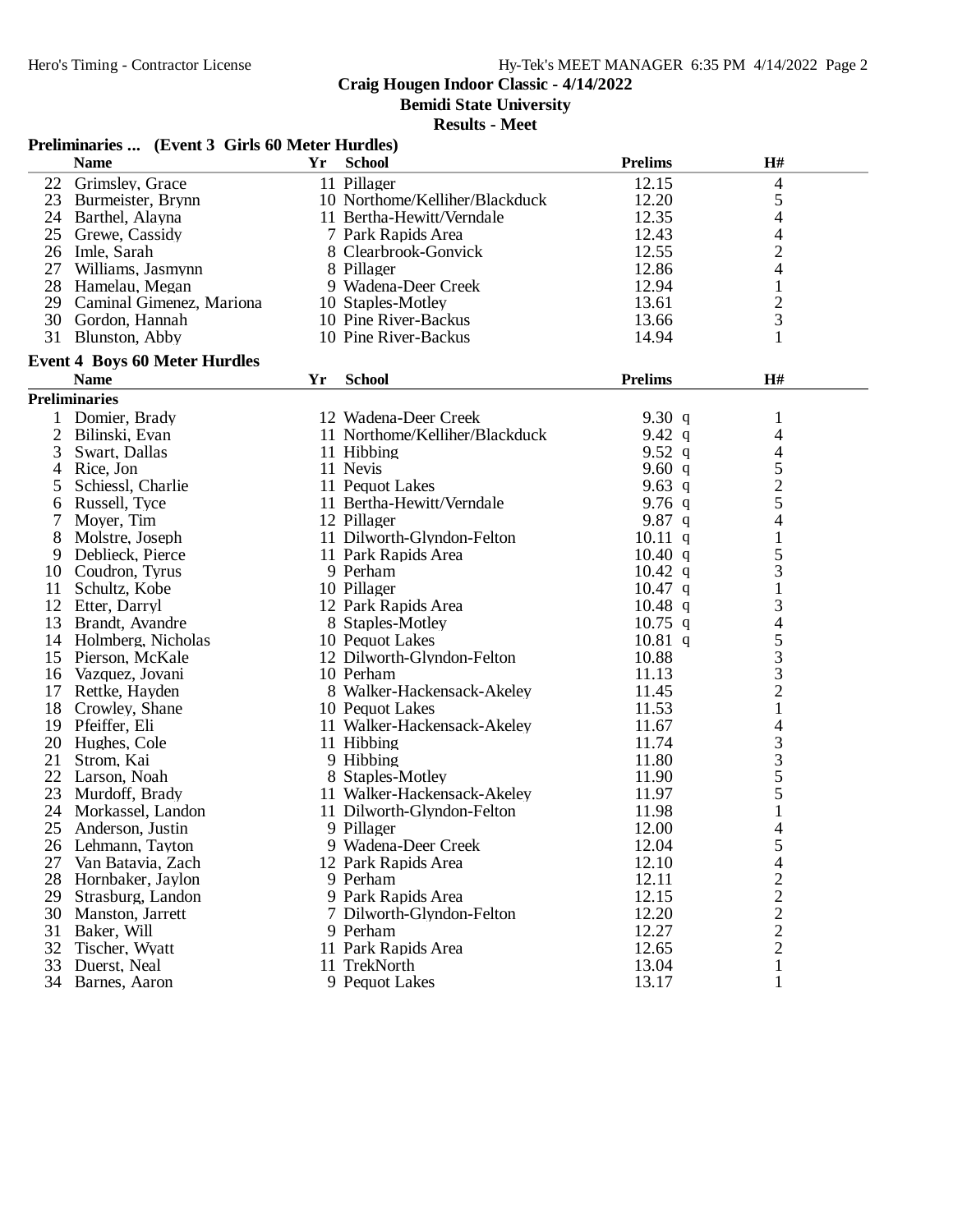**Bemidi State University**

**Results - Meet**

#### **Event 5 Girls 60 Meter Dash**

|                | <b>Name</b>          | Yr | <b>School</b>                 | <b>Prelims</b> | H#                       |  |
|----------------|----------------------|----|-------------------------------|----------------|--------------------------|--|
|                | <b>Preliminaries</b> |    |                               |                |                          |  |
| 1              | Rinio, Joselyn       |    | 11 Pequot Lakes               | 8.30q          | 3                        |  |
| $\overline{2}$ | Johnston, Riya       |    | 12 Pequot Lakes               | 8.40 q         | 4                        |  |
| 3              | Smith, Shakyla       |    | Northome/Kelliher/Blackduck   | $8.53$ q       | $\mathbf 1$              |  |
| 4              | Merta, Ava           |    | 9 Pequot Lakes                | $8.54$ q       | 6                        |  |
| 5              | LaVine, Allison      |    | 9 Clearbrook-Gonvick          | 8.66q          | 7                        |  |
| 6              | Sharp, Layla         |    | 7 Wadena-Deer Creek           | 8.78q          | 8                        |  |
| 7              | Hertling, Tara       |    | 9 Hibbing                     | 8.80q          | 7                        |  |
| 8              | Aakre, Lily          |    | 11 Perham                     | 8.81q          | $\overline{c}$           |  |
| 9              | Williams, Mari       |    | 10 Pillager                   | 8.81q          | 9                        |  |
| 10             | Oldakowski, Lydia    |    | 8 Wadena-Deer Creek           | 8.89q          | 5                        |  |
| 11             | Rewertz, Claire      |    | 11 Hibbing                    | $8.91\ q$      | 10                       |  |
| 12             | Rand, Brita          |    | 9 Walker-Hackensack-Akeley    | 8.93 q         | 5                        |  |
| 13             |                      |    | 10 Perham                     | $8.95$ q       | 5                        |  |
|                | Doll, Ariana         |    |                               | 8.97 q         | $\overline{2}$           |  |
| 14             | Schueller, Avery     |    | 7 Park Rapids Area            |                |                          |  |
| 15             | Garcia, Katherin     |    | 11 New York Mills             | 8.98           | 10                       |  |
| 15             | Vrieze, Laney        |    | 9 Park Rapids Area            | 8.98           | 9                        |  |
| 17             | Allen, Mikayla       |    | 8 Bertha-Hewitt/Verndale      | 9.00           | 8                        |  |
| 18             | Lausten, Payton      |    | 8 New York Mills              | 9.07           | $\mathbf{1}$             |  |
| 19             | Kassa, Ashley        |    | 12 New York Mills             | 9.07           | $\overline{c}$           |  |
| 20             | Piekarski, Kloie     |    | 10 Hibbing                    | 9.08           | 3                        |  |
| 21             | Pablos, Mireia       |    | 11 Staples-Motley             | 9.10           | 6                        |  |
| 22             | Officer, Grace       |    | 8 Park Rapids Area            | 9.16           | 5                        |  |
| 23             | Esser, Chesney       |    | 9 Perham                      | 9.18           | 3                        |  |
| 24             | Collins, Kylee       |    | 12 Wadena-Deer Creek          | 9.18           | $\tau$                   |  |
| 25             | Costello, Camille    |    | 7 Dilworth-Glyndon-Felton     | 9.19           | $\overline{\mathcal{A}}$ |  |
|                | 26 Hess, Aubrey      |    | 11 Bertha-Hewitt/Verndale     | 9.20           | $\overline{2}$           |  |
| 27             | Kavanaugh, Alayna    |    | 10 Pillager                   | 9.21           | 10                       |  |
| 28             | Reynolds, Aunika     |    | 9 Dilworth-Glyndon-Felton     | 9.23           | 9                        |  |
| 29             | Rockensock, Kaelan   |    | Northome/Kelliher/Blackduck   | 9.25           | 10                       |  |
| 30             | Risberg, Michaela    |    | 7 Dilworth-Glyndon-Felton     | 9.30           | 7                        |  |
| 31             | Simmons, Kimora      |    | 8 Wadena-Deer Creek           | 9.34           | 5                        |  |
| 32             | Allen, Julia         |    | 10 Bertha-Hewitt/Verndale     | 9.39           | 8                        |  |
| 33             | Captain, Kendra      |    | 10 Bertha-Hewitt/Verndale     | 9.40           | 4                        |  |
| 34             | Norman, Callie       |    | 8 Pine River-Backus           | 9.42           | 8                        |  |
| 35             | Gwiazdon, Nora       |    | 10 Park Rapids Area           | 9.44           | $\mathbf{1}$             |  |
| 36             | Haman, Juliana       |    | 10 Pequot Lakes               | 9.45           | 3                        |  |
| 37             | Risberg, Alex        |    | 7 Dilworth-Glyndon-Felton     | 9.46           | 6                        |  |
| 38             | Nicholas, Lydia      |    | 10 New York Mills             | 9.48           | 5                        |  |
|                | 39 Pyburn, Amber     |    | 8 Nevis                       | 9.49           |                          |  |
| 40             | Dravis, Kate         |    | 9 Park Rapids Area            | 9.49           | 9                        |  |
| 41             | Olson, Ceyonnah      |    | 8 TrekNorth                   | 9.51           | 5                        |  |
| 42             | Conklin, Grace       |    | 12 Pillager                   | 9.53           | 10                       |  |
| 43             | Brichacek, Abby      |    | 8 Staples-Motley              | 9.54           | 7                        |  |
| 44             | Nelson, Kendall      |    | 8 Nevis                       | 9.58           | 4                        |  |
| 45             | Lindow, Emily        |    | 7 Nevis                       | 9.64           | 6                        |  |
| 46             | Duquette, Emily      |    | 7 Northome/Kelliher/Blackduck | 9.66           | 8                        |  |
| 47             | Tichy, Sydney        |    | 12 Hibbing                    | 9.71           | $\overline{2}$           |  |
| 48             | Williams, Jasmynn    |    | 8 Pillager                    | 9.73           | 4                        |  |
|                |                      |    |                               |                |                          |  |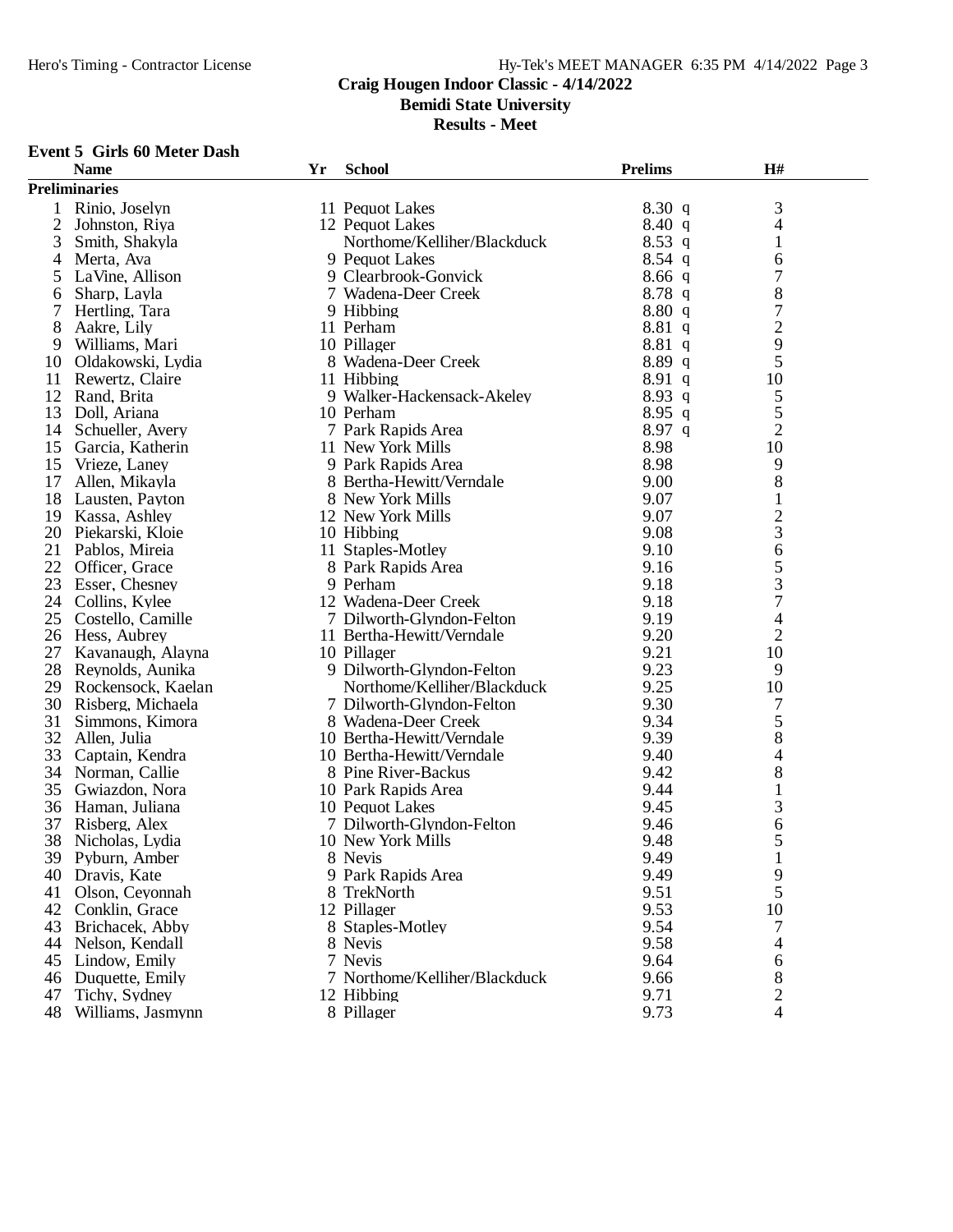**Bemidi State University**

| Preliminaries  (Event 5 Girls 60 Meter Dash) |                                   |    |                                |                  |                |  |
|----------------------------------------------|-----------------------------------|----|--------------------------------|------------------|----------------|--|
|                                              | <b>Name</b>                       | Yr | <b>School</b>                  | <b>Prelims</b>   | H#             |  |
| 49                                           | Arends, Ella                      |    | 7 Dilworth-Glyndon-Felton      | 9.81             | $\mathbf{2}$   |  |
|                                              | 50 Diggins, Cate                  |    | 9 Perham                       | 9.84             | 6              |  |
|                                              | 51 Blunston, Abby                 |    | 10 Pine River-Backus           | 9.86             | $\mathbf{1}$   |  |
|                                              | 52 Dosey, Emily                   |    | 8 Pillager                     | 9.87             | $\overline{c}$ |  |
|                                              | 53 Radneicki, Grace               |    | 10 Bertha-Hewitt/Verndale      | 9.88             | 3              |  |
|                                              | 54 Coronado, Ashley               |    | 10 Perham                      | 10.02            | 8              |  |
|                                              | 55 Bergem, Kelsey                 |    | 9 Pine River-Backus            | 10.15            | 10             |  |
|                                              | 56 Trigerous, Zaidie              |    | 9 New York Mills               | 10.24            | 1              |  |
|                                              | 57 Johnson, Kelsey                |    | 12 Clearbrook-Gonvick          | 10.28            | 10             |  |
|                                              | 58 Moreno, Paula                  |    | 10 Staples-Motley              | 10.37            | 7              |  |
|                                              | 59 Picciau, Margherita            |    | 11 Staples-Motley              | 10.59            | 3              |  |
|                                              | 60 Shock, Julia                   |    | 11 Walker-Hackensack-Akeley    | 10.72            | 6              |  |
| 61                                           | Monroe, Taylor                    |    | 7 Nevis                        | 10.75            | 9              |  |
| 62                                           | Rizza, Sara                       |    | 11 Staples-Motley              | 11.06            | $\overline{4}$ |  |
| 63                                           | Amberg, Lauren                    |    | 9 TrekNorth                    | 11.18            | 9              |  |
|                                              | 64 May, Addison                   |    | 9 TrekNorth                    | 12.28            | 6              |  |
|                                              |                                   |    |                                |                  |                |  |
|                                              | <b>Event 6 Boys 60 Meter Dash</b> |    |                                |                  |                |  |
|                                              | <b>Name</b>                       | Yr | <b>School</b>                  | <b>Prelims</b>   | H#             |  |
|                                              | <b>Preliminaries</b>              |    |                                |                  |                |  |
| 1                                            | Converse, Remington               |    | 11 Staples-Motley              | $7.28$ q         | 9              |  |
| 2                                            | Fahey, Andrew                     |    | 11 Northome/Kelliher/Blackduck | $7.37$ q         | 7              |  |
| 3                                            | Laveau, Ouintin                   |    | 12 Pillager                    | $7.42 \text{ q}$ | $\overline{4}$ |  |
| 4                                            | Hansen, Corey                     |    | 12 Staples-Motley              | 7.45 q           | 10             |  |
| 5                                            | Ogundeji, Ayo                     |    | 9 Nevis                        | 7.45 q           | 3              |  |
| 6                                            | Megazzini, Cruz                   |    | 12 Pequot Lakes                | 7.53q            | 1              |  |
| 7                                            | Bryniarski, Aidan                 |    | 12 Bertha-Hewitt/Verndale      | $7.53$ q         | 6              |  |
| 8                                            | Coudron, Tyrus                    |    | 9 Perham                       | $7.56$ q         | $\overline{c}$ |  |
| 9                                            | Hutchison, Bryce                  |    | 12 Pillager                    | $7.57$ q         | 5              |  |
|                                              | 10 Manning, Amari                 |    | 12 Hibbing                     | 7.58q            | 9              |  |
| 11                                           | Weite, Austin                     |    | 10 Staples-Motley              | 7.64 $q$         | $\frac{9}{5}$  |  |
| 11                                           | Bilinski, Evan                    |    | 11 Northome/Kelliher/Blackduck | 7.64 $q$         |                |  |
| 11                                           | Reish, Sam                        |    | 12 Park Rapids Area            | 7.64 q           | $\overline{c}$ |  |
| 14                                           | Eskeli, Finn                      |    | 9 Hibbing                      | 7.65 q           | 3              |  |
| 15                                           | Summers, Jordan                   |    | 11 Dilworth-Glyndon-Felton     | 7.67             | 10             |  |
|                                              | 16 Miller, Hunter                 |    | 11 Staples-Motley              | 7.67             | 10             |  |
|                                              | 17 Carpenter, Riley               |    | 12 Walker-Hackensack-Akeley    | 7.68             | $\overline{7}$ |  |
|                                              | 18 Flatness, Ridge                |    | 11 Northome/Kelliher/Blackduck | 7.70             | $\overline{7}$ |  |
|                                              | 18 Domier, Brady                  |    | 12 Wadena-Deer Creek           | 7.70             | 11             |  |
|                                              | 20 Poehls, Derek                  |    | 12 Dilworth-Glyndon-Felton     | 7.72             | 8              |  |
| 21                                           | Mudgett, Kade                     |    | 11 Pequot Lakes                | 7.74             | 1              |  |
| 22                                           | VonBrethorst, Trevor              |    | 11 Hibbing                     | 7.74             | 11             |  |
|                                              | 23 Hammond, D'Andre               |    | 10 Wadena-Deer Creek           | 7.76             | 6              |  |
|                                              | 24 Kennedy, Aiden                 |    | 11 Perham                      | 7.77             | 1              |  |
|                                              | 25 Hill, Tristan                  |    | 12 Park Rapids Area            | 7.78             | 11             |  |
| 26                                           | Runyan, Cameron                   |    | 11 Park Rapids Area            | 7.81             | 10             |  |
| 27                                           | Haug, Lyrik                       |    | 10 Wadena-Deer Creek           | 7.83             | 4              |  |
|                                              | 28 Sposito, Vincenzo              |    | 12 Pequot Lakes                | 7.86             | 9              |  |
|                                              | 29 Hartung, Luke                  |    | 11 Park Rapids Area            | 7.93             | 11             |  |
|                                              | 30 Kriegl, Bryson                 |    | 12 Pillager                    | 7.98             | 3              |  |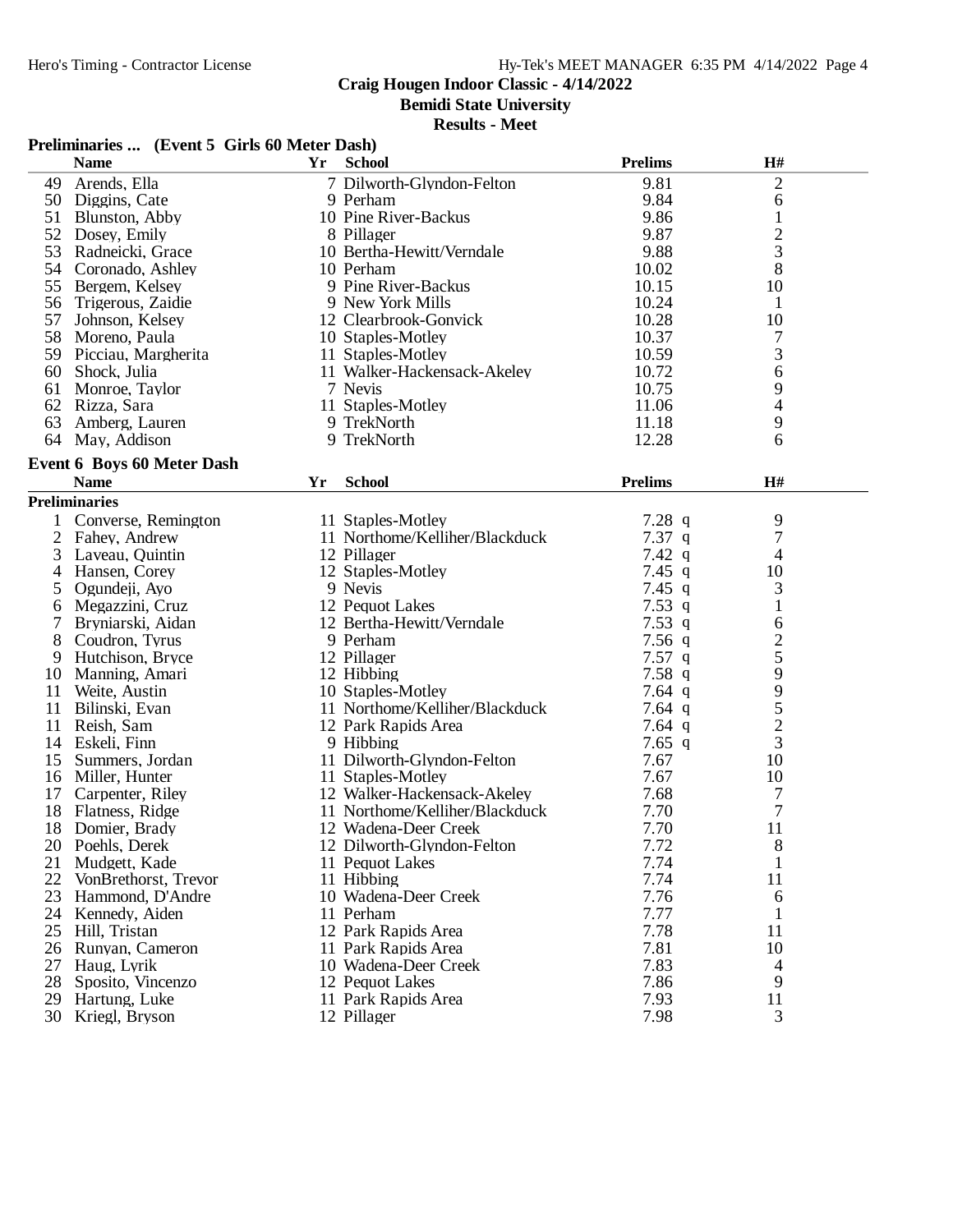**Bemidi State University**

|    | Preliminaries  (Event 6 Boys 60 Meter Dash) |    |                                |                |                |               |
|----|---------------------------------------------|----|--------------------------------|----------------|----------------|---------------|
|    | <b>Name</b>                                 | Yr | <b>School</b>                  | <b>Prelims</b> | $\mathbf{H}$ # |               |
| 31 | Molstre, Joseph                             |    | 11 Dilworth-Glyndon-Felton     | 8.01           | 5              |               |
| 32 | Bergstrom, Eli                              |    | 8 Nevis                        | 8.01           | 8              |               |
| 33 | Gallardo, Ramiro                            |    | 10 Staples-Motley              | 8.03           | 4              |               |
| 34 | Thompson, Noah                              |    | 11 Perham                      | 8.05           | 8              |               |
| 35 | Mudgett, Dane                               |    | 9 Pequot Lakes                 | 8.05           | 6              |               |
| 36 | Solberg, Trevor                             |    | 10 Clearbrook-Gonvick          | 8.06           | 7              |               |
| 37 | Jensrud, Calvin                             |    | 9 Hibbing                      | 8.07           |                |               |
| 38 | Ruhl, Caleb                                 |    | 12 Pine River-Backus           | 8.08           |                |               |
|    | 39 Ervasti, Malachi                         |    | 10 Bertha-Hewitt/Verndale      | 8.09           | 33259          |               |
| 40 | Dahring, Matt                               |    | 11 Park Rapids Area            | 8.10           |                |               |
| 41 | Sumstad, Blake                              |    | 11 Bertha-Hewitt/Verndale      | 8.10           |                |               |
| 42 | Rice, Jon                                   |    | 11 Nevis                       | 8.14           | $\overline{c}$ |               |
| 43 | Erickson, Tyler                             |    | 12 Clearbrook-Gonvick          | 8.15           | 4              |               |
| 44 | Gerlofs, Kyle                               |    | 12 Clearbrook-Gonvick          | 8.20           | 4              |               |
|    | 45 Castonguay, Briar                        |    | 12 TrekNorth                   | 8.24           | 5              |               |
|    | 46 Reynolds, DJ                             |    | 9 Pillager                     | 8.27           | 9              |               |
|    | 47 Pyburn, Nathan                           |    | 12 Nevis                       | 8.34           | 4              |               |
| 48 | Whitney, Callen                             |    | 9 Walker-Hackensack-Akeley     | 8.38           | $\overline{7}$ |               |
|    | 49 Freimark, Mitchell                       |    | 12 Walker-Hackensack-Akeley    | 8.40           | 6              |               |
|    | 50 Vazquez, Jovani                          |    | 10 Perham                      | 8.44           | 1              |               |
| 51 | Swenson, Kade                               |    | 9 Dilworth-Glyndon-Felton      | 8.47           | 6              |               |
|    | 52 Johnson, Luke                            |    | 10 Clearbrook-Gonvick          | 8.59           | 8              |               |
| 53 | Hernanadaz, Henry                           |    | 12 Northome/Kelliher/Blackduck | 8.60           | 10             |               |
|    | 54 Gonzalez, Henry                          |    | 12 Northome/Kelliher/Blackduck | 8.61           | 6              |               |
| 55 | Sharma, Jacob                               |    | 11 Bertha-Hewitt/Verndale      | 8.62           | 5              |               |
|    | 56 Erickson, Ryan                           |    | 7 Wadena-Deer Creek            | 8.72           | 11             |               |
|    | 57 Hornbaker, Jaylon                        |    | 9 Perham                       | 8.75           | $\mathbf{1}$   |               |
|    | 58 Roque Rivera, Junior                     |    | 8 Wadena-Deer Creek            | 8.80           | 11             |               |
|    | 59 Mursu, Creed                             |    | 7 New York Mills               | 8.87           | 2              |               |
| 60 | Mills, Jake                                 |    | 12 Pine River-Backus           | 8.91           | 8              |               |
| 61 | Berg, Bryson                                |    | 9 Pequot Lakes                 | 8.92           | 6              |               |
|    | 62 Julin, Cole                              |    | 9 Dilworth-Glyndon-Felton      | 8.94           | $\overline{c}$ |               |
| 63 | Huderle, David                              |    | 11 TrekNorth                   | 9.03           | $\overline{3}$ |               |
|    | 64 Hed, Joe                                 |    | 10 Walker-Hackensack-Akeley    | 9.05           | 10             |               |
| 65 | Irish, Daniel                               |    | 12 Pine River-Backus           | 9.05           | 5              |               |
| 66 | Kassa, Justin                               |    | 7 New York Mills               | 9.06           | 7              |               |
| 67 | Wall, William                               |    | 11 Bertha-Hewitt/Verndale      | 9.29           | $\mathbf{1}$   |               |
| 68 | Walker, Jeffery                             |    | 8 Nevis                        | 9.32           | $\overline{c}$ |               |
| 69 | Hagen, Thomas                               |    | 11 Hibbing                     | 9.35           | 4              |               |
| 70 | Erickson, Oliver                            |    | 10 TrekNorth                   | 10.19          | $\mathbf{1}$   |               |
|    | Event 7 Girls 400 Meter Dash                |    |                                |                |                |               |
|    | <b>Name</b>                                 | Yr | <b>School</b>                  | <b>Finals</b>  | H#             | <b>Points</b> |
|    |                                             |    |                                |                |                |               |

| <b>Finals</b> |                        |                     |         |   |                |
|---------------|------------------------|---------------------|---------|---|----------------|
|               | 1 Collins, Amber       | 9 Wadena-Deer Creek | 1:01.46 |   | 10             |
|               | 2 Robinson, Aften      | 11 Staples-Motley   | 1:02.81 |   | 8              |
|               | 3 Broskovetz, Veronica | 11 Pequot Lakes     | 1:03.57 |   | 6              |
|               | 4 Davis, Olivia        | 11 Park Rapids Area | 1:04.66 |   |                |
|               | 5 Miller, Olivia       | 9 Park Rapids Area  | 1:05.15 |   | $\overline{4}$ |
|               | 6 Sweeney, Britta      | 8 Wadena-Deer Creek | 1:06.05 | ∍ | $\mathbf{R}$   |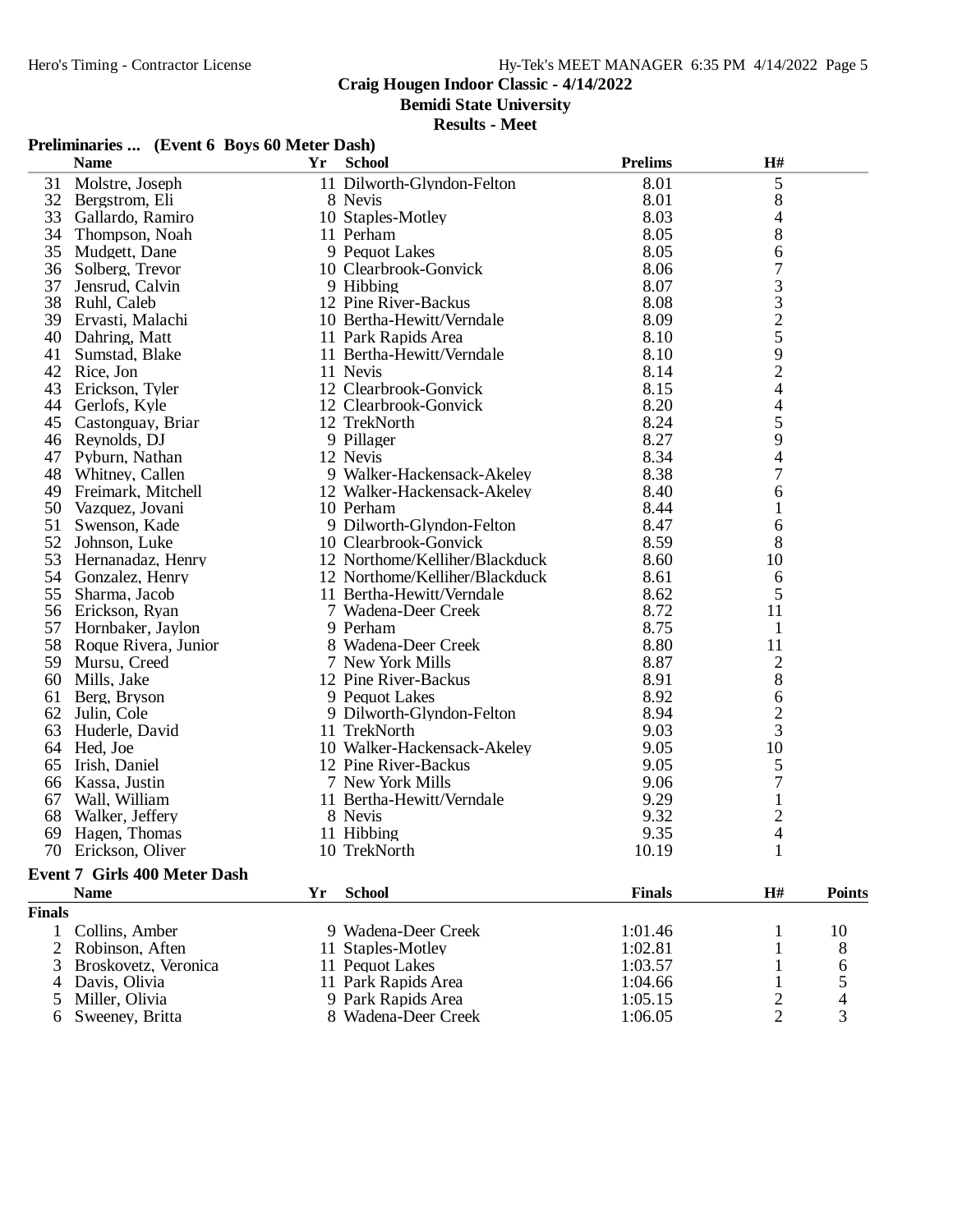**Bemidi State University**

#### **Results - Meet**

# **Finals ... (Event 7 Girls 400 Meter Dash)**

|               | <b>Name</b>                        | Yr | <b>School</b>                  | <b>Finals</b>      | H#                            | <b>Points</b>  |
|---------------|------------------------------------|----|--------------------------------|--------------------|-------------------------------|----------------|
| 7             | Hahne, Nathalie                    |    | 12 Staples-Motley              | 1:06.62            | 8                             | $\overline{c}$ |
| 8             | Goeson, Jada                       |    | 9 New York Mills               | 1:07.03            | $\mathbf{1}$                  | $\mathbf{1}$   |
| 9             | Novotny, Leelou                    |    | 8 Perham                       | 1:07.87            |                               |                |
| 10            | Schmitz, Emma                      |    | 9 Wadena-Deer Creek            | 1:09.07            | $\frac{2}{3}$                 |                |
| 11            | Metz, Violette                     |    | 8 Pillager                     | 1:09.11            | $\overline{c}$                |                |
| 12            | Lundin, Allison                    |    | 8 Northome/Kelliher/Blackduck  | 1:10.32            | $\boldsymbol{7}$              |                |
| 13            | Moe, Sabina                        |    | 10 Staples-Motley              | 1:11.69            | 3                             |                |
| 14            | Mills, Marrissa                    |    | Northome/Kelliher/Blackduck    | 1:11.94            | 3                             |                |
| 15            | Lorentz, Libbie                    |    | 11 Pillager                    | 1:12.22            | 4                             |                |
|               | 16 Cairns, Elizabeth               |    | 7 Walker-Hackensack-Akeley     | 1:12.38            | 6                             |                |
| 17            | Marlett, Makenna                   |    | 8 Walker-Hackensack-Akeley     | 1:12.67            | 4                             |                |
| 18            | Tharaldson, Myriah                 |    | 11 Perham                      | 1:13.38            |                               |                |
| 19            | Malone, Brielle                    |    | 7 New York Mills               | 1:13.52            | $\frac{3}{3}$                 |                |
| 20            | Barthel, Alayna                    |    | 11 Bertha-Hewitt/Verndale      | 1:14.41            | $\overline{4}$                |                |
| 21            | English, Erika                     |    | 9 Pequot Lakes                 | 1:14.71            | $\overline{c}$                |                |
|               | 22 LaVeau, Malaney                 |    | 9 Pillager                     | 1:14.78            | $\boldsymbol{7}$              |                |
| 23            | Radneicki, Grace                   |    | 10 Bertha-Hewitt/Verndale      | 1:15.06            | $\overline{4}$                |                |
| 24            | Blank, Ana                         |    | 11 Pequot Lakes                | 1:15.79            | $\tau$                        |                |
| 25            | Schultz, Kennerly                  |    | 7 Pillager                     | 1:15.99            | 6                             |                |
|               | 26 Brichacek, Abby                 |    | 8 Staples-Motley               | 1:17.27            | 7                             |                |
| 27            | Warren, Ashley                     |    | 11 Bertha-Hewitt/Verndale      | 1:17.53            | 5                             |                |
| 28            | Lawrence, Pam                      |    | 8 Staples-Motley               | 1:17.78            | 6                             |                |
| 29            | Kern, Brielle                      |    | 7 Wadena-Deer Creek            | 1:17.79            | 5                             |                |
| 30            | Arkell, Macie                      |    | 10 Bertha-Hewitt/Verndale      | 1:17.88            | 5                             |                |
| 31            | Deshayes, Embry                    |    | 7 Park Rapids Area             | 1:18.48            | 5                             |                |
| 32            | Hubbard, Elizabeth                 |    | 9 Bertha-Hewitt/Verndale       | 1:18.64            | $\sqrt{6}$                    |                |
| 33            | Leach, Ava                         |    | 10 Dilworth-Glyndon-Felton     | 1:19.46            | 5                             |                |
|               | 34 Peterson, Elizabeth             |    | 12 Pequot Lakes                |                    |                               |                |
| 35            | Gravdahl, Amelia                   |    |                                | 1:19.57<br>1:19.66 | $\overline{\mathcal{L}}$<br>5 |                |
| 36            |                                    |    | 7 Park Rapids Area<br>9 Perham | 1:23.53            | 6                             |                |
|               | Rourke, Kallie                     |    |                                |                    |                               |                |
| 37            | Ostrowski, Gia                     |    | 9 Pequot Lakes                 | 1:23.58            | $8\,$                         |                |
|               | 38 Gudmundson, Jane                |    | 12 New York Mills              | 1:24.47            | $8\,$                         |                |
| 39            | Trigerous, Zaidie                  |    | 9 New York Mills               | 1:26.91            | 7                             |                |
| 40            | Waerzeggers, Nakita                |    | 11 Pillager                    | 1:35.43            | 6                             |                |
| $---$         | Johnson, Holly                     |    | 12 Park Rapids Area            | <b>DNF</b>         | $\overline{2}$                |                |
|               | <b>Event 8 Boys 400 Meter Dash</b> |    |                                |                    |                               |                |
|               | <b>Name</b>                        | Yr | <b>School</b>                  | <b>Finals</b>      | H#                            | <b>Points</b>  |
| <b>Finals</b> |                                    |    |                                |                    |                               |                |
|               | Finseth, Joshua                    |    | 12 Dilworth-Glyndon-Felton     | 52.93              | 1                             | 10             |
|               | Pugsley, Matthew                   |    | 12 Wadena-Deer Creek           | 53.87              | $\overline{c}$                | 8              |
| 3             | Loucks, Zion                       |    | 12 Pillager                    | 54.13              | 1                             | 6              |
| 4             | Korvela, Connor                    |    | 12 United North Central        | 54.82              |                               | 5              |
| 5             | Thompson, Micah                    |    | 11 Perham                      | 54.92              | 2                             | 4              |
| 6             | Miller, Preston                    |    | 10 Bertha-Hewitt/Verndale      | 55.25              | 4                             |                |
| 7             | Swenson, Blake                     |    | 9 Perham                       | 55.35              | $\overline{c}$                | $\frac{3}{2}$  |
| 8             | Stearns, Kaleb                     |    | 12 Park Rapids Area            | 55.43              | $\mathbf{1}$                  | $\mathbf{1}$   |
| 9             | Eskeli, Finn                       |    | 9 Hibbing                      | 56.03              | $\overline{4}$                |                |
| 10            | Warne, Sam                         |    | 12 Park Rapids Area            | 56.41              | $\mathfrak{Z}$                |                |
| 11            | Huot, Noah                         |    | 10 Park Rapids Area            | 56.52              | $\overline{2}$                |                |
|               |                                    |    |                                |                    |                               |                |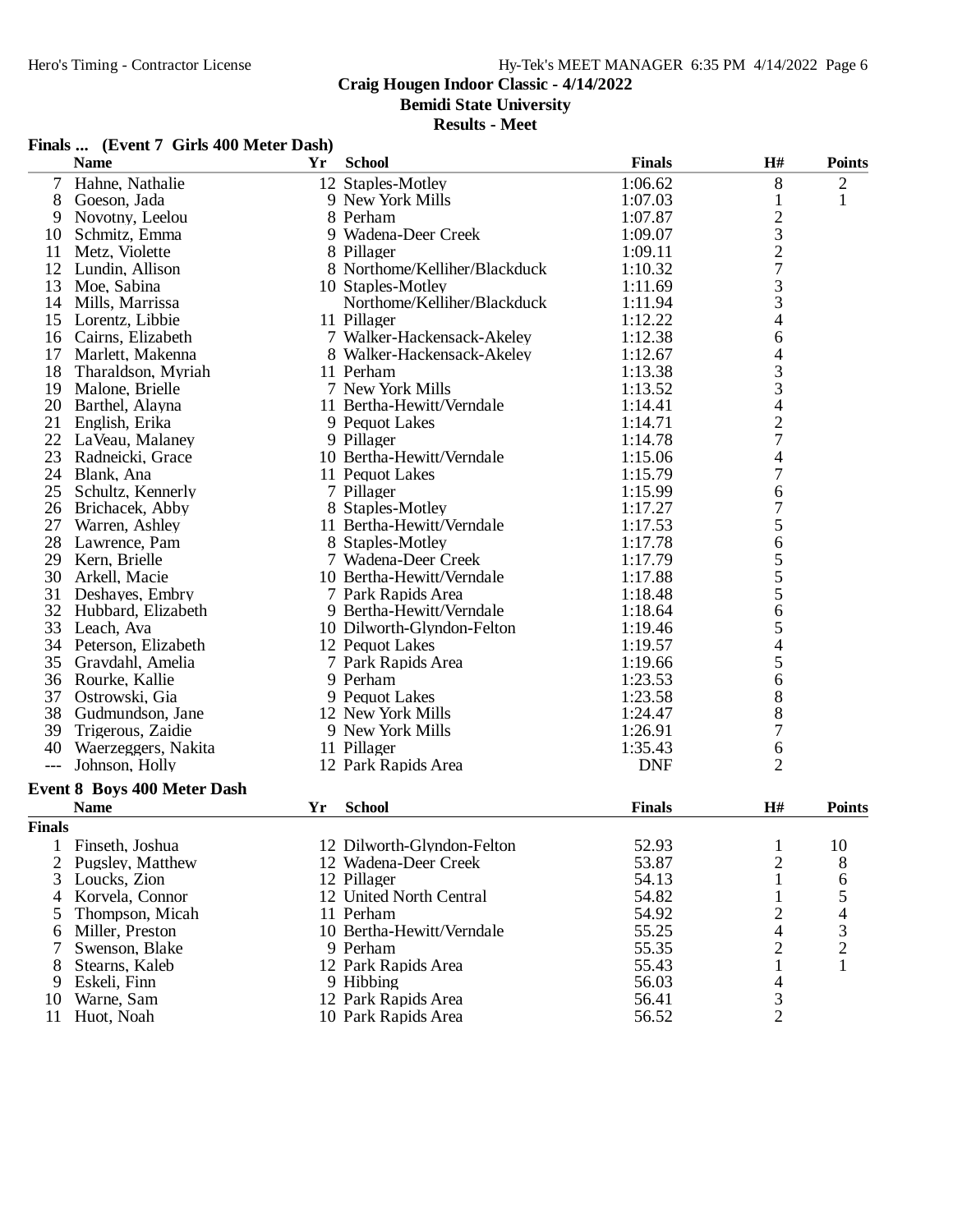**Bemidi State University**

| Finals  (Event 8 Boys 400 Meter Dash) |  |  |  |
|---------------------------------------|--|--|--|
|---------------------------------------|--|--|--|

|    | <b>Name</b>           | $\mathbf{Y}\mathbf{r}$ | <b>School</b>                  | <b>Finals</b> | H#            | <b>Points</b> |
|----|-----------------------|------------------------|--------------------------------|---------------|---------------|---------------|
|    | 12 Fahey, Andrew      |                        | 11 Northome/Kelliher/Blackduck | 56.70         | 1             |               |
| 13 | Friend, Brody         |                        | 10 Dilworth-Glyndon-Felton     | 56.78         | 4             |               |
| 14 | Klefsaas, Sivert      |                        | 12 Staples-Motley              | 56.83         | $\mathbf{1}$  |               |
| 15 | McQuown, Jack         |                        | 12 Clearbrook-Gonvick          | 57.02         | 4             |               |
| 16 | Anderson, Bjorn       |                        | 9 Perham                       | 57.14         |               |               |
| 17 | Bryniarski, Aidan     |                        | 12 Bertha-Hewitt/Verndale      | 57.50         | $\frac{2}{2}$ |               |
| 18 | Lunde, MJ             |                        | 11 Wadena-Deer Creek           | 57.56         | 3             |               |
| 19 | Martin, Malachi       |                        | 11 Park Rapids Area            | 57.86         | 3             |               |
|    | 20 Holmberg, Nicholas |                        | 10 Pequot Lakes                | 58.40         | 11            |               |
| 21 | Barnes, Levi          |                        | 11 Pequot Lakes                | 58.55         | 5             |               |
|    | 22 Lopez, Thomas      |                        | 9 Park Rapids Area             | 58.58         | 3             |               |
| 23 | Greenwaldt, Noah      |                        | 11 Staples-Motley              | 58.70         | 5             |               |
| 24 | Kosloski, Joe         |                        | 10 Pequot Lakes                | 59.26         | 10            |               |
| 25 | Doll, Caden           |                        | 10 Perham                      | 59.46         | 4             |               |
|    | 26 Kadus, Deven       |                        | 10 Staples-Motley              | 59.48         | 3             |               |
| 27 | Norman, Tate          |                        | 9 Pine River-Backus            | 59.85         | 6             |               |
|    | 28 Flatau, Carter     |                        | 9 Perham                       | 1:00.15       | 5             |               |
| 29 | DeVries, Bodey        |                        | 10 Dilworth-Glyndon-Felton     | 1:00.25       | 5             |               |
| 30 | Tisdell, Jordan       |                        | 12 Pine River-Backus           | 1:00.47       | 7             |               |
| 31 | Jensrud, Calvin       |                        | 9 Hibbing                      | 1:01.11       | 6             |               |
|    | 32 Pierce, Austin     |                        | 11 Hibbing                     | 1:01.15       | 6             |               |
| 33 | Weinhandl, Dawson     |                        | 9 Pillager                     | 1:01.28       | 6             |               |
|    | 34 Deegan, Andrew     |                        | 11 Walker-Hackensack-Akeley    | 1:01.42       | 5             |               |
| 35 | Freimark, Mitchell    |                        | 12 Walker-Hackensack-Akeley    | 1:01.92       | 9             |               |
| 36 | Putnam, Joe           |                        | 9 Pillager                     | 1:02.29       | 7             |               |
| 37 | Eggena, Bode          |                        | 9 Pequot Lakes                 | 1:02.41       | 6             |               |
| 38 | Anderson, Justin      |                        | 9 Pillager                     | 1:03.09       | 7             |               |
| 39 | Tande, Joe            |                        | 9 Walker-Hackensack-Akeley     | 1:03.19       | 6             |               |
| 40 | Buroker, Zander       |                        | 10 Hibbing                     | 1:03.38       | 10            |               |
| 41 | Kriegl, Brayton       |                        | 10 Pillager                    | 1:03.64       | 4             |               |
| 42 | Blashack, Issac       |                        | 12 Bertha-Hewitt/Verndale      | 1:03.86       | 7             |               |
| 43 | Hauf, Hayden          |                        | 9 Dilworth-Glyndon-Felton      | 1:03.95       | 8             |               |
| 44 | Schneider, Elijah     |                        | 11 Pine River-Backus           | 1:04.44       | 9             |               |
| 45 | Heppner, Isaac        |                        | 9 Wadena-Deer Creek            | 1:04.48       | 9             |               |
| 46 | Geiser, elijah        |                        | 8 New York Mills               | 1:05.13       | 7             |               |
| 47 | Hughes, Cole          |                        | 11 Hibbing                     | 1:05.19       | 8             |               |
| 48 | Minion, Dalton        |                        | 9 Pine River-Backus            | 1:05.52       | 8             |               |
| 49 | Fernandez, Nicolas    |                        | 11 Staples-Motley              | 1:06.23       | 5             |               |
|    | 50 Day, Dylan         |                        | 8 Bertha-Hewitt/Verndale       | 1:06.25       | 9             |               |
|    | 51 Kallio, Karl       |                        | 11 Northome/Kelliher/Blackduck | 1:06.35       | 10            |               |
|    | 52 Brovold, Cooper    |                        | 9 Walker-Hackensack-Akeley     | 1:06.53       | 3             |               |
| 53 | Freimark, Nick        |                        | 9 Walker-Hackensack-Akeley     | 1:06.56       | 8             |               |
| 54 | Rankin, Daniel        |                        | 11 Clearbrook-Gonvick          | 1:07.38       | 7             |               |
| 55 | Ritter, Isreal        |                        | 9 Staples-Motley               | 1:07.56       | 8             |               |
| 56 | Clark, Kasey          |                        | 9 Northome/Kelliher/Blackduck  | 1:08.52       | 10            |               |
| 57 | Loeffler, Andrew      |                        | 9 Pequot Lakes                 | 1:09.06       | 11            |               |
| 58 | Gornowicz, Milan      |                        | 7 Dilworth-Glyndon-Felton      | 1:10.46       | 8             |               |
| 59 | Putnam, Dayton        |                        | 7 Wadena-Deer Creek            | 1:11.86       | 10            |               |
| 60 | Damlo, Cooper         |                        | 7 Wadena-Deer Creek            | 1:13.73       | 11            |               |
|    |                       |                        |                                |               |               |               |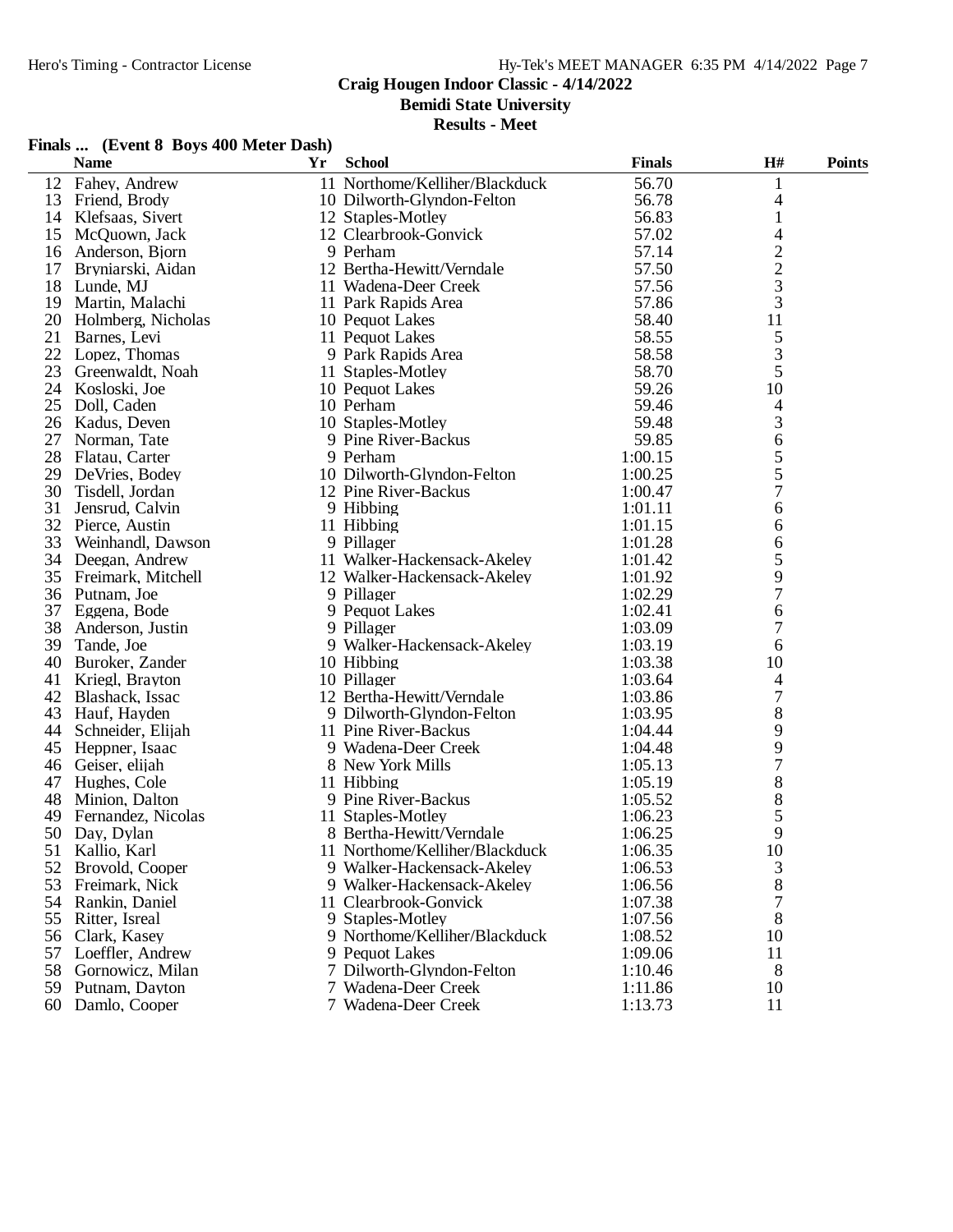**Bemidi State University**

**Results - Meet**

#### **Event 9 Girls 1600 Meter Run**

|                | <b>Name</b>                  | Yr | <b>School</b>                  | <b>Finals</b> | H#                                         | <b>Points</b>  |
|----------------|------------------------------|----|--------------------------------|---------------|--------------------------------------------|----------------|
| <b>Finals</b>  |                              |    |                                |               |                                            |                |
| 1              | Chaney, Calia                |    | 10 Pequot Lakes                | 5:16.18       | 1                                          | 10             |
| $\mathfrak{2}$ | Brownell, Audrey             |    | 8 Staples-Motley               | 5:37.70       | 1                                          | 8              |
| 3              | Arroya, Mia                  |    | 9 Bertha-Hewitt/Verndale       | 5:49.14       | 1                                          | 6              |
| 4              | Anderson, Quincy             |    | 11 Perham                      | 6:02.88       | 1                                          | 5              |
| 5              | Cordes, Lindy                |    | 10 Pillager                    | 6:03.20       | 1                                          | 4              |
| 6              | Strukel, Jocelyn             |    | 10 Hibbing                     | 6:03.71       | 1                                          | 3              |
| 7              | Sladek, Mileena              |    | 10 Hibbing                     | 6:04.07       | 1                                          | $\overline{c}$ |
| 8              | Figueroa, Gianna             |    | 9 Hibbing                      | 6:04.72       | 1                                          | $\mathbf{1}$   |
| 9              | Brunsberg, Johanna           |    | 12 Wadena-Deer Creek           | 6:05.20       |                                            |                |
| 10             | Harmon, Julia                |    | 11 Park Rapids Area            | 6:06.06       | 1                                          |                |
| 11             | Brown, Avalee                |    | 8 Perham                       | 6:07.46       | 1                                          |                |
| 12             | Rohde, Aspen                 |    | 10 Perham                      | 6:08.79       |                                            |                |
| 13             | Machlitt, Amelia             |    | 8 Clearbrook-Gonvick           | 6:10.48       |                                            |                |
| 14             | Bolton, Nora                 |    | 9 Park Rapids Area             | 6:11.91       | 1                                          |                |
| 15             | Dahl, Ella                   |    | 8 Pine River-Backus            | 6:17.66       |                                            |                |
| 16             | Lloyd, Taylor                |    | 10 Bertha-Hewitt/Verndale      | 6:37.89       | $\overline{c}$                             |                |
| 17             | Greenlee, Rhianna            |    | 9 Park Rapids Area             | 6:39.55       |                                            |                |
| 18             | Bryniarski, Arieanna         |    | 10 Bertha-Hewitt/Verndale      | 6:41.87       |                                            |                |
| 19             | Adams, Zoe                   |    | 11 Pillager                    | 6:43.02       | $\begin{array}{c} 2 \\ 2 \\ 2 \end{array}$ |                |
| 20             | Mikhaeil, Suhaila            |    | 7 Staples-Motley               | 6:44.03       |                                            |                |
| 21             | Flaws, Ellie                 |    | 12 Pequot Lakes                | 6:45.88       | $\mathbf{1}$                               |                |
| 22             | Bigelow, Grace               |    | 9 Hibbing                      | 6:51.14       | $\overline{c}$                             |                |
| 23             | Malone, Brielle              |    | 7 New York Mills               | 6:52.30       | $\mathbf{1}$                               |                |
| 24             | Langner, Alizah              |    | 9 Hibbing                      | 7:09.07       | $\mathbf{1}$                               |                |
| 25             | Gustafson, Lilix             |    | 10 Pequot Lakes                | 7:14.87       | $\mathbf{1}$                               |                |
| 26             | Toms, Isabel                 |    | 8 Dilworth-Glyndon-Felton      | 7:19.01       |                                            |                |
| 27             | Bendson, Brooke              |    | 7 Staples-Motley               | 7:21.71       |                                            |                |
| 28             | Tischer, Kaycee              |    | 10 Park Rapids Area            | 7:22.07       |                                            |                |
| 29             | Swanberg, Sienna             |    | 11 Pillager                    | 7:22.46       |                                            |                |
| 30             | Mack, Makenzie               |    | 8 Park Rapids Area             | 7:25.54       |                                            |                |
| 31             | Polchow, Hailee              |    | 10 Pequot Lakes                | 7:25.82       |                                            |                |
| 32             | Wittner, Caitlynn            |    | 11 TrekNorth                   | 7:34.79       |                                            |                |
| 33             | Allen, Emmy                  |    | 9 Northome/Kelliher/Blackduck  | 7:36.29       |                                            |                |
| 34             | Abear, Elizabeth             |    | 8 Pillager                     | 7:38.03       |                                            |                |
| 35             | Larson, Gretchen             |    | 11 Northome/Kelliher/Blackduck | 8:22.18       |                                            |                |
| 36             | Moen, Pamela                 |    | 11 TrekNorth                   | 8:52.20       | 2222222222                                 |                |
|                | Event 10 Boys 1600 Meter Run |    |                                |               |                                            |                |
|                | <b>Name</b>                  | Yr | <b>School</b>                  | <b>Finals</b> | $\mathbf{H}$ #                             | <b>Points</b>  |
|                |                              |    |                                |               |                                            |                |
| <b>Finals</b>  |                              |    |                                |               |                                            |                |
| 1              | McCleary, Jacob              |    | 12 Perham                      | 4:31.27       | 1                                          | 10             |
| $\overline{2}$ | Rach, Brady                  |    | 8 Bertha-Hewitt/Verndale       | 4:45.22       | 1                                          | 8              |
| 3              | Brunsberg, Bjorn             |    | 11 Wadena-Deer Creek           | 4:54.44       | 1                                          | 6              |
| 4              | Godding, Trey                |    | 11 TrekNorth                   | 4:55.59       | 1                                          | 5              |
| 5              | Guck, Dylan                  |    | 8 Perham                       | 4:58.10       | 1                                          | 4              |
| 6              | Hoefs, Lane                  |    | 11 Wadena-Deer Creek           | 5:00.22       | 1                                          | 3              |
| 7              | Pohl, Evan                   |    | 11 Nevis                       | 5:01.80       | 1                                          | $\overline{c}$ |
| 8              | Tabatt, Issiah               |    | 10 Staples-Motley              | 5:05.49       | 1                                          |                |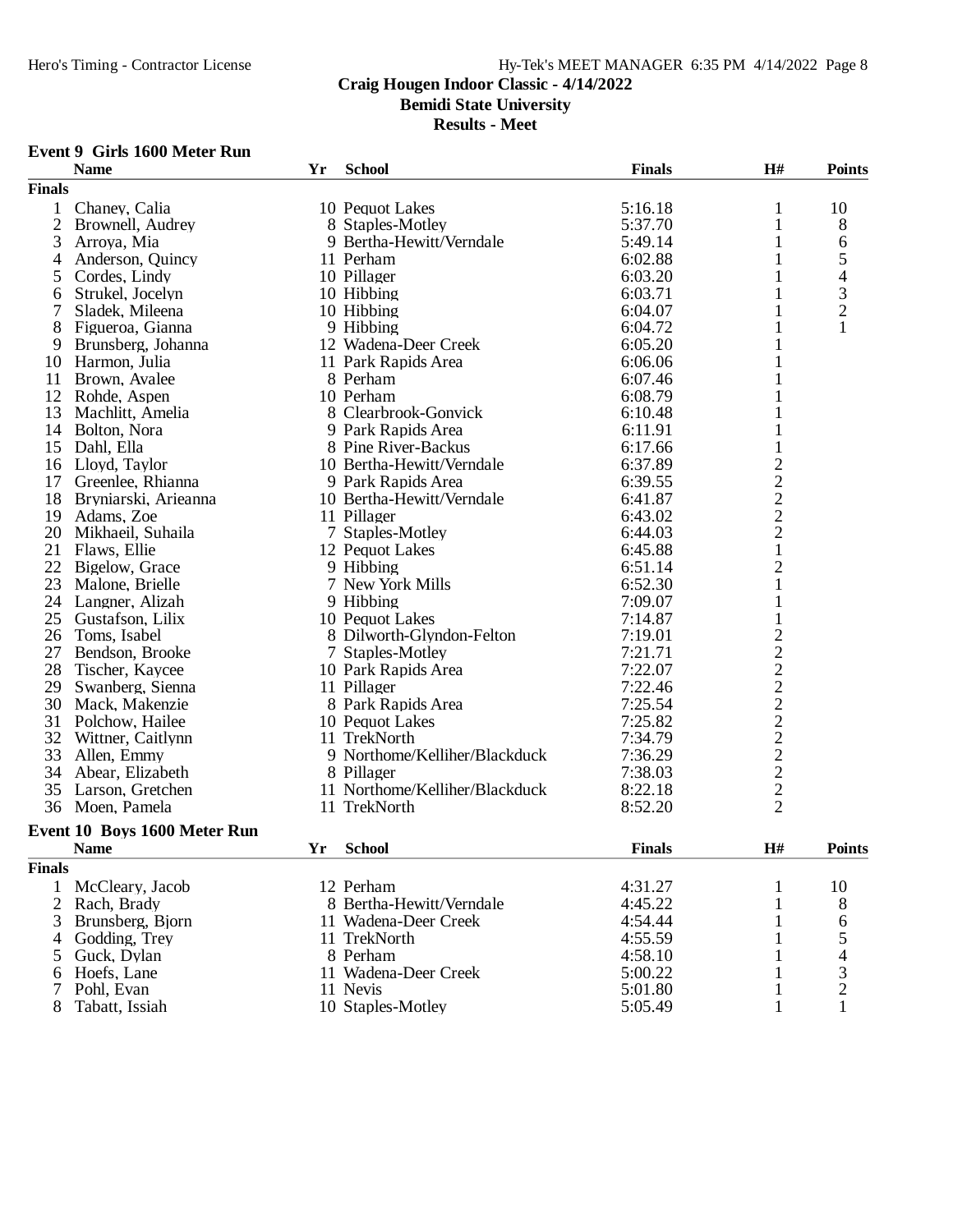**Bemidi State University**

| Finals  (Event 10 Boys 1600 Meter Run) |  |  |
|----------------------------------------|--|--|
|                                        |  |  |

|                | <b>Name</b>                           | Yr | <b>School</b>                  | <b>Finals</b> | H#             | <b>Points</b>           |
|----------------|---------------------------------------|----|--------------------------------|---------------|----------------|-------------------------|
| 9              | Maanum, Logan                         |    | 11 Park Rapids Area            | 5:05.61       | $\mathbf{1}$   |                         |
| 10             | Gaytan, Louis                         |    | 10 Dilworth-Glyndon-Felton     | 5:08.38       | $\mathbf{1}$   |                         |
| 11             | Baumgartner, Zach                     |    | 10 Bertha-Hewitt/Verndale      | 5:10.18       |                |                         |
| 12             | Mathiason, Henry                      |    | 8 Perham                       | 5:17.83       | 22222222       |                         |
| 13             | Strasburg, Landon                     |    | 9 Park Rapids Area             | 5:17.86       |                |                         |
| 14             | Crowley, Shane                        |    | 10 Pequot Lakes                | 5:20.25       |                |                         |
| 15             | Massich, Christian                    |    | 10 Hibbing                     | 5:20.82       |                |                         |
| 16             | Lockwood, Henry                       |    | 8 Bertha-Hewitt/Verndale       | 5:20.90       |                |                         |
| 17             | Hoffer, Braden                        |    | 11 Pillager                    | 5:20.97       |                |                         |
| 18             | Johnson, Grant                        |    | 11 Staples-Motley              | 5:21.60       |                |                         |
| 19             | Jesme, Oliver                         |    | 12 Dilworth-Glyndon-Felton     | 5:21.75       | $\mathbf{1}$   |                         |
| 20             | Schnoor, Jacob                        |    | 11 Pine River-Backus           | 5:24.55       | $\,1$          |                         |
| 21             | Murden, Taite                         |    | 10 Hibbing                     | 5:31.74       |                |                         |
| 22             | Dejarlais, Damien                     |    | 9 Park Rapids Area             | 5:32.85       |                |                         |
| 23             | Galzki, Jarrett                       |    | 9 Park Rapids Area             | 5:35.46       |                |                         |
| 24             | Barthel, Gunner                       |    | 8 Bertha-Hewitt/Verndale       | 5:37.26       |                |                         |
| 25             | Aune, Ethan                           |    | 10 Hibbing                     | 5:37.31       |                |                         |
| 26             | Mowell, Reese                         |    | 12 Nevis                       | 5:44.19       |                |                         |
| 27             | Radnecki, Isaac                       |    | 8 Bertha-Hewitt/Verndale       | 5:56.67       |                |                         |
| 28             | Moyer, Micah                          |    | 10 Pillager                    | 5:58.99       |                |                         |
| 29             | Derby, Mason                          |    | 11 TrekNorth                   | 6:00.23       |                |                         |
| 30             | Broskovetz, Ben                       |    | 9 Pequot Lakes                 | 6:01.21       |                |                         |
| 31             | Lozano, Ivan                          |    | 9 Staples-Motley               | 6:06.04       |                |                         |
| 32             | Ward, Jayson                          |    | 11 Park Rapids Area            | 6:06.46       |                |                         |
| 33             | Larson, Ethan                         |    | 8 Northome/Kelliher/Blackduck  | 6:15.83       |                |                         |
| 34             | Wichner, Garrett                      |    | 11 Pequot Lakes                | 6:19.02       |                |                         |
| 35             | Tweeton, Reier                        |    | 9 Perham                       | 6:21.33       |                |                         |
| 36             | Ahonen, Finn                          |    | 7 Dilworth-Glyndon-Felton      | 6:30.15       |                |                         |
| 37             | Judd, Reid                            |    | 8 Staples-Motley               | 6:31.10       |                |                         |
| 38             | Jordahl, Jayde                        |    | 10 Pillager                    | 6:33.50       |                |                         |
| 39             | Derby, Carter                         |    | 9 TrekNorth                    | 6:33.58       |                |                         |
| 40             | Anderson, Owen                        |    | 8 Wadena-Deer Creek            | 6:34.70       |                |                         |
|                | 41 Pederson, Gregor                   |    | 10 Northome/Kelliher/Blackduck | 6:41.43       |                |                         |
|                |                                       |    |                                |               |                |                         |
|                | <b>Event 3 Girls 60 Meter Hurdles</b> |    |                                |               |                |                         |
|                | <b>Name</b>                           | Yr | <b>School</b>                  | <b>Finals</b> | H#             | <b>Points</b>           |
| <b>Finals</b>  |                                       |    |                                |               |                |                         |
|                | Rustad, Lauryn                        |    | 11 Perham                      | 9.89          | $\mathbf{1}$   | 10                      |
| $\mathbf{2}$   | Kimman, Jessa                         |    | 11 Pillager                    | 10.08         | $\mathbf{1}$   | 8                       |
| $\overline{3}$ | Hackel, Jaden                         |    | 10 Perham                      | 10.32         | $\mathbf{1}$   | 6                       |
| 4              | Gladen, Allison                       |    | 10 Pequot Lakes                | 10.56         | $\mathbf{1}$   | 5                       |
| 5              | McNamee, Grace                        |    | 9 Nevis                        | 10.60         | 1              | 4                       |
| 6              | Aakre, Lily                           |    | 11 Perham                      | 10.84         | 2              | 3                       |
| 7              | Rosenthal, Olivia                     |    | 11 Perham                      | 10.87         | $\overline{2}$ |                         |
| 8              | Barthel, Michaela                     |    | 10 Bertha-Hewitt/Verndale      | 10.88         | $\mathbf{1}$   | $\overline{\mathbf{c}}$ |
| 9              | Packer, Madison                       |    | 12 Wadena-Deer Creek           | 10.92         | $\mathbf{1}$   | $\mathbf{1}$            |
| 10             | Stenson, Geli                         |    | 11 Hibbing                     | 11.21         |                |                         |
| 11             | Kritzeck, Brooke                      |    | 9 Park Rapids Area             | 11.28         | $\frac{2}{2}$  |                         |
| 12             | Hunter, Quinn                         |    | 12 Park Rapids Area            | 11.53         | $\frac{2}{2}$  |                         |
| 13             | Sales, Makenzee                       |    | 7 Bertha-Hewitt/Verndale       | 11.53         |                |                         |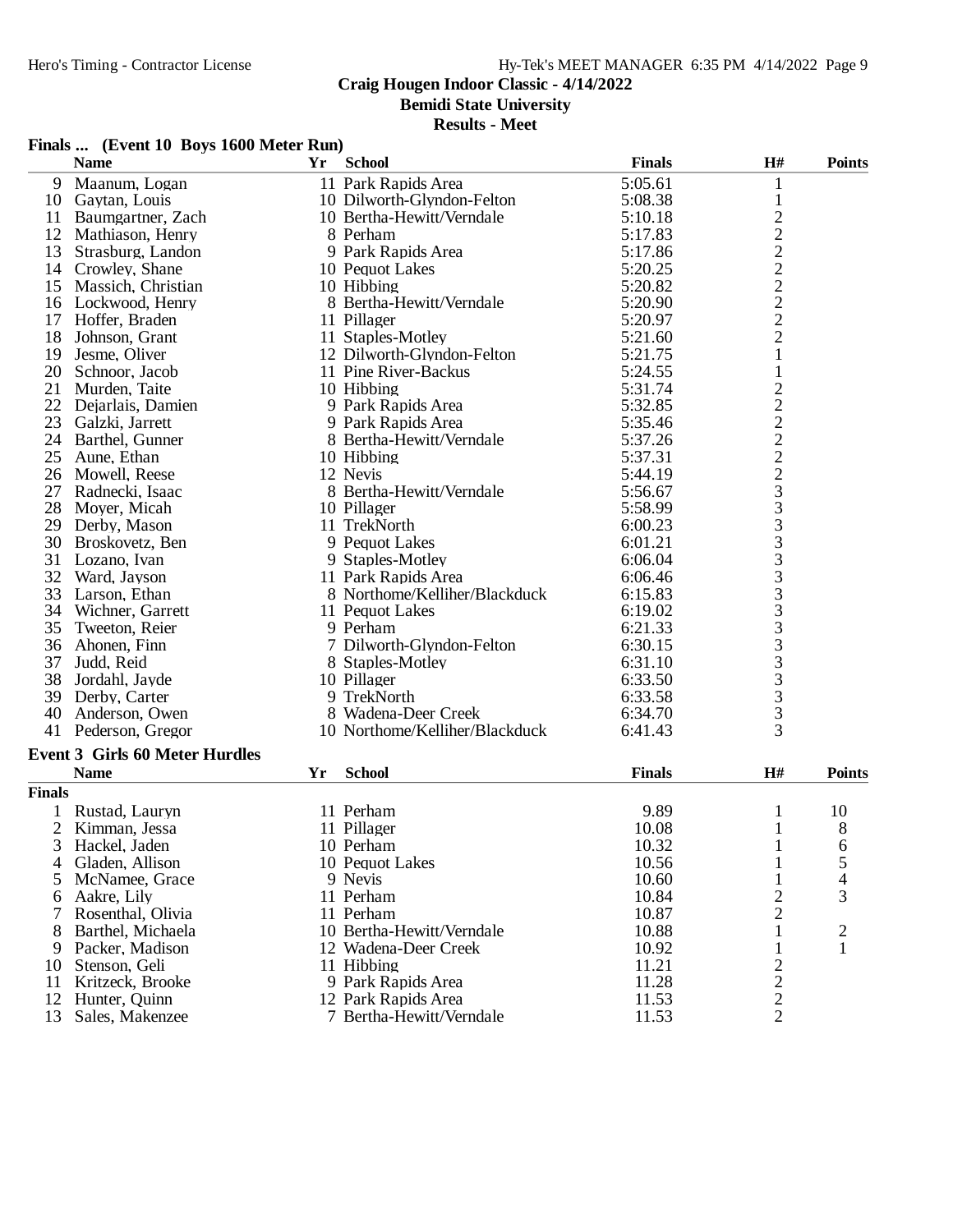# Hy-Tek's MEET MANAGER 6:35 PM 4/14/2022 Page 10

# **Craig Hougen Indoor Classic - 4/14/2022**

**Bemidi State University**

|                | Finals  (Event 3 Girls 60 Meter Hurdles) |    |                                |               |                         |                                |
|----------------|------------------------------------------|----|--------------------------------|---------------|-------------------------|--------------------------------|
|                | <b>Name</b>                              | Yr | <b>School</b>                  | <b>Finals</b> | H#                      | <b>Points</b>                  |
|                | 14 Weiland, Bailey                       |    | 10 Staples-Motley              | 11.85         | $\overline{2}$          |                                |
|                | <b>Event 4 Boys 60 Meter Hurdles</b>     |    |                                |               |                         |                                |
|                | <b>Name</b>                              | Yr | <b>School</b>                  | <b>Finals</b> | H#                      | <b>Points</b>                  |
| <b>Finals</b>  |                                          |    |                                |               |                         |                                |
| 1              | Domier, Brady                            |    | 12 Wadena-Deer Creek           | 9.30          | 1                       | 10                             |
| 2              | Schiessl, Charlie                        |    | 11 Pequot Lakes                | 9.38          | 1                       | 8                              |
| 3              | Bilinski, Evan                           |    | 11 Northome/Kelliher/Blackduck | 9.39          | 1                       | 6                              |
| 4              | Rice, Jon                                |    | 11 Nevis                       | 9.84          | 1                       |                                |
| 5              | Deblieck, Pierce                         |    | 11 Park Rapids Area            | 9.85          | $\overline{c}$          |                                |
| 6              | Russell, Tyce                            |    | 11 Bertha-Hewitt/Verndale      | 9.99          | 1                       | $\frac{5}{4}$<br>$\frac{3}{2}$ |
| 7              | Moyer, Tim                               |    | 12 Pillager                    | 10.01         | 1                       |                                |
| 8              | Brandt, Avandre                          |    | 8 Staples-Motley               | 10.27         | $\overline{c}$          | $\mathbf{1}$                   |
| 9              | Molstre, Joseph                          |    | 11 Dilworth-Glyndon-Felton     | 10.45         | $\overline{c}$          |                                |
| 10             | Etter, Darryl                            |    | 12 Park Rapids Area            | 10.57         | $\overline{c}$          |                                |
| 11             | Swart, Dallas                            |    | 11 Hibbing                     | 10.60         | $\,1\,$                 |                                |
| 12             | Holmberg, Nicholas                       |    | 10 Pequot Lakes                | 10.71         |                         |                                |
| 13             | Coudron, Tyrus                           |    | 9 Perham                       | 10.73         | $\frac{2}{2}$           |                                |
| 14             | Schultz, Kobe                            |    | 10 Pillager                    | 11.35         |                         |                                |
|                | <b>Event 5 Girls 60 Meter Dash</b>       |    |                                |               |                         |                                |
|                | <b>Name</b>                              | Yr | <b>School</b>                  | <b>Finals</b> | $\mathbf{H}$ #          | <b>Points</b>                  |
| <b>Finals</b>  |                                          |    |                                |               |                         |                                |
|                | Rinio, Joselyn                           |    | 11 Pequot Lakes                | 8.28          | $\mathbf{1}$            | 10                             |
| $\overline{2}$ | Smith, Shakyla                           |    | Northome/Kelliher/Blackduck    | 8.28          | $\mathbf{1}$            | 8                              |
| 3              | Johnston, Riya                           |    | 12 Pequot Lakes                | 8.36          | $\mathbf{1}$            |                                |
| 4              | Merta, Ava                               |    | 9 Pequot Lakes                 | 8.58          | 1                       | 65432                          |
| 5              | Hertling, Tara                           |    | 9 Hibbing                      | 8.69          | 1                       |                                |
| 6              | Aakre, Lily                              |    | 11 Perham                      | 8.70          | $\overline{c}$          |                                |
| 7              | Sharp, Layla                             |    | 7 Wadena-Deer Creek            | 8.71          | 1                       |                                |
| 8              | LaVine, Allison                          |    | 9 Clearbrook-Gonvick           | 8.77          | $\mathbf{1}$            | $\mathbf{1}$                   |
| 9              | Williams, Mari                           |    | 10 Pillager                    | 8.80          | $\overline{\mathbf{c}}$ |                                |
| 10             | Doll, Ariana                             |    | 10 Perham                      | 8.90          |                         |                                |
| 11             | Rewertz, Claire                          |    | 11 Hibbing                     | 8.94          |                         |                                |
| 12             | Oldakowski, Lydia                        |    | 8 Wadena-Deer Creek            | 8.95          | $\frac{2}{2}$           |                                |
| 13             | Schueller, Avery                         |    | 7 Park Rapids Area             | 9.06          | $\overline{2}$          |                                |
|                | <b>Event 6 Boys 60 Meter Dash</b>        |    |                                |               |                         |                                |
|                | <b>Name</b>                              | Yr | <b>School</b>                  | <b>Finals</b> | H#                      | <b>Points</b>                  |
| <b>Finals</b>  |                                          |    |                                |               |                         |                                |
| 1              | Ogundeji, Ayo                            |    | 9 Nevis                        | 7.26          | $\mathbf{1}$            | 10                             |
| $\overline{2}$ | Converse, Remington                      |    | 11 Staples-Motley              | 7.28          | 1                       | 8                              |
| 3              | Hutchison, Bryce                         |    | 12 Pillager                    | 7.43          | $\overline{c}$          | 6                              |
| 4              | Hansen, Corey                            |    | 12 Staples-Motley              | 7.44          | 1                       |                                |
| 5              | Megazzini, Cruz                          |    | 12 Pequot Lakes                | 7.46          | 1                       | $\frac{5}{4}$<br>$\frac{3}{2}$ |
| 6              | Laveau, Ouintin                          |    | 12 Pillager                    | 7.47          | 1                       |                                |
| 7              | Bryniarski, Aidan                        |    | 12 Bertha-Hewitt/Verndale      | 7.52          | 1                       |                                |
| 8              | Manning, Amari                           |    | 12 Hibbing                     | 7.57          | $\overline{c}$          | 1                              |
| 9              | Coudron, Tyrus                           |    | 9 Perham                       | 7.57          | $\overline{c}$          |                                |
| 10             | Bilinski, Evan                           |    | 11 Northome/Kelliher/Blackduck | 7.63          | $\overline{2}$          |                                |
|                |                                          |    |                                |               |                         |                                |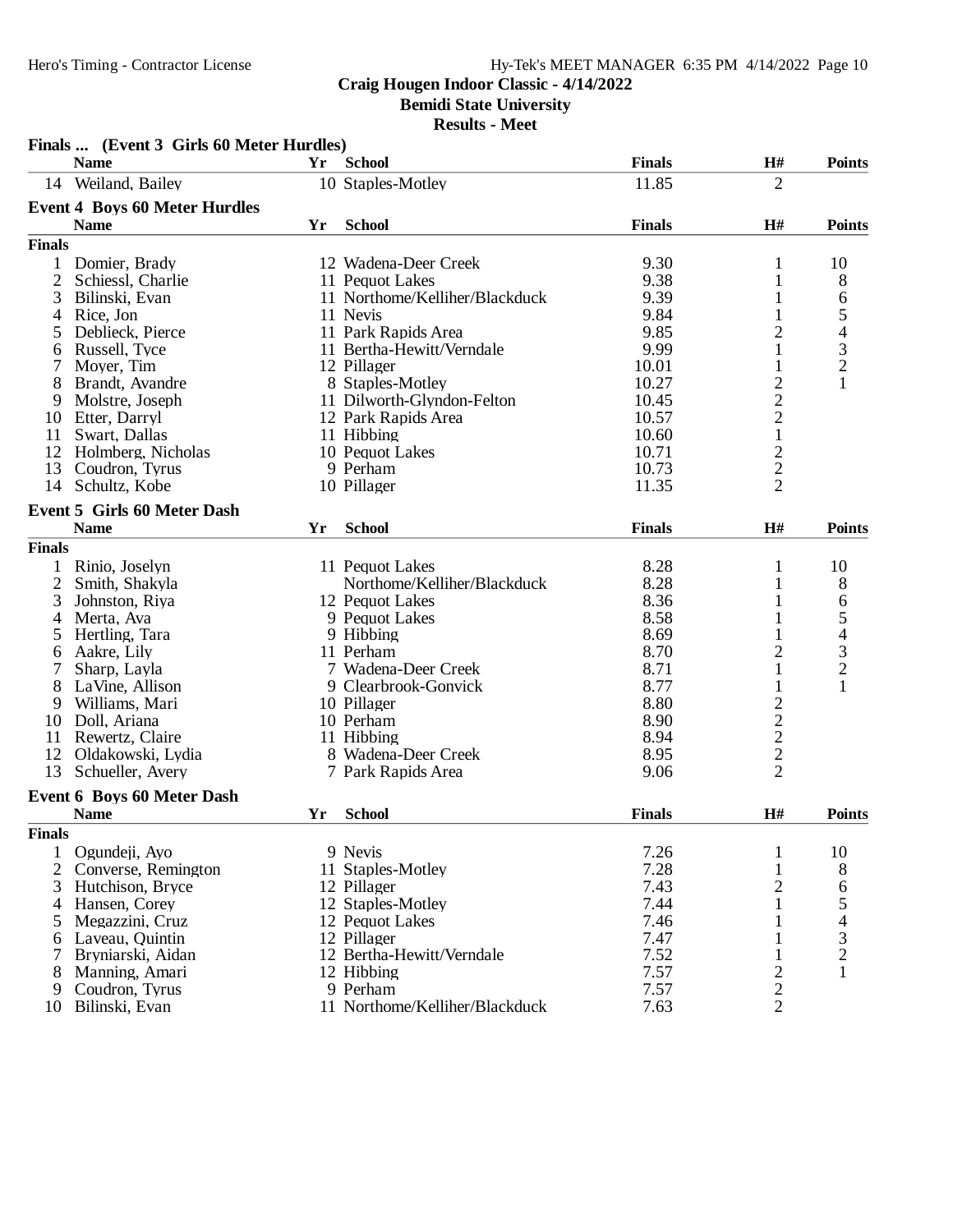# **Craig Hougen Indoor Classic - 4/14/2022**

**Bemidi State University**

|                | Finals  (Event 6 Boys 60 Meter Dash) |    |                          |               |                |                                                 |
|----------------|--------------------------------------|----|--------------------------|---------------|----------------|-------------------------------------------------|
|                | <b>Name</b>                          | Yr | <b>School</b>            | <b>Finals</b> | H#             | <b>Points</b>                                   |
| 11             | Weite, Austin                        |    | 10 Staples-Motley        | 7.67          | $\overline{2}$ |                                                 |
| 12             | Reish, Sam                           |    | 12 Park Rapids Area      | 7.73          | $\overline{c}$ |                                                 |
| 13             | Eskeli, Finn                         |    | 9 Hibbing                | 7.76          | $\overline{2}$ |                                                 |
|                | Event 11 Girls 4x200 Meter Relay     |    |                          |               |                |                                                 |
|                | <b>Team</b>                          |    | <b>Relay</b>             | <b>Finals</b> | H#             | <b>Points</b>                                   |
| <b>Finals</b>  |                                      |    |                          |               |                |                                                 |
| $\mathbf{1}$   | Park Rapids Area                     |    | A                        | 1:56.90       | 1              | 10                                              |
| 2              | Wadena-Deer Creek                    |    | A                        | 1:59.43       | 1              | 8                                               |
| 3              | Pequot Lakes                         |    | A                        | 1:59.96       | 1              | 6                                               |
|                | Perham                               |    | A                        | 2:00.47       | 1              |                                                 |
| 5              | Pillager                             |    | A                        | 2:03.04       | 1              |                                                 |
| 6              | Bertha-Hewitt/Verndale               |    | A                        | 2:03.47       | $\overline{c}$ | $\begin{array}{c} 5 \\ 4 \\ 3 \\ 2 \end{array}$ |
|                | Walker-Hackensack-Akeley             |    | A                        | 2:05.00       | 3              |                                                 |
| 8              | Staples-Motley                       |    | A                        | 2:05.60       | $\overline{c}$ | 1                                               |
| 9              | Northome/Kelliher/Blackduck          |    | A                        | 2:05.62       | 3              |                                                 |
| 10             | <b>New York Mills</b>                |    | A                        | 2:05.94       | $\overline{c}$ |                                                 |
| 11             | Dilworth-Glyndon-Felton              |    | A                        | 2:07.26       | $\mathbf{1}$   |                                                 |
| 12             | Hibbing                              |    | A                        | 2:10.07       | $\overline{c}$ |                                                 |
| 13             | TrekNorth                            |    | $\mathbf{A}$             | 2:28.72       | 3              |                                                 |
|                |                                      |    |                          |               |                |                                                 |
|                | Event 12 Boys 4x200 Meter Relay      |    |                          |               |                |                                                 |
|                | <b>Team</b>                          |    | <b>Relay</b>             | <b>Finals</b> | H#             | <b>Points</b>                                   |
| <b>Finals</b>  |                                      |    |                          |               |                |                                                 |
|                | Wadena-Deer Creek                    |    | A                        | 1:38.55       | $\mathbf{1}$   | 10                                              |
| $\mathbf{2}$   | Staples-Motley                       |    | A                        | 1:38.87       | $\mathbf{1}$   | 8                                               |
| 3              | Pillager                             |    | A                        | 1:41.32       | 1              | 6                                               |
| 4              | Perham                               |    | A                        | 1:42.20       | $\overline{2}$ | 5<br>4<br>3<br>2                                |
| 5              | Hibbing                              |    | A                        | 1:42.28       |                |                                                 |
| 6              | Park Rapids Area                     |    | A                        | 1:42.59       |                |                                                 |
|                | Northome/Kelliher/Blackduck          |    | A                        | 1:44.37       | $\overline{c}$ |                                                 |
| 8              | Clearbrook-Gonvick                   |    | A                        | 1:46.72       | $\overline{c}$ | $\mathbf{1}$                                    |
| 9              | <b>Pequot Lakes</b>                  |    | A                        | 1:47.38       | $\overline{c}$ |                                                 |
| 10             | Bertha-Hewitt/Verndale               |    | A                        | 1:47.45       | $\frac{2}{2}$  |                                                 |
| 11             | Walker-Hackensack-Akeley             |    | A                        | 1:55.67       |                |                                                 |
| $---$          | Dilworth-Glyndon-Felton              |    | A                        | <b>DNF</b>    | 1              |                                                 |
|                | <b>Event 13 Girls 800 Meter Run</b>  |    |                          |               |                |                                                 |
|                | <b>Name</b>                          | Yr | <b>School</b>            | <b>Finals</b> | H#             | <b>Points</b>                                   |
| <b>Finals</b>  |                                      |    |                          |               |                |                                                 |
| 1              | Collins, Amber                       |    | 9 Wadena-Deer Creek      | 2:32.01       | $\mathbf{1}$   | 10                                              |
| $\overline{2}$ | Miller, Kendra                       |    | 7 Bertha-Hewitt/Verndale | 2:34.27       | $\mathbf{1}$   | 8                                               |
| 3              | Hendrickson, Ella                    |    | 7 Perham                 | 2:34.86       | 1              | 6                                               |
| 4              | Goeson, Jada                         |    | 9 New York Mills         | 2:36.30       | 1              | 5                                               |
| 5              | Robben, Ashley                       |    | 11 Staples-Motley        | 2:36.41       | 1              | $\overline{\mathcal{A}}$                        |
| 6              | Lopez, Natalia                       |    | 11 Park Rapids Area      | 2:36.99       | 1              |                                                 |
| 7              | Brandt, Madeline                     |    | 7 Park Rapids Area       | 2:38.20       | 1              | $\frac{3}{2}$                                   |
| 8              | Pavek, Ally                          |    | 11 Wadena-Deer Creek     | 2:38.90       | $\mathbf{1}$   | $\mathbf{1}$                                    |
| 9              | Bjorklund, Adeline                   |    | 8 Nevis                  | 2:43.78       | $\overline{c}$ |                                                 |
|                | 10 Breid, Caidyn                     |    | 8 Perham                 | 2:45.69       | $\mathbf{1}$   |                                                 |
|                |                                      |    |                          |               |                |                                                 |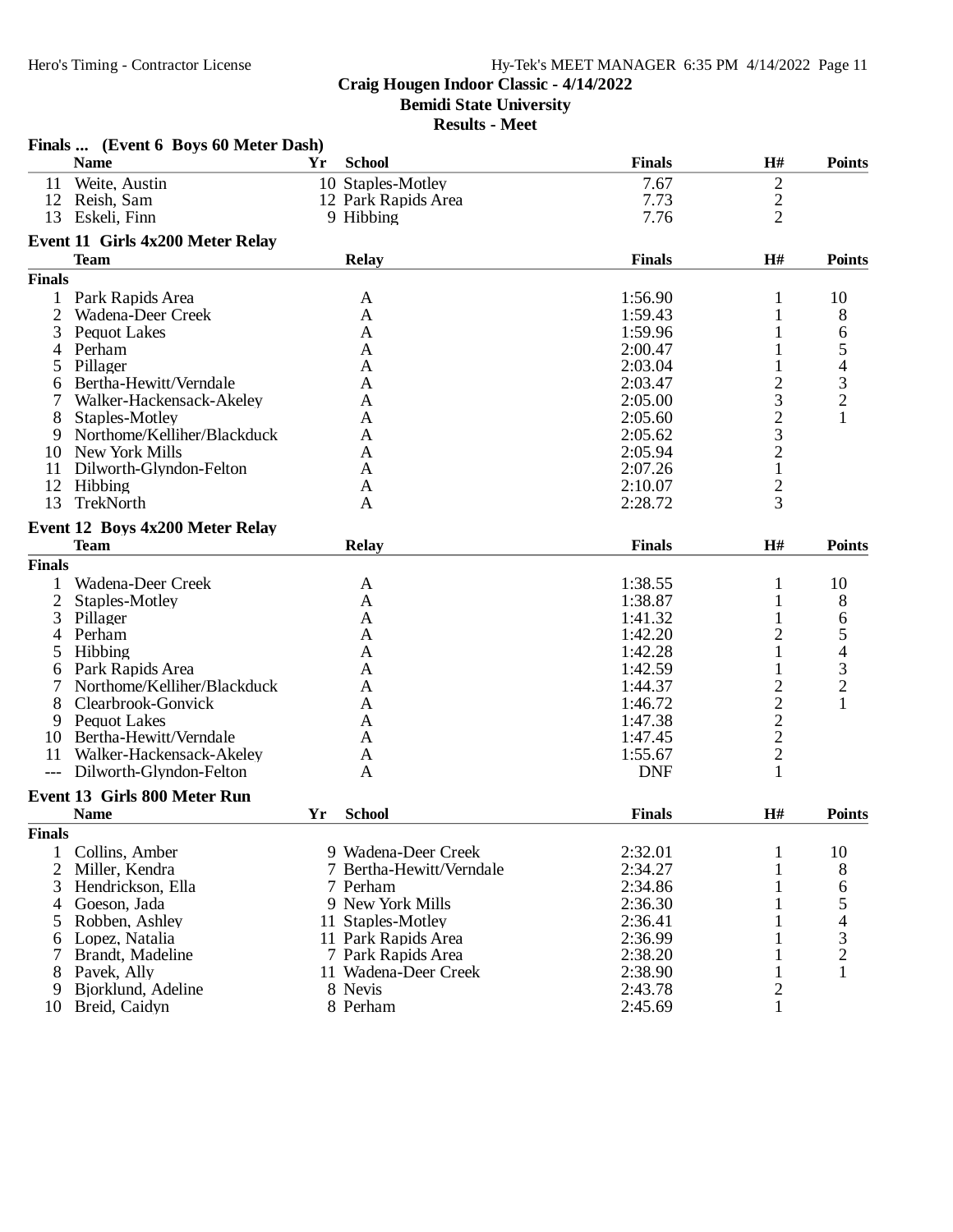**Bemidi State University**

#### **Results - Meet**

|  | Finals  (Event 13 Girls 800 Meter Run) |  |  |  |
|--|----------------------------------------|--|--|--|
|--|----------------------------------------|--|--|--|

|                     | <b>Name</b>                 | Yr | <b>School</b>                            | <b>Finals</b>          | H#                                         | <b>Points</b>  |
|---------------------|-----------------------------|----|------------------------------------------|------------------------|--------------------------------------------|----------------|
| 11                  | Dean, Lezah                 |    | 9 Bertha-Hewitt/Verndale                 | 2:46.33                | $\overline{c}$                             |                |
|                     | 12 Aune, Reese              |    | 11 Hibbing                               | 2:46.63                | 222222222333                               |                |
| 13                  | Langner, Alizah             |    | 9 Hibbing                                | 2:48.61                |                                            |                |
|                     | 14 Dahl, Claire             |    | 12 Pine River-Backus                     | 2:50.79                |                                            |                |
| 15                  | Reini, Emma                 |    | 9 Hibbing                                | 2:50.79                |                                            |                |
| 16                  | Brinkman, Emma              |    | 8 Dilworth-Glyndon-Felton                | 2:53.07                |                                            |                |
| 17                  | Lung, Mia                   |    | 10 Perham                                | 2:53.29                |                                            |                |
| 18                  | Koljonen, Macy              |    | 11 New York Mills                        | 2:55.54                |                                            |                |
|                     | 19 Harmon, Alessia          |    | 8 Park Rapids Area                       | 2:55.64                |                                            |                |
| 20                  | Dobson, Alainna             |    | 8 Pillager                               | 2:55.82                |                                            |                |
| 21                  | Moe, Sabina                 |    | 10 Staples-Motley                        | 2:56.96                |                                            |                |
|                     | 22 Etter, Grace             |    | 7 Park Rapids Area                       | 2:58.12                |                                            |                |
| 23                  | Bryniarski, Arieanna        |    | 10 Bertha-Hewitt/Verndale                | 3:00.04                |                                            |                |
|                     | 24 Hartung, Sarah           |    | 8 Park Rapids Area                       | 3:00.96                |                                            |                |
|                     | 25 Kern, Brielle            |    | 7 Wadena-Deer Creek                      | 3:04.67                |                                            |                |
| 26                  | Flaws, Emma                 |    | 10 Pequot Lakes                          | 3:06.49                | $\overline{\mathcal{A}}$                   |                |
| 27                  | Cichos, Addisyn             |    | 10 Staples-Motley                        | 3:10.79                | 3                                          |                |
| 28                  | Cole, Hannah                |    | 7 Staples-Motley                         | 3:14.28                | $\overline{\mathcal{A}}$                   |                |
| 29                  | Toms, Isabel                |    | 8 Dilworth-Glyndon-Felton                | 3:14.58                | 4                                          |                |
| 30                  | Dykhoff, Dixie              |    | 9 New York Mills                         | 3:16.98                | $\overline{4}$                             |                |
|                     | 31 Peterson, Elizabeth      |    | 12 Pequot Lakes                          | 3:17.29                | $\overline{\mathcal{L}}$                   |                |
| 32                  | Hubbard, Elizabeth          |    | 9 Bertha-Hewitt/Verndale                 | 3:17.74                |                                            |                |
| 33                  | Leach, Ava                  |    | 10 Dilworth-Glyndon-Felton               | 3:23.14                |                                            |                |
|                     | 34 Polchow, Hailee          |    | 10 Pequot Lakes                          | 3:24.26                | $\begin{array}{c} 3 \\ 3 \\ 3 \end{array}$ |                |
| 35                  | Kuchinski, Hailey           |    | 10 Bertha-Hewitt/Verndale                | 3:25.73                |                                            |                |
| 36                  | Kowalke, Miranda            |    | 7 Nevis                                  | 3:26.83                | $\frac{4}{3}$                              |                |
|                     | 37 Lavin, Julie             |    | 11 Clearbrook-Gonvick                    | 3:27.60                |                                            |                |
| 38                  | Swanberg, Sienna            |    | 11 Pillager                              | 3:30.51                | $\overline{\mathcal{A}}$                   |                |
| 39                  | Johnson, Morgan             |    | 10 Pillager                              | 3:37.80                | 4                                          |                |
| 40                  | Koval, CJ                   |    | 12 Staples-Motley                        | 3:48.74                | 4                                          |                |
| 41                  | Gifford, Abby               |    |                                          | 3:51.81                |                                            |                |
|                     | 42 Saulsbury, Katherine     |    | 10 Dilworth-Glyndon-Felton<br>9 Pillager |                        | $\overline{4}$                             |                |
| 43                  |                             |    |                                          | 4:10.83<br>11:30:23.00 | $\overline{4}$                             |                |
|                     | Kimman, Josephine           |    | 10 Pillager                              |                        | 3<br>$\overline{3}$                        |                |
| $\qquad \qquad - -$ | Bongirolami, Letizia        |    | 12 Walker-Hackensack-Akeley              | <b>DNF</b>             |                                            |                |
|                     | Event 14 Boys 800 Meter Run |    |                                          |                        |                                            |                |
|                     | <b>Name</b>                 | Yr | <b>School</b>                            | <b>Finals</b>          | $\mathbf{H}$ #                             | <b>Points</b>  |
| <b>Finals</b>       |                             |    |                                          |                        |                                            |                |
|                     | McCleary, Jacob             |    | 12 Perham                                | 2:00.02                | $\mathbf 1$                                | 10             |
|                     | 2 Huot, Noah                |    | 10 Park Rapids Area                      | 2:08.12                | $\mathbf{1}$                               | 8              |
| 3                   | Bervig, Eli                 |    | 11 Park Rapids Area                      | 2:09.04                | 1                                          | 6              |
| 4                   | Miller, Preston             |    | 10 Bertha-Hewitt/Verndale                | 2:10.70                | 1                                          | 5              |
| 5                   | Bjorklund, George           |    | 12 Nevis                                 | 2:11.63                |                                            | 4              |
| 6                   | Gray, Chandler              |    | 12 Dilworth-Glyndon-Felton               | 2:12.52                | 1                                          | 3              |
|                     | Brunsberg, Bjorn            |    | 11 Wadena-Deer Creek                     | 2:12.79                |                                            | $\overline{2}$ |
| 8                   | Bervig, Ephraim             |    | 9 Park Rapids Area                       | 2:12.93                | 1                                          | 1              |
| 9                   | Harmon, Parker              |    | 12 Park Rapids Area                      | 2:13.47                |                                            |                |
| 10                  | Ackerman, Dawsin            |    | 12 Pequot Lakes                          | 2:13.83                |                                            |                |
| 11                  | Julin, Carter               |    | 10 Dilworth-Glyndon-Felton               | 2:20.58                |                                            |                |
|                     |                             |    |                                          |                        |                                            |                |

10 Dilworth-Glyndon-Felton 2:20.58 1<br>8 Perham 2:22.11 2

- 
- 
- 12 Guck, Dylan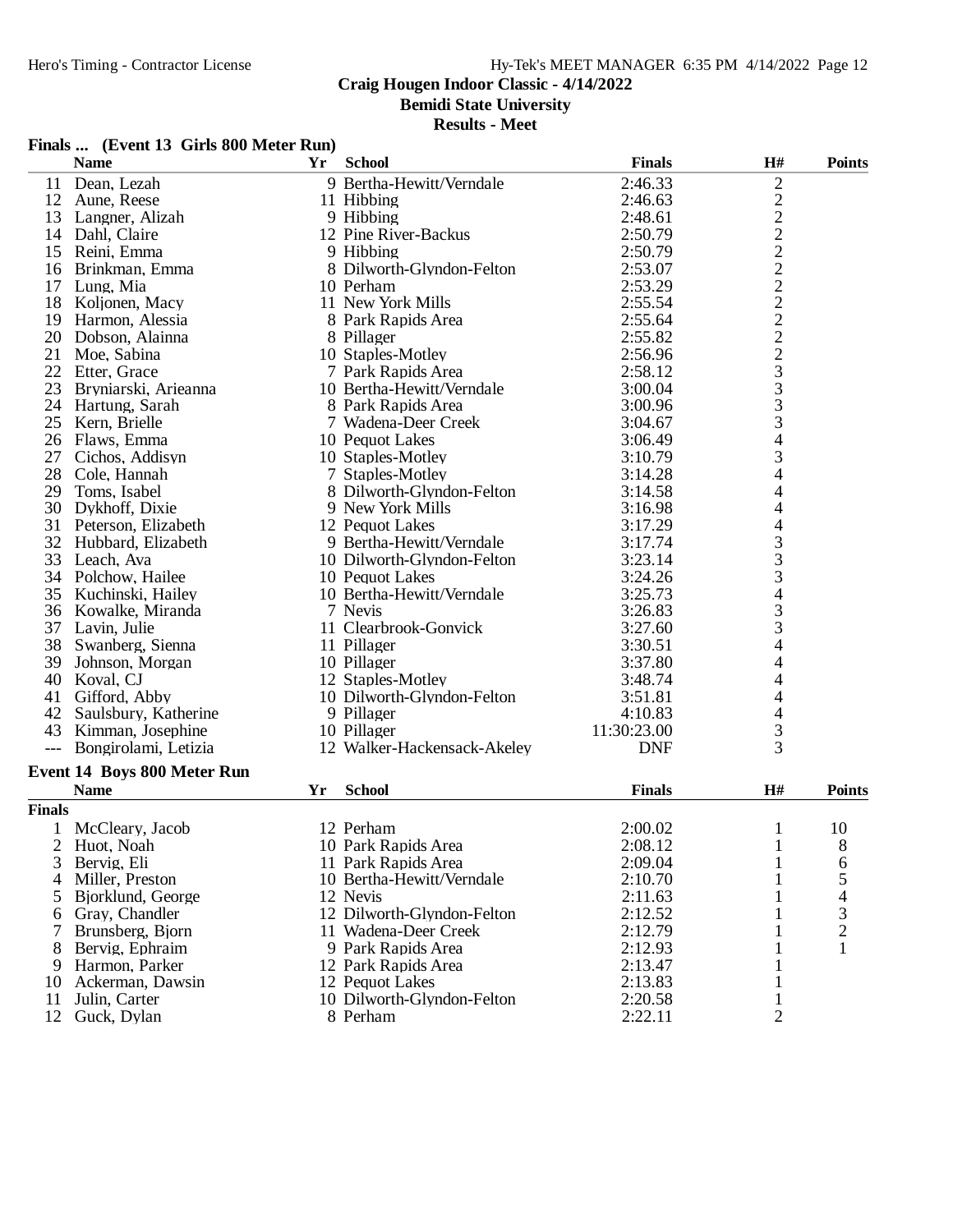# Hy-Tek's MEET MANAGER 6:35 PM 4/14/2022 Page 13

# **Craig Hougen Indoor Classic - 4/14/2022**

**Bemidi State University**

#### **Results - Meet**

#### **Finals ... (Event 14 Boys 800 Meter Run)**

|                | <b>Name</b>                   | Yr | <b>School</b>                  | <b>Finals</b> | H#                      | <b>Points</b>  |
|----------------|-------------------------------|----|--------------------------------|---------------|-------------------------|----------------|
| 13             | Evenson, Brody                |    | 9 Perham                       | 2:25.68       | $\overline{\mathbf{c}}$ |                |
| 14             | Langner, Elias                |    | 9 Hibbing                      | 2:27.21       |                         |                |
| 15             | Davis, Brady                  |    | 12 Pequot Lakes                | 2:27.87       | 3222233332223322223     |                |
| 16             | Langner, Silas                |    | 9 Hibbing                      | 2:28.88       |                         |                |
| 17             | Walker, Justin                |    | 10 Hibbing                     | 2:29.40       |                         |                |
| 18             | Jorgenson, Matt               |    | 8 Perham                       | 2:29.97       |                         |                |
| 19             | Heppner, Nate                 |    | 11 Wadena-Deer Creek           | 2:30.41       |                         |                |
| 20             | Ruhl, Caleb                   |    | 12 Pine River-Backus           | 2:30.66       |                         |                |
| 21             | Barthel, Gunner               |    | 8 Bertha-Hewitt/Verndale       | 2:32.65       |                         |                |
| 21             | Mursu, Creed                  |    | 7 New York Mills               | 2:32.65       |                         |                |
| 23             | Plattner, Blaine              |    | 9 Staples-Motley               | 2:33.81       |                         |                |
| 24             | Trif, Odin                    |    | 10 Staples-Motley              | 2:33.87       |                         |                |
| 25             | Veit, Tristian                |    | 11 Pequot Lakes                | 2:34.32       |                         |                |
| 26             | Rustad, Nathan                |    | 8 Perham                       | 2:37.51       |                         |                |
| 27             | Kallio, Karl                  |    | 11 Northome/Kelliher/Blackduck | 2:38.14       |                         |                |
| 28             | Bock, Chris                   |    | 8 Pillager                     | 2:38.54       |                         |                |
| 29             | Hooge, Jakob                  |    | 11 Pillager                    | 2:38.58       |                         |                |
| 30             | Dolezal, Will                 |    | 11 Staples-Motley              | 2:38.72       |                         |                |
| 31             | Radnecki, Isaac               |    | 8 Bertha-Hewitt/Verndale       | 2:39.06       |                         |                |
| 32             | Geiser, elijah                |    | 8 New York Mills               | 2:39.40       |                         |                |
| 33             | Pederson, Vinny               |    | 10 Walker-Hackensack-Akeley    | 2:40.79       |                         |                |
| 34             | Lockwood, Henry               |    | 8 Bertha-Hewitt/Verndale       | 2:41.23       | 3                       |                |
|                | 35 Bucholtz, Ethan            |    | 8 Nevis                        | 2:41.32       | 4                       |                |
| 36             | Day, Dylan                    |    | 8 Bertha-Hewitt/Verndale       | 2:42.89       | 4                       |                |
| 37             | Schultz, Ryder                |    | 8 Pequot Lakes                 | 2:44.90       | 4                       |                |
| 38             | Klinghagen, Jacob             |    | 10 Pillager                    | 2:45.22       | 4                       |                |
| 39             | Murdoff, Brady                |    | 11 Walker-Hackensack-Akeley    | 2:45.57       | 3                       |                |
| 40             | Thesing, Trenton              |    | 7 Pillager                     | 2:46.43       | 4                       |                |
| 41             | Malone, Eric                  |    | 12 Wadena-Deer Creek           | 2:47.23       | 3                       |                |
| 42             | Sechser, Josiah               |    | 9 Pine River-Backus            | 2:57.11       | 4                       |                |
| 43             | Minion, Dalton                |    | 9 Pine River-Backus            | 2:57.52       | 4                       |                |
| 44             | Wright, Silas                 |    | 9 Pillager                     | 2:57.93       | 4                       |                |
| 45             | Judd, Reid                    |    | 8 Staples-Motley               | 2:58.10       | 4                       |                |
| 46             | Ortiz, Daniel                 |    | 12 Staples-Motley              | 2:59.49       | 4                       |                |
| 47             | Pederson, Gregor              |    | 10 Northome/Kelliher/Blackduck | 3:01.81       | 4                       |                |
| 48             | Anderson, Owen                |    | 8 Wadena-Deer Creek            | 3:02.06       | 4                       |                |
| 49             | Freeman, Kaden                |    | 9 Northome/Kelliher/Blackduck  | 3:02.73       | 4                       |                |
|                | Event 15 Girls 200 Meter Dash |    |                                |               |                         |                |
|                | <b>Name</b>                   | Yr | <b>School</b>                  | <b>Finals</b> | H#                      | <b>Points</b>  |
|                |                               |    |                                |               |                         |                |
| <b>Finals</b>  |                               |    |                                |               |                         |                |
| 1              | Johnston, Riya                |    | 12 Pequot Lakes                | 28.40         | 1                       | 10             |
| $\overline{2}$ | Rinio, Joselyn                |    | 11 Pequot Lakes                | 29.02         | 1                       | 8              |
| 3              | Broskovetz, Veronica          |    | 11 Pequot Lakes                | 29.04         | 1                       | 6              |
| 4              | Keiffer, Julia                |    | 12 Pequot Lakes                | 29.30         | 1                       |                |
| 5              | Packer, Madison               |    | 12 Wadena-Deer Creek           | 29.67         | $\overline{\mathbf{c}}$ | 5              |
| 6              | Hertling, Tara                |    | 9 Hibbing                      | 29.81         | $\frac{3}{2}$           | 4              |
| 7              | Hartmann, Alexis              |    | 9 Perham                       | 29.83         |                         | 3              |
| 8              | Collins, Kylee                |    | 12 Wadena-Deer Creek           | 30.15         |                         | $\overline{c}$ |
| 9              | Schueller, Avery              |    | 7 Park Rapids Area             | 30.38         | 4                       |                |

- 
-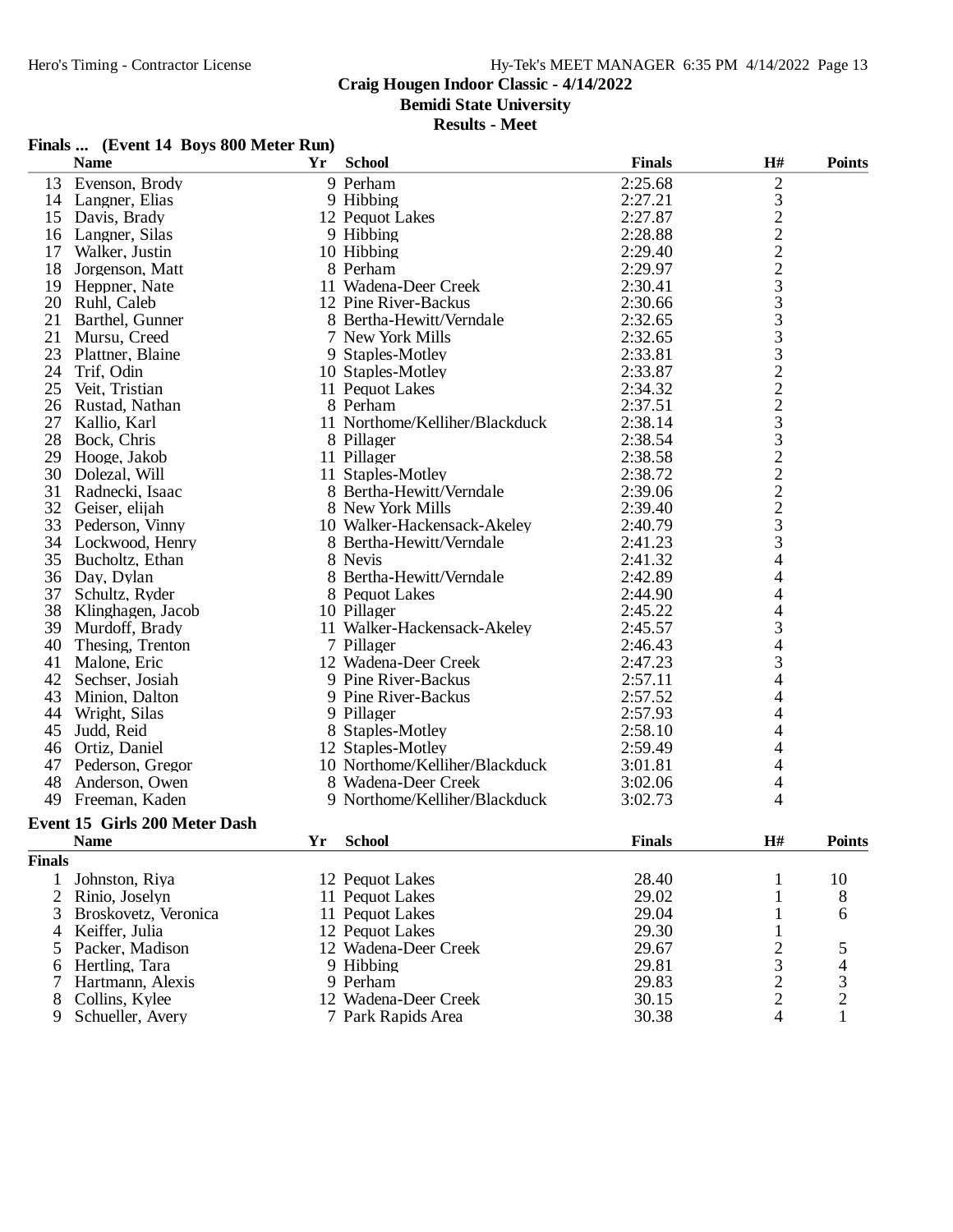**Bemidi State University**

|  | Finals  (Event 15 Girls 200 Meter Dash) |
|--|-----------------------------------------|
|--|-----------------------------------------|

|    | <b>Name</b>          | Yr | <b>School</b>                 | <b>Finals</b> | H#               | <b>Points</b> |
|----|----------------------|----|-------------------------------|---------------|------------------|---------------|
| 10 | Pike, Riley          |    | 12 Park Rapids Area           | 30.42         | 3                |               |
| 11 | Sharp, Layla         |    | 7 Wadena-Deer Creek           | 30.61         | $\overline{c}$   |               |
| 12 | Fjosne, Haven        |    | 7 Perham                      | 30.66         | 6                |               |
| 13 | Schumacher, Aurora   |    | 8 Perham                      | 30.68         | 6                |               |
|    | 14 Esser, Chesney    |    | 9 Perham                      | 30.78         |                  |               |
| 15 | Reynolds, Aunika     |    | 9 Dilworth-Glyndon-Felton     | 30.87         | $rac{2}{5}$      |               |
| 16 | Garcia, Katherin     |    | 11 New York Mills             | 31.03         | 3                |               |
| 17 | Imle, Sarah          |    | 8 Clearbrook-Gonvick          | 31.03         | 5                |               |
| 18 | Oldakowski, Lydia    |    | 8 Wadena-Deer Creek           | 31.12         | 4                |               |
| 19 | LaVeau, Malaney      |    | 9 Pillager                    | 31.13         |                  |               |
|    | 20 Piekarski, Kloie  |    | 10 Hibbing                    | 31.30         | $\frac{5}{2}$    |               |
| 21 | Norman, Callie       |    | 8 Pine River-Backus           | 31.30         | 6                |               |
| 22 | Kassa, Ashley        |    | 12 New York Mills             | 31.33         | 1                |               |
| 23 | Nicholas, Lydia      |    | 10 New York Mills             | 31.34         | 12               |               |
| 24 | Gravelle, Payton     |    | 7 Wadena-Deer Creek           | 31.39         | 4                |               |
| 25 | Risberg, Michaela    |    | 7 Dilworth-Glyndon-Felton     | 31.42         | 6                |               |
|    | 26 Costello, Camille |    | 7 Dilworth-Glyndon-Felton     | 31.43         | 3                |               |
| 27 | Lausten, Payton      |    | 8 New York Mills              | 31.44         | 4                |               |
| 28 | Noska, Ronnie        |    | 7 Staples-Motley              | 31.66         | $\boldsymbol{7}$ |               |
| 29 | Nelson, Kendall      |    | 8 Nevis                       | 31.72         | 5                |               |
| 30 | Houle, Sienna        |    | 11 Pillager                   | 31.78         | 1                |               |
| 31 | Hess, Aubrey         |    | 11 Bertha-Hewitt/Verndale     | 31.95         | 3                |               |
|    | 32 Cole, Isabel      |    | 8 Staples-Motley              | 31.99         | 11               |               |
| 33 | Perez, Symone        |    | 10 Hibbing                    | 32.03         | 4                |               |
| 34 | Marlett, Makenna     |    | 8 Walker-Hackensack-Akeley    | 32.05         | 7                |               |
| 35 | Cairns, Elizabeth    |    | 7 Walker-Hackensack-Akeley    | 32.10         | 6                |               |
| 36 | Rossen, Lily         |    | 7 Northome/Kelliher/Blackduck | 32.17         | 11               |               |
| 37 | DeWulf, Liddy        |    | 11 Nevis                      | 32.17         | 7                |               |
| 38 | Diiorio, Desiree     |    | 10 Hibbing                    | 32.22         | 6                |               |
| 39 | Allen, Julia         |    | 10 Bertha-Hewitt/Verndale     | 32.27         | 8                |               |
| 40 | Theien, Madilyn      |    | 9 Pequot Lakes                | 32.49         | 11               |               |
| 41 | Radneicki, Grace     |    | 10 Bertha-Hewitt/Verndale     | 32.65         | 8                |               |
| 42 | Pyburn, Amber        |    | 8 Nevis                       | 32.65         | 7                |               |
| 43 | Captain, Kendra      |    | 10 Bertha-Hewitt/Verndale     | 32.67         | 8                |               |
|    | 44 Freier, Emily     |    | 12 Dilworth-Glyndon-Felton    | 32.74         | 8                |               |
| 45 | Clark, Maari         |    | 9 Park Rapids Area            | 32.86         | 9                |               |
| 46 | Dosey, Emily         |    | 8 Pillager                    | 32.98         | 9                |               |
| 47 | Lorentz, Libbie      |    | 11 Pillager                   | 32.99         | $\sqrt{ }$       |               |
| 48 | Arkell, Macie        |    | 10 Bertha-Hewitt/Verndale     | 33.01         | $\overline{7}$   |               |
|    | 49 Arends, Ella      |    | 7 Dilworth-Glyndon-Felton     | 33.09         | 12               |               |
|    | 50 Grimsley, Grace   |    | 11 Pillager                   | 33.13         | 12               |               |
| 51 | Lindow, Emily        |    | 7 Nevis                       | 33.17         | 10               |               |
| 52 | Good, Camryn         |    | 10 Pine River-Backus          | 33.33         | 9                |               |
| 53 | Monroe, Taylor       |    | 7 Nevis                       | 33.48         | 10               |               |
| 54 | Seifert, Whitney     |    | 7 Park Rapids Area            | 34.06         | 8                |               |
| 55 | Wood, Trista         |    | 10 Walker-Hackensack-Akeley   | 34.22         | 9                |               |
| 56 | Liliguist, Marissa   |    | 9 Walker-Hackensack-Akeley    | 34.29         | 10               |               |
| 57 | Nelson, Mackenzie    |    | 8 Park Rapids Area            | 34.47         | 10               |               |
| 58 | Gudmundson, Jane     |    | 12 New York Mills             | 35.26         | 10               |               |
| 59 | Johnson, Kelsey      |    | 12 Clearbrook-Gonvick         | 35.60         | 9                |               |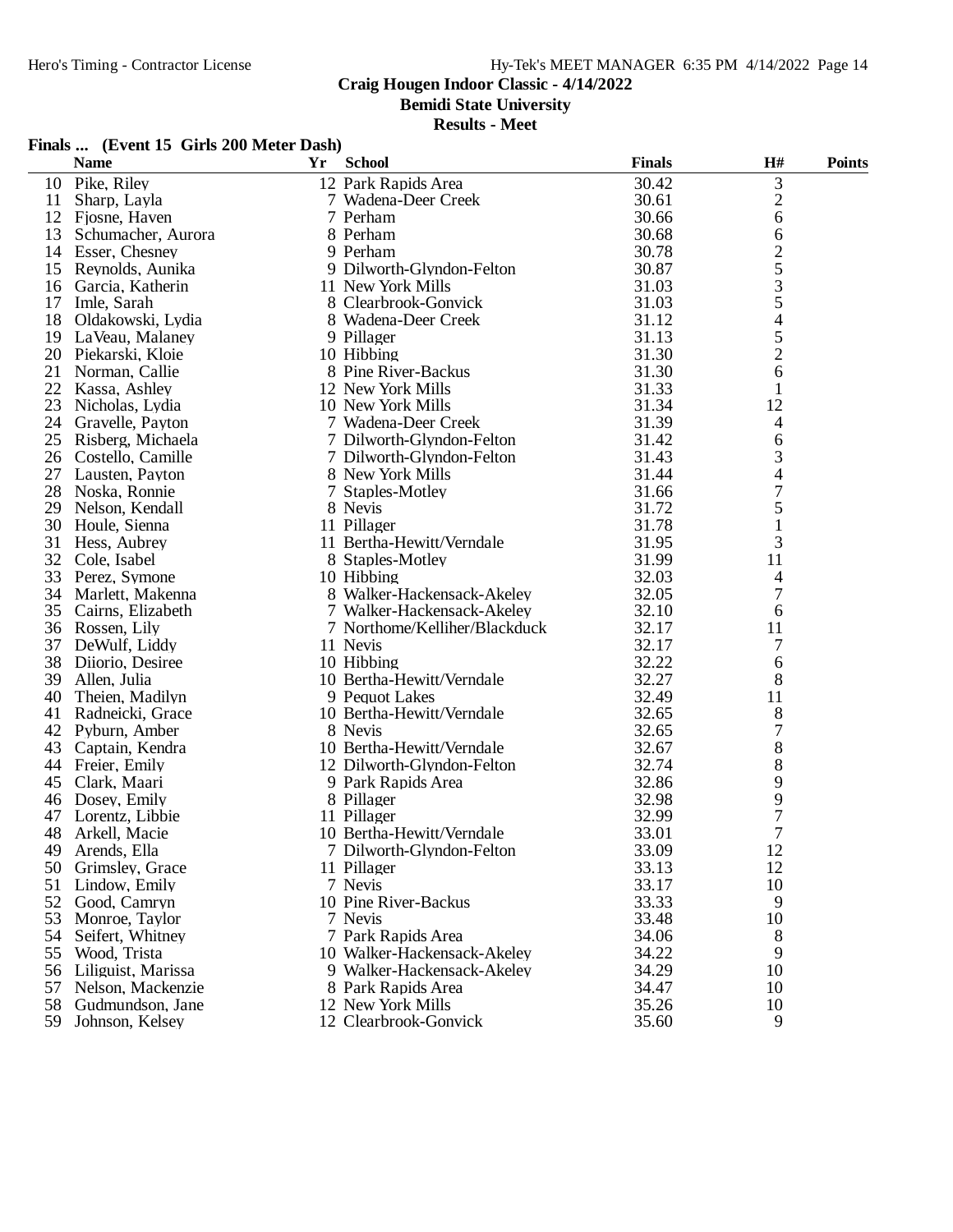**Bemidi State University**

|                | Finals  (Event 15 Girls 200 Meter Dash) |    |                                |               |                          |                |
|----------------|-----------------------------------------|----|--------------------------------|---------------|--------------------------|----------------|
|                | <b>Name</b>                             | Yr | <b>School</b>                  | <b>Finals</b> | H#                       | <b>Points</b>  |
|                | 60 Moore, Arabella                      |    | 9 Staples-Motley               | 35.79         | 11                       |                |
|                | 61 Blunston, Abby                       |    | 10 Pine River-Backus           | 36.03         | 10                       |                |
|                | 62 Moreno, Paula                        |    | 10 Staples-Motley              | 36.20         | 12                       |                |
|                | 63 Bergem, Kelsey                       |    | 9 Pine River-Backus            | 36.58         | 12                       |                |
|                | 64 Ning Lafleur, Didi                   |    | 8 TrekNorth                    | 38.76         | 11                       |                |
| 65             | Amberg, Lauren                          |    | 9 TrekNorth                    | 39.57         | 11                       |                |
| 66             | Marsh, Sami                             |    | 10 TrekNorth                   | 41.02         | 12                       |                |
|                | Event 16 Boys 200 Meter Dash            |    |                                |               |                          |                |
|                | <b>Name</b>                             | Yr | <b>School</b>                  | <b>Finals</b> | H#                       | <b>Points</b>  |
| <b>Finals</b>  |                                         |    |                                |               |                          |                |
|                | 1 Finseth, Joshua                       |    | 12 Dilworth-Glyndon-Felton     | 23.11         | 1                        | 10             |
| $\overline{2}$ | Ogundeji, Ayo                           |    | 9 Nevis                        | 24.17         | 1                        | 8              |
| 3              | Megazzini, Cruz                         |    | 12 Pequot Lakes                | 24.20         | 1                        | 6              |
| 4              | Laveau, Quintin                         |    | 12 Pillager                    | 24.20         |                          | 5              |
| 5              | Winter, Owen                            |    | 10 Staples-Motley              | 24.56         | 10                       | 4              |
| 6              | Coudron, Tyrus                          |    | 9 Perham                       | 24.56         | 3                        | 3              |
| 7              | Bushinger, Charlie                      |    | 11 Wadena-Deer Creek           | 24.75         | $\overline{c}$           | $\overline{2}$ |
| 8              | Hutchison, Bryce                        |    | 12 Pillager                    | 24.88         | 1                        | $\mathbf{1}$   |
|                |                                         |    | 12 Bertha-Hewitt/Verndale      | 24.89         | 4                        |                |
| 9              | Bryniarski, Aidan                       |    | 12 Staples-Motley              | 24.98         |                          |                |
|                | 10 Hansen, Corey                        |    | 11 Perham                      | 25.15         | $\mathbf{1}$             |                |
| 11             | Kennedy, Aiden                          |    |                                |               | $\overline{\mathbf{c}}$  |                |
| 12             | Carpenter, Riley                        |    | 12 Walker-Hackensack-Akeley    | 25.18         | $\overline{\mathcal{A}}$ |                |
| 13             | Ashmoore, Kai                           |    | 12 Walker-Hackensack-Akeley    | 25.21         | 3                        |                |
|                | 14 Hagen, Thomas                        |    | 11 Hibbing                     | 25.23         | 4                        |                |
|                | 15 Weite, Austin                        |    | 10 Staples-Motley              | 25.26         | $\overline{4}$           |                |
|                | 16 Haug, Lyrik                          |    | 10 Wadena-Deer Creek           | 25.27         | 3<br>4                   |                |
| 17             | Eskeli, Finn                            |    | 9 Hibbing                      | 25.32         |                          |                |
| 18             | Hartung, Luke                           |    | 11 Park Rapids Area            | 25.41         | $\frac{5}{2}$            |                |
|                | 19 Summers, Jordan                      |    | 11 Dilworth-Glyndon-Felton     | 25.58         |                          |                |
|                | 20 Eckel, Titus                         |    | 11 Bertha-Hewitt/Verndale      | 25.61         | $\overline{\mathcal{L}}$ |                |
| 21             | Klefsaas, Sivert                        |    | 12 Staples-Motley              | 25.64         | $rac{2}{3}$              |                |
|                | 22 Mudgett, Kade                        |    | 11 Pequot Lakes                | 25.65         |                          |                |
| 23             | Miller, Hunter                          |    | 11 Staples-Motley              | 25.79         |                          |                |
|                | 24 Flatness, Ridge                      |    | 11 Northome/Kelliher/Blackduck | 25.89         | 12                       |                |
|                | 25 Riipinen, Ben                        |    | 11 Hibbing                     | 26.02         | $\frac{5}{2}$            |                |
|                | 26 Runyan, Cameron                      |    | 11 Park Rapids Area            | 26.11         |                          |                |
| 27             | Turnbough, Aiden                        |    | 10 Pillager                    | 26.13         |                          |                |
|                | 28 Norman, Hunter                       |    | 11 Pine River-Backus           | 26.23         | $\overline{7}$           |                |
| 29             | Schiessl, Charlie                       |    | 11 Pequot Lakes                | 26.25         | 11                       |                |
|                | 30 Hammond, D'Andre                     |    | 10 Wadena-Deer Creek           | 26.27         | $\frac{3}{3}$            |                |
|                | 31 Dahring, Matt                        |    | 11 Park Rapids Area            | 26.30         |                          |                |
|                | 32 Deblieck, Pierce                     |    | 11 Park Rapids Area            | 26.30         | 5                        |                |
|                | 33 Kosloski, Joe                        |    | 10 Pequot Lakes                | 26.34         | 12                       |                |
|                | 34 Hrdlicka, Gannon                     |    | 9 Park Rapids Area             | 26.46         | 5                        |                |
|                | 35 Rettke, Hayden                       |    | 8 Walker-Hackensack-Akeley     | 26.48         | 6                        |                |
|                | 36 VonBrethorst, Trevor                 |    | 11 Hibbing                     | 26.49         | 7                        |                |
|                | 37 Freimark, Mitchell                   |    | 12 Walker-Hackensack-Akeley    | 26.59         | 6                        |                |
|                | 38 Lees, Andrew                         |    | 11 Hibbing                     | 26.67         | 7                        |                |
|                | 39 Rice, Jon                            |    | 11 Nevis                       | 26.74         | 6                        |                |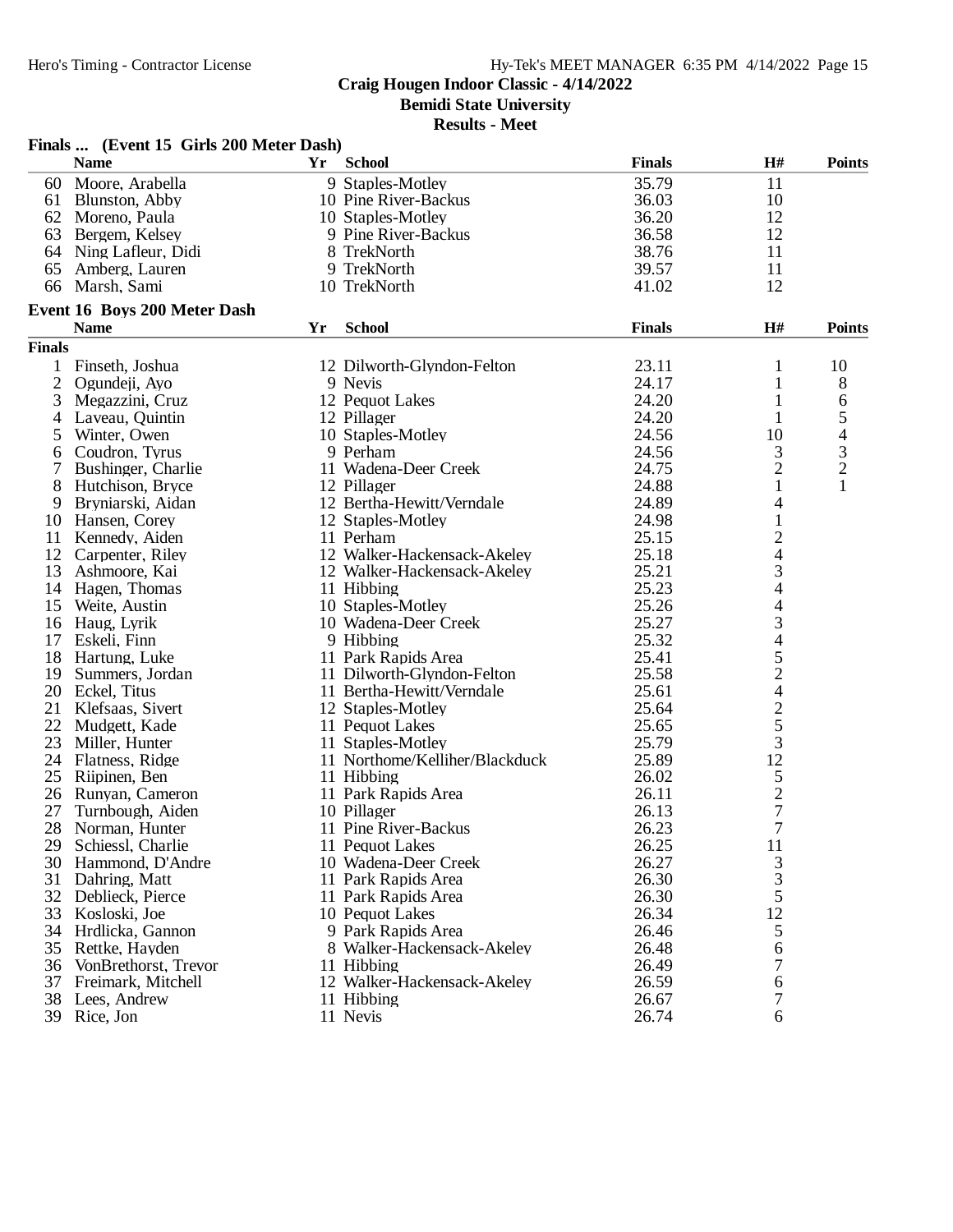#### **Craig Hougen Indoor Classic - 4/14/2022**

**Bemidi State University**

|  | Finals  (Event 16 Boys 200 Meter Dash) |
|--|----------------------------------------|
|  |                                        |

|                | <b>Name</b>                         | <b>Yr</b> | <b>School</b>                  | <b>Finals</b> | H#             | <b>Points</b>  |
|----------------|-------------------------------------|-----------|--------------------------------|---------------|----------------|----------------|
| 40             | Westrum, Logan                      |           | 11 Clearbrook-Gonvick          | 26.78         | 12             |                |
| 41             | Kriegl, Bryson                      |           | 12 Pillager                    | 26.80         | 6              |                |
| 42             | Lehmann, Tayton                     |           | 9 Wadena-Deer Creek            | 26.89         | $\sqrt{ }$     |                |
| 43             | Goudge, Ben                         |           | 10 Clearbrook-Gonvick          | 26.92         | 7              |                |
|                | 44 Dampha, Kole                     |           | 10 Bertha-Hewitt/Verndale      | 26.96         | 8              |                |
| 45             | Bergstrom, Eli                      |           | 8 Nevis                        | 27.01         | 8              |                |
| 46             | Reynolds, DJ                        |           | 9 Pillager                     | 27.29         | 6              |                |
| 47             | Solberg, Trevor                     |           | 10 Clearbrook-Gonvick          | 27.30         | 8              |                |
| 48             | Gonzalez, Henry                     |           | 12 Northome/Kelliher/Blackduck | 27.35         | 8              |                |
| 49             | Norman, Tate                        |           | 9 Pine River-Backus            | 27.44         | 9              |                |
| 50             | Whitney, Callen                     |           | 9 Walker-Hackensack-Akeley     | 27.45         | 8              |                |
| 51             | Pyburn, Nathan                      |           | 12 Nevis                       | 27.54         | 9              |                |
| 52             | Vazquez, Jovani                     |           | 10 Perham                      | 27.86         | 8              |                |
| 53             | Swenson, Kade                       |           | 9 Dilworth-Glyndon-Felton      | 28.12         | 12             |                |
| 54             | Tisdell, Jordan                     |           | 12 Pine River-Backus           | 28.55         | 9              |                |
| 55             | Sharma, Jacob                       |           | 11 Bertha-Hewitt/Verndale      | 28.65         | 6              |                |
|                | 56 Hornbaker, Jaylon                |           | 9 Perham                       | 28.71         | 9              |                |
| 57             | Waldo, Jordan                       |           | 9 Northome/Kelliher/Blackduck  | 28.84         | $\overline{5}$ |                |
| 58             | Johnson, Luke                       |           | 10 Clearbrook-Gonvick          | 28.92         | 10             |                |
| 59             | Baker, Will                         |           | 9 Perham                       | 29.25         | 9              |                |
|                | 60 Roque Rivera, Junior             |           | 8 Wadena-Deer Creek            | 29.56         | 12             |                |
| 61             | Minion, Dalton                      |           | 9 Pine River-Backus            | 29.90         | 10             |                |
| 62             | Sechser, Josiah                     |           | 9 Pine River-Backus            | 30.36         | 10             |                |
| 63             | Clark, Kasey                        |           | 9 Northome/Kelliher/Blackduck  | 30.44         | 12             |                |
| 64             | Gaytan, Sebastian                   |           | 7 Dilworth-Glyndon-Felton      | 30.53         | 11             |                |
| 65             | Huderle, David                      |           | 11 TrekNorth                   | 30.57         | 11             |                |
| 66             | Gaytan, Abe                         |           | 7 Dilworth-Glyndon-Felton      | 30.88         | 10             |                |
| 67             | Kassa, Justin                       |           | 7 New York Mills               | 31.56         | 10             |                |
| 68             | Walker, Jeffery                     |           | 8 Nevis                        | 32.09         | 11             |                |
| 69             | Lamm, Wade                          |           | 7 Northome/Kelliher/Blackduck  | 32.46         | 11             |                |
|                | Event 17 Girls 3200 Meter Run       |           |                                |               |                |                |
|                | <b>Name</b>                         | Yr        | <b>School</b>                  | <b>Finals</b> |                | <b>Points</b>  |
| <b>Finals</b>  |                                     |           |                                |               |                |                |
|                | Burton, Kyanna                      |           | 10 Staples-Motley              | 12:06.93      |                | 10             |
| $\overline{2}$ | Chaney, Carly                       |           | 12 Pequot Lakes                | 12:07.21      |                | 8              |
| 3              | Hines, Bella                        |           | 7 Staples-Motley               | 13:36.71      |                | 6              |
| 4              | Mikhaeil, Naila                     |           | 9 Staples-Motley               | 13:46.61      |                | 5              |
| 5              | Reeder, Emma                        |           | 11 Pillager                    | 13:59.07      |                | 4              |
| 6              | London, Aleka                       |           | 11 Park Rapids Area            | 14:04.63      |                | 3              |
|                | Friend, Emma                        |           | 12 Dilworth-Glyndon-Felton     | 14:13.62      |                | $\overline{c}$ |
|                | Adkins, Lily                        |           | 11 Wadena-Deer Creek           | 14:43.69      |                | $\mathbf{1}$   |
| 9              | Bitzer, Emma                        |           | 9 Pequot Lakes                 | 15:41.20      |                |                |
|                | <b>Event 18 Boys 3200 Meter Run</b> |           |                                |               |                |                |
|                | <b>Name</b>                         | Yr        | <b>School</b>                  | <b>Finals</b> |                | <b>Points</b>  |
| <b>Finals</b>  |                                     |           |                                |               |                |                |
| 1              | GuderJahn, Zane                     |           | 10 Bertha-Hewitt/Verndale      | 10:54.80      |                | 10             |
| 2              | Robben, Logan                       |           | 9 Staples-Motley               | 10:54.83      |                | 8              |
| 3              | Winter, Owen                        |           | 8 Dilworth-Glyndon-Felton      | 11:01.91      |                | 6              |
|                |                                     |           |                                |               |                |                |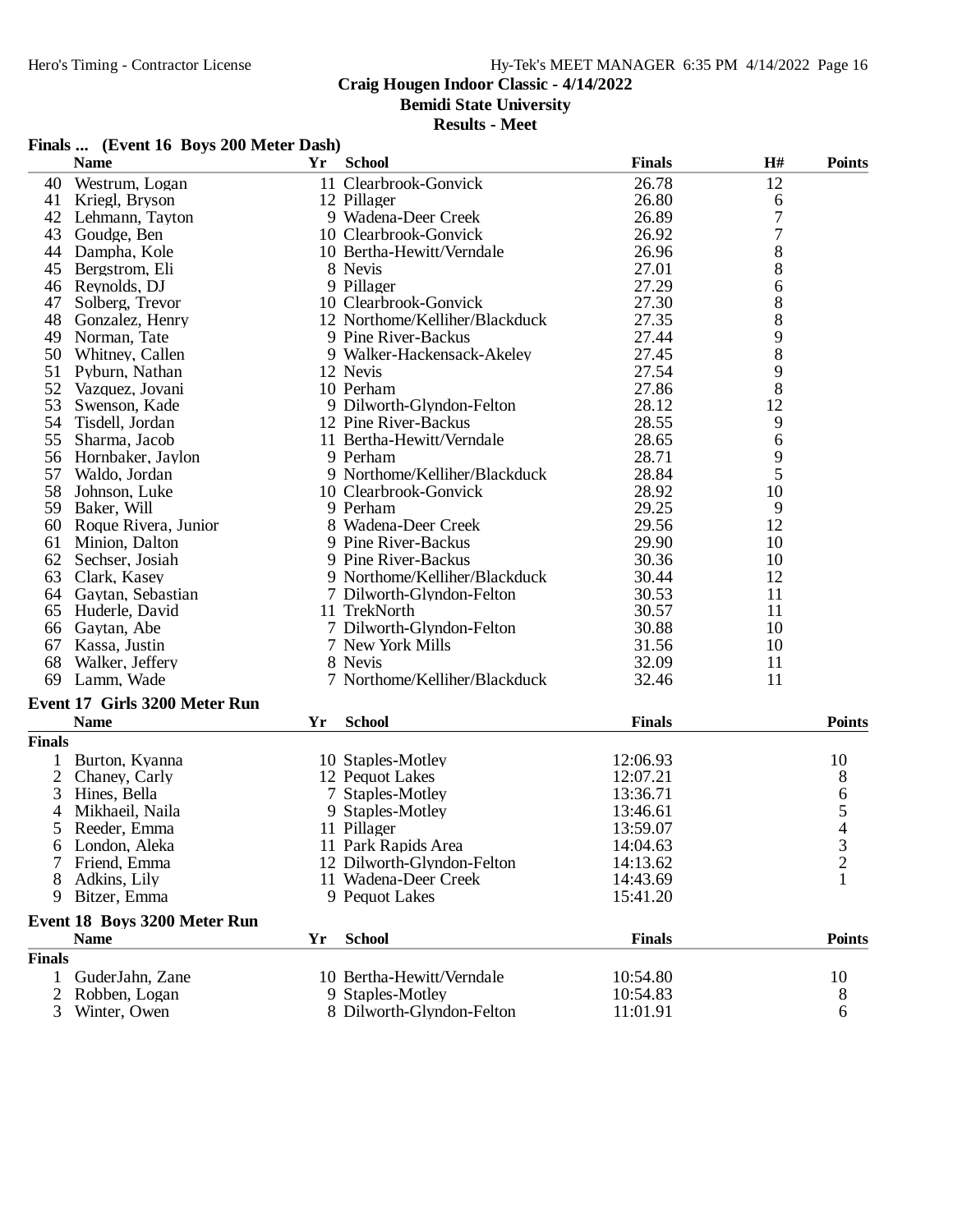# **Craig Hougen Indoor Classic - 4/14/2022**

**Bemidi State University**

|               | Finals  (Event 18 Boys 3200 Meter Run)         |                                           |                    |                              |                                                 |
|---------------|------------------------------------------------|-------------------------------------------|--------------------|------------------------------|-------------------------------------------------|
|               | <b>Name</b>                                    | <b>School</b><br>Yr                       | <b>Finals</b>      |                              | <b>Points</b>                                   |
|               | 4 Etter, Darryl                                | 12 Park Rapids Area                       | 11:05.63           |                              | 5                                               |
| 5             | Hoefs, Lane                                    | 11 Wadena-Deer Creek                      | 11:20.69           |                              |                                                 |
| 6             | Bervig, Asher                                  | 7 Park Rapids Area                        | 11:25.98           |                              | $\begin{array}{c} 4 \\ 3 \\ 2 \end{array}$      |
| 7             | Trif, Odin                                     | 10 Staples-Motley                         | 11:58.61           |                              |                                                 |
| 8             | Nelson, Grant                                  | 8 Wadena-Deer Creek                       | 12:03.73           |                              | $\mathbf{1}$                                    |
| 9             | Blashack, Issac                                | 12 Bertha-Hewitt/Verndale                 | 12:04.88           |                              |                                                 |
|               | 10 Gifford, Isaac                              | 10 Dilworth-Glyndon-Felton                | 12:16.20           |                              |                                                 |
| 11            | Plattner, Blaine                               | 9 Staples-Motley                          | 12:22.84           |                              |                                                 |
|               | 12 London, Castle                              | 9 Park Rapids Area                        | 13:29.19           |                              |                                                 |
| 13            | Gaytan, Lorents                                | 8 Dilworth-Glyndon-Felton                 | 13:31.42           |                              |                                                 |
|               | Event 19 Girls 4x400 Meter Relay               |                                           |                    |                              |                                                 |
|               | <b>Team</b>                                    | <b>Relay</b>                              | <b>Finals</b>      | H#                           | <b>Points</b>                                   |
| <b>Finals</b> |                                                |                                           |                    |                              |                                                 |
| 1             | Staples-Motley                                 | A                                         | 4:23.88            | $\mathbf{1}$                 | 10                                              |
| 2             | Park Rapids Area                               | A                                         | 4:24.99            | $\mathbf{1}$                 | 8                                               |
| 3             | Wadena-Deer Creek                              | $\mathbf{A}$                              | 4:26.08            | 1                            |                                                 |
| 4             | <b>Pequot Lakes</b>                            | A                                         | 4:34.37            | $\overline{c}$               | 6<br>5                                          |
|               |                                                |                                           |                    |                              |                                                 |
| 5             | Perham                                         | A                                         | 4:36.90            | 1                            | $\overline{\mathcal{A}}$                        |
| 6             | Hibbing                                        | A                                         | 4:39.29            | 1                            | $\frac{3}{2}$                                   |
| 7             | Bertha-Hewitt/Verndale                         | A                                         | 4:46.10            | $\overline{c}$               |                                                 |
| 8             | Pillager                                       | A                                         | 4:46.84            | $\overline{c}$               | $\mathbf{1}$                                    |
| 9             | TrekNorth                                      | A                                         | 6:26.95            | $\overline{2}$               |                                                 |
|               | Event 20 Boys 4x400 Meter Relay                |                                           |                    |                              |                                                 |
|               | <b>Team</b>                                    | <b>Relay</b>                              | <b>Finals</b>      | H#                           | <b>Points</b>                                   |
| <b>Finals</b> |                                                |                                           |                    |                              |                                                 |
|               | Park Rapids Area                               | A                                         | 3:44.72            | $\mathbf{1}$                 | 10                                              |
|               | Perham                                         | A                                         | 3:46.42            | $\mathbf{1}$                 | 8                                               |
| 2             |                                                |                                           |                    |                              |                                                 |
| 3             | <b>Pequot Lakes</b>                            | A                                         | 3:52.02            | 2                            | 6                                               |
| 4             | Pillager                                       | A                                         | 3:54.08            | $\overline{c}$               |                                                 |
| 5             | Wadena-Deer Creek                              | A                                         | 3:54.30            | $\mathbf{1}$                 |                                                 |
| 6             | Bertha-Hewitt/Verndale                         | A                                         | 3:57.00            | 1                            |                                                 |
|               | Dilworth-Glyndon-Felton                        | A                                         | 3:58.60            | $\mathbf{1}$                 | $\begin{array}{c} 5 \\ 4 \\ 3 \\ 2 \end{array}$ |
| 8             |                                                | A                                         | 4:07.82            |                              | $\mathbf{1}$                                    |
|               | Hibbing                                        |                                           |                    | $\overline{c}$               |                                                 |
| 9<br>10       | Staples-Motley<br>TrekNorth                    | A<br>$\mathbf{A}$                         | 4:16.72<br>4:30.20 | $\sqrt{2}$<br>$\overline{2}$ |                                                 |
|               |                                                |                                           |                    |                              |                                                 |
|               | <b>Event 21 Girls High Jump</b><br><b>Name</b> | Yr<br><b>School</b>                       | <b>Finals</b>      |                              | <b>Points</b>                                   |
| <b>Finals</b> |                                                |                                           |                    |                              |                                                 |
| 1             |                                                |                                           |                    |                              |                                                 |
|               | Thiel, Willow                                  | 10 Perham                                 | 4-08.00            |                              | 10                                              |
| 2             | Meier, Jena                                    | 9 Park Rapids Area                        | 4-08.00            |                              | 8                                               |
| 3             | Larson, Isabelle                               | 10 Wadena-Deer Creek                      | 4-08.00            |                              | 6                                               |
|               | 4 Rosenthal, Olivia                            | 11 Perham                                 | 4-06.00            |                              | 4.50                                            |
| 4             | Dahl, Alaura                                   | 10 Pine River-Backus                      | 4-06.00            |                              | 4.50                                            |
| 6             | Lloyd, Taylor                                  | 10 Bertha-Hewitt/Verndale                 | 4-06.00            |                              |                                                 |
| 7             | Warren, Ashley                                 | 11 Bertha-Hewitt/Verndale                 | 4-06.00            |                              | $\frac{3}{2}$                                   |
| 8<br>9        | Hunter, Quinn<br>Kritzeck, Brooke              | 12 Park Rapids Area<br>9 Park Rapids Area | 4-06.00<br>4-06.00 |                              | $\mathbf{1}$                                    |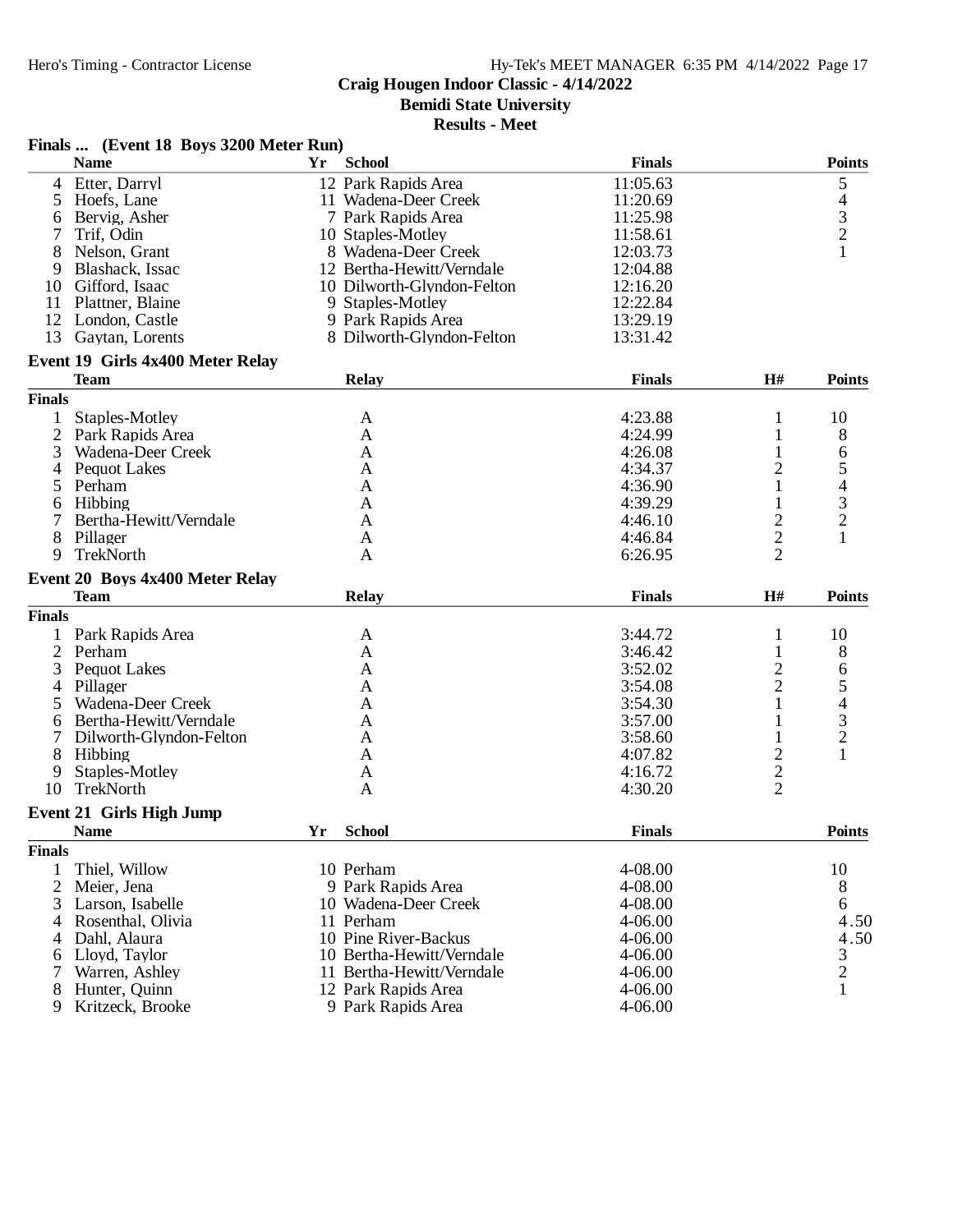# **Craig Hougen Indoor Classic - 4/14/2022**

**Bemidi State University**

**Results - Meet**

#### **Finals ... (Event 21 Girls High Jump)**

|       | <b>Name</b>                    | Yr | <b>School</b>                  | <b>Finals</b> | <b>Points</b> |
|-------|--------------------------------|----|--------------------------------|---------------|---------------|
| 10    | Burmeister, Malori             |    | 12 Northome/Kelliher/Blackduck | 4-04.00       |               |
| 11    | Rand, Brita                    |    | 9 Walker-Hackensack-Akeley     | $4 - 04.00$   |               |
| 12    | Mursu, Irene                   |    | 12 New York Mills              | 4-04.00       |               |
| 12    | Perez, Symone                  |    | 10 Hibbing                     | 4-04.00       |               |
| 14    | Sagen, Katie                   |    | 12 Walker-Hackensack-Akeley    | 4-04.00       |               |
| 15    | Palmer, Sonja                  |    | 12 Pequot Lakes                | 4-04.00       |               |
| 16    | Goeson. Jada                   |    | 9 New York Mills               | $4 - 02.00$   |               |
| 16    | Caminal Gimenez, Mariona       |    | 10 Staples-Motley              | $4 - 02.00$   |               |
| 18    | Allen, Mikayla                 |    | 8 Bertha-Hewitt/Verndale       | $4 - 02.00$   |               |
| 19    | Japke, Avery                   |    | 8 Staples-Motley               | $4 - 02.00$   |               |
| 19    | Brownell, Audrey               |    | 8 Staples-Motley               | $4 - 02.00$   |               |
| 21    | Morgan, Brandi                 |    | 9 Park Rapids Area             | $4 - 02.00$   |               |
| 22    | Kobliska. Joria                |    | 8 Staples-Motley               | $4 - 02.00$   |               |
| 23    | Strandlie, Abbie               |    | 12 Walker-Hackensack-Akeley    | $4 - 02.00$   |               |
| 24    | Clark, Maari                   |    | 9 Park Rapids Area             | $4 - 02.00$   |               |
| 25    | Collins, Amber                 |    | 9 Wadena-Deer Creek            | $4 - 02.00$   |               |
| 26    | Dosey, Emily                   |    | 8 Pillager                     | $4 - 00.00$   |               |
| 26    | Polchow, Kelsey                |    | 12 Pequot Lakes                | $4 - 00.00$   |               |
| 26    | Lung, Mia                      |    | 10 Perham                      | $4 - 00.00$   |               |
| 29    | Merta, Ava                     |    | 9 Pequot Lakes                 | $4 - 00.00$   |               |
| 30    | Biessner, Claire               |    | 12 Walker-Hackensack-Akeley    | $4 - 00.00$   |               |
|       | Grimsley, Grace                |    | 11 Pillager                    | <b>NH</b>     |               |
| $---$ | Williams, Mari                 |    | 10 Pillager                    | <b>NH</b>     |               |
| $---$ | Anderson, Summer               |    | 8 Staples-Motley               | <b>NH</b>     |               |
|       | Hamelau, Megan                 |    | 9 Wadena-Deer Creek            | <b>NH</b>     |               |
|       | Arends, Ella                   |    | 7 Dilworth-Glyndon-Felton      | <b>NH</b>     |               |
| $---$ | Toms, Isabel                   |    | 8 Dilworth-Glyndon-Felton      | <b>NH</b>     |               |
|       | <b>Event 22 Boys High Jump</b> |    |                                |               |               |
|       | <b>Name</b>                    | Yr | <b>School</b>                  | <b>Finals</b> | <b>Points</b> |

| <b>Finals</b> |                      |                             |             |                |
|---------------|----------------------|-----------------------------|-------------|----------------|
|               | Haug, Lyrik          | 10 Wadena-Deer Creek        | $6 - 00.00$ | 10             |
|               | Megazzini, Cruz      | 12 Pequot Lakes             | $5 - 10.00$ | 8              |
| 3             | Lavine, Avery        | 11 Clearbrook-Gonvick       | 5-08.00     | 6              |
| 4             | Jackson, Logan       | 12 Park Rapids Area         | 5-08.00     | 5              |
| 5             | Jensrud, Jacob       | 12 Hibbing                  | 5-08.00     | 4              |
| 6             | Miller, Hunter       | 11 Staples-Motley           | 5-06.00     | 3              |
|               | Deegan, Andrew       | 11 Walker-Hackensack-Akeley | 5-06.00     | $\overline{2}$ |
| 8             | VonBrethorst, Trevor | 11 Hibbing                  | 5-04.00     |                |
| 9             | Carlson, Vincent     | 12 Hibbing                  | 5-04.00     |                |
| 10            | Eckel. Titus         | 11 Bertha-Hewitt/Verndale   | 5-04.00     |                |
| 10            | Brandt, Avandre      | 8 Staples-Motley            | 5-04.00     |                |
| 12            | Hoefs, Lane          | 11 Wadena-Deer Creek        | 5-02.00     |                |
| 13            | Robben, Logan        | 9 Staples-Motley            | 5-02.00     |                |
| 14            | Balmer, Wyatt        | 9 Pequot Lakes              | 5-00.00     |                |
| 14            | Tande, Joe           | 9 Walker-Hackensack-Akeley  | $5 - 00.00$ |                |
| 16            | Lunde. MJ            | 11 Wadena-Deer Creek        | 5-00.00     |                |
| 16            | Notch, Ezra          | 11 Pillager                 | 5-00.00     |                |
| 18            | Eggena, Bode         | 9 Pequot Lakes              | 5-00.00     |                |
| 18            | Novotny, Noah        | 10 Perham                   | 5-00.00     |                |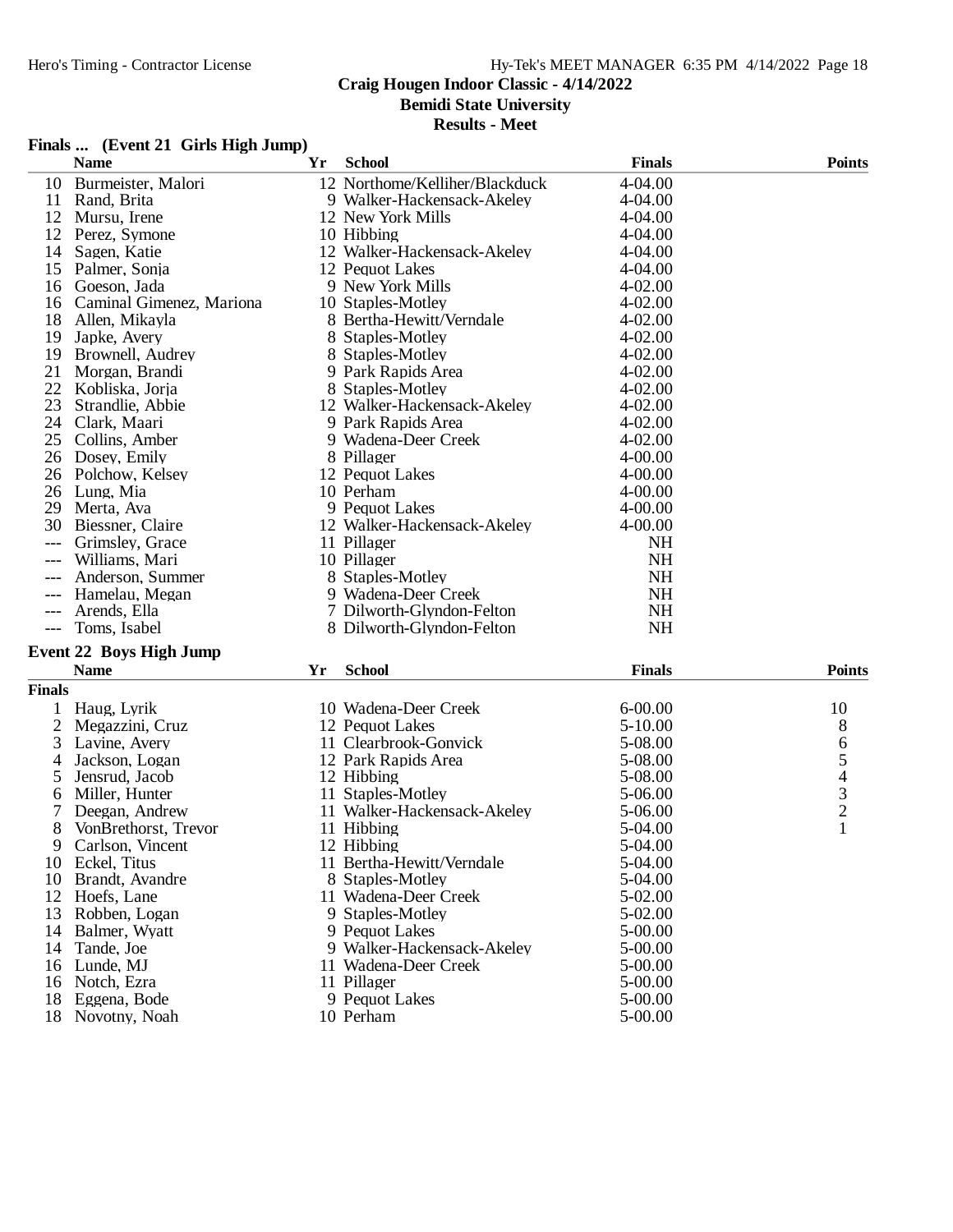# **Craig Hougen Indoor Classic - 4/14/2022**

**Bemidi State University**

**Results - Meet**

# **Finals ... (Event 22 Boys High Jump)**

|                      | <b>Name</b>                      | Yr | <b>School</b>               | <b>Finals</b> | <b>Points</b>  |
|----------------------|----------------------------------|----|-----------------------------|---------------|----------------|
| 18                   | Etter, Darryl                    |    | 12 Park Rapids Area         | 5-00.00       |                |
|                      | Kuhns, Connor                    |    | 8 Staples-Motley            | <b>NH</b>     |                |
|                      | Geiser, elijah                   |    | 8 New York Mills            | <b>NH</b>     |                |
|                      | Klinghagen, Jacob                |    | 10 Pillager                 | <b>NH</b>     |                |
|                      | Anderson, Justin                 |    | 9 Pillager                  | <b>NH</b>     |                |
|                      | Carr, Jack                       |    | 9 Pequot Lakes              | <b>NH</b>     |                |
|                      | Rach, Brady                      |    | 8 Bertha-Hewitt/Verndale    | NH            |                |
|                      | Baker, Will                      |    | 9 Perham                    | <b>NH</b>     |                |
| $---$                | Norman, Tate                     |    | 9 Pine River-Backus         | <b>NH</b>     |                |
| $---$                | Dampha, Kole                     |    | 10 Bertha-Hewitt/Verndale   | <b>NH</b>     |                |
|                      | Harmon, Parker                   |    | 12 Park Rapids Area         | <b>NH</b>     |                |
|                      | Hrdlicka, Gannon                 |    | 9 Park Rapids Area          | <b>NH</b>     |                |
|                      | Turnbough, Aiden                 |    | 10 Pillager                 | NH            |                |
|                      | Wichner, Garrett                 |    | 11 Pequot Lakes             | <b>NH</b>     |                |
|                      | Lepard, Ben                      |    | 11 Dilworth-Glyndon-Felton  | <b>NH</b>     |                |
| $---$                | Strasburg, Landon                |    | 9 Park Rapids Area          | <b>NH</b>     |                |
|                      | <b>Event 23 Girls Pole Vault</b> |    |                             |               |                |
|                      | <b>Name</b>                      | Yr | <b>School</b>               | <b>Finals</b> | <b>Points</b>  |
| <b>Finals</b>        |                                  |    |                             |               |                |
| 1                    | Morris, Gracie                   |    | 8 Perham                    | 9-06.00       | 10             |
| 2                    | Richter, Maya                    |    | 11 Perham                   | $9 - 00.00$   | 7              |
| 2                    | Koppelman, Morgan                |    | 11 Park Rapids Area         | $9 - 00.00$   | $\overline{7}$ |
| 4                    | Larson, Isabelle                 |    | 10 Wadena-Deer Creek        | 8-06.00       | 4              |
| 4                    | Rooney, Natalie                  |    | 11 Perham                   | 8-06.00       | 4              |
| 4                    | Lauwagie, Addison                |    | 9 Park Rapids Area          | 8-06.00       | 4              |
| 7                    | Van Watermulen, Danial           |    | 11 Perham                   | 8-06.00       |                |
| 8                    | Rinio, Joselyn                   |    | 11 Pequot Lakes             | 8-06.00       | $\overline{c}$ |
| 9                    | Collins, Kylee                   |    | 12 Wadena-Deer Creek        | 8-06.00       | 1              |
| 10                   | Johnson, Holly                   |    | 12 Park Rapids Area         | 8-00.00       |                |
| 11                   | Dahl, Claire                     |    | 12 Pine River-Backus        | 7-06.00       |                |
| 11                   | Sladek, Mileena                  |    | 10 Hibbing                  | 7-06.00       |                |
| 13                   | Devries, Gwendolyn               |    | 11 Walker-Hackensack-Akeley | 6-06.00       |                |
| 14                   | Oldakowski, Lydia                |    | 8 Wadena-Deer Creek         | 6-06.00       |                |
| 15                   | Sweeney, Britta                  |    | 8 Wadena-Deer Creek         | $6 - 06.00$   |                |
| 16                   | English, Erika                   |    | 9 Pequot Lakes              | $6 - 00.00$   |                |
| 17                   | Abear, Elizabeth                 |    | 8 Pillager                  | $6 - 00.00$   |                |
| 18                   | London, Aleka                    |    | 11 Park Rapids Area         | $6 - 00.00$   |                |
| 18                   | Conklin, Grace                   |    | 12 Pillager                 | $6 - 00.00$   |                |
| ---                  | Etter, Grace                     |    | 7 Park Rapids Area          | <b>NH</b>     |                |
|                      | Dosey, Emily                     |    | 8 Pillager                  | NH            |                |
|                      | Waerzeggers, Nakita              |    | 11 Pillager                 | NH            |                |
| $---$                | Kobliska, Jorja                  |    | 8 Staples-Motley            | <b>NH</b>     |                |
| $---$                | Hoban, McKara                    |    | 8 Dilworth-Glyndon-Felton   | <b>NH</b>     |                |
| $\hspace{0.05cm}---$ | Hackel, Addi                     |    | 7 Perham                    | <b>NH</b>     |                |
|                      | <b>Event 24 Boys Pole Vault</b>  |    |                             |               |                |
|                      | <b>Name</b>                      | Yr | <b>School</b>               | <b>Finals</b> | <b>Points</b>  |
| <b>Finals</b>        |                                  |    |                             |               |                |
|                      | 1 Domier, Brady                  |    | 12 Wadena-Deer Creek        | 13-06.00      | 10             |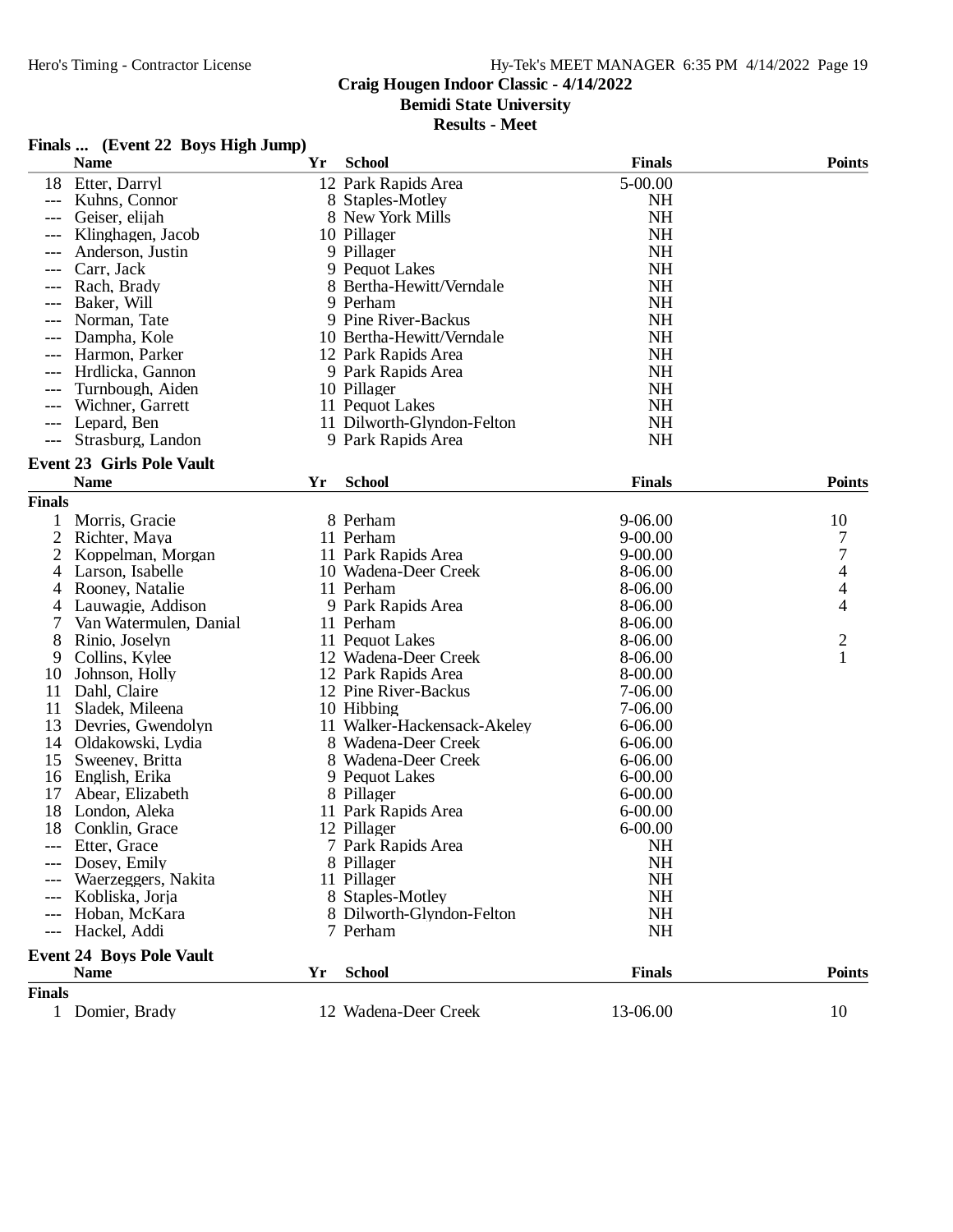# Hy-Tek's MEET MANAGER 6:35 PM 4/14/2022 Page 20

# **Craig Hougen Indoor Classic - 4/14/2022**

**Bemidi State University**

#### **Results - Meet**

# **Finals ... (Event 24 Boys Pole Vault)**

|               | <b>Name</b>                     | Yr | <b>School</b>              | <b>Finals</b> | <b>Points</b>                                   |
|---------------|---------------------------------|----|----------------------------|---------------|-------------------------------------------------|
| 2             | Bushinger, Charlie              |    | 11 Wadena-Deer Creek       | 12-06.00      | 8                                               |
| 3             | Novotny, Noah                   |    | 10 Perham                  | 12-00.00      | 6                                               |
| 4             | Roy, Ethan                      |    | 12 Hibbing                 | 11-00.00      |                                                 |
| 5             | Beachy, Turner                  |    | 8 Staples-Motley           | 10-06.00      | $\begin{array}{c} 5 \\ 4 \\ 3 \\ 2 \end{array}$ |
| 6             | Runyan, Cameron                 |    | 11 Park Rapids Area        | 10-06.00      |                                                 |
| 7             | Pierce, Austin                  |    | 11 Hibbing                 | 10-06.00      |                                                 |
| 8             | Van Batavia, Zach               |    | 12 Park Rapids Area        | 10-00.00      | $\mathbf{1}$                                    |
| 9             | Molstre, Joseph                 |    | 11 Dilworth-Glyndon-Felton | 9-06.00       |                                                 |
| 10            | Rettke, Hayden                  |    | 8 Walker-Hackensack-Akeley | 9-06.00       |                                                 |
| 10            | Bungarden, Carter               |    | 12 Hibbing                 | $9 - 06.00$   |                                                 |
| 12            | Dahring, Matt                   |    | 11 Park Rapids Area        | $9 - 00.00$   |                                                 |
| 13            | Valento, Austin                 |    | 9 Hibbing                  | $9 - 00.00$   |                                                 |
| 14            | Moyer, Micah                    |    | 10 Pillager                | $9 - 00.00$   |                                                 |
| 15            | Sladek, Preston                 |    | 11 Hibbing                 | $9 - 00.00$   |                                                 |
| 16            | Notch, Ezra                     |    | 11 Pillager                | 8-06.00       |                                                 |
| 17            | Kuhns, Connor                   |    | 8 Staples-Motley           | 8-00.00       |                                                 |
| 18            | Morkassel, Landon               |    | 11 Dilworth-Glyndon-Felton | 8-00.00       |                                                 |
| 19            | Martin, Dashell                 |    | 9 Park Rapids Area         | 7-06.00       |                                                 |
| 20            | Heppner, Isaac                  |    | 9 Wadena-Deer Creek        | 7-06.00       |                                                 |
| 21            | Jordahl, Jayde                  |    | 10 Pillager                | 7-06.00       |                                                 |
| 22            | Galzki, Jarrett                 |    | 9 Park Rapids Area         | 7-00.00       |                                                 |
| 23            | Schiessl, Charlie               |    | 11 Pequot Lakes            | 6-06.00       |                                                 |
| 23            | Schultz, Ryder                  |    | 8 Pequot Lakes             | 6-06.00       |                                                 |
| 25            | Tisdell, Jordan                 |    | 12 Pine River-Backus       | $6 - 00.00$   |                                                 |
| $---$         | Fernandez, Nicolas              |    | 11 Staples-Motley          | <b>NH</b>     |                                                 |
| $---$         | Larson, Kalan                   |    | 11 Pequot Lakes            | <b>NH</b>     |                                                 |
|               |                                 |    |                            |               |                                                 |
|               | <b>Event 25 Girls Long Jump</b> |    |                            |               |                                                 |
|               | <b>Name</b>                     | Yr | <b>School</b>              | <b>Finals</b> | <b>Points</b>                                   |
| <b>Finals</b> |                                 |    |                            |               |                                                 |
|               | Packer, Madison                 |    | 12 Wadena-Deer Creek       | 15-07.50      | 10                                              |
| 2             | Hartmann, Alexis                |    | 9 Perham                   | 15-04.00      | 8                                               |
| 3             | Laposky, Reese                  |    | 9 Pequot Lakes             | 15-03.00      | 6                                               |
| 4             | Thiel, Willow                   |    | 10 Perham                  | 14-11.50      | 5                                               |
| 5             | Pulver, Lola                    |    | 10 Perham                  | 14-11.00      |                                                 |
| 6             | LaVine, Allison                 |    | 9 Clearbrook-Gonvick       | 14-11.00      | $\begin{array}{c} 4 \\ 3 \\ 2 \end{array}$      |
| 7             | Rinio, Joselyn                  |    | 11 Pequot Lakes            | 14-10.00      |                                                 |
| 8             | Pike, Riley                     |    | 12 Park Rapids Area        | 14-08.00      | $\mathbf{1}$                                    |
| 9             | Dahl, Alaura                    |    | 10 Pine River-Backus       | 14-07.25      |                                                 |
| 10            | Hahne, Nathalie                 |    | 12 Staples-Motley          | 14-07.00      |                                                 |
| 11            | Kimman, Jessa                   |    | 11 Pillager                | 14-06.50      |                                                 |
| 12            | Rooney, Natalie                 |    | 11 Perham                  | 14-05.50      |                                                 |
| 13            | Broskovetz, Veronica            |    | 11 Pequot Lakes            | 14-05.50      |                                                 |
| 14            | Captain, Kendra                 |    | 10 Bertha-Hewitt/Verndale  | 14-03.00      |                                                 |
| 15            | Bauck, Bella                    |    | 11 New York Mills          | 14-03.00      |                                                 |
| 16            | Keiffer, Julia                  |    | 12 Pequot Lakes            | 14-02.00      |                                                 |
| 17            | Baune, Alayna                   |    | 9 New York Mills           | 14-00.00      |                                                 |
| 18            | Sharp, Layla                    |    | 7 Wadena-Deer Creek        | 13-10.50      |                                                 |
| 19            | Hertling, Tara                  |    | 9 Hibbing                  | 13-10.50      |                                                 |
| 20            | Miller, Olivia                  |    | 9 Park Rapids Area         | 13-09.50      |                                                 |
|               |                                 |    |                            |               |                                                 |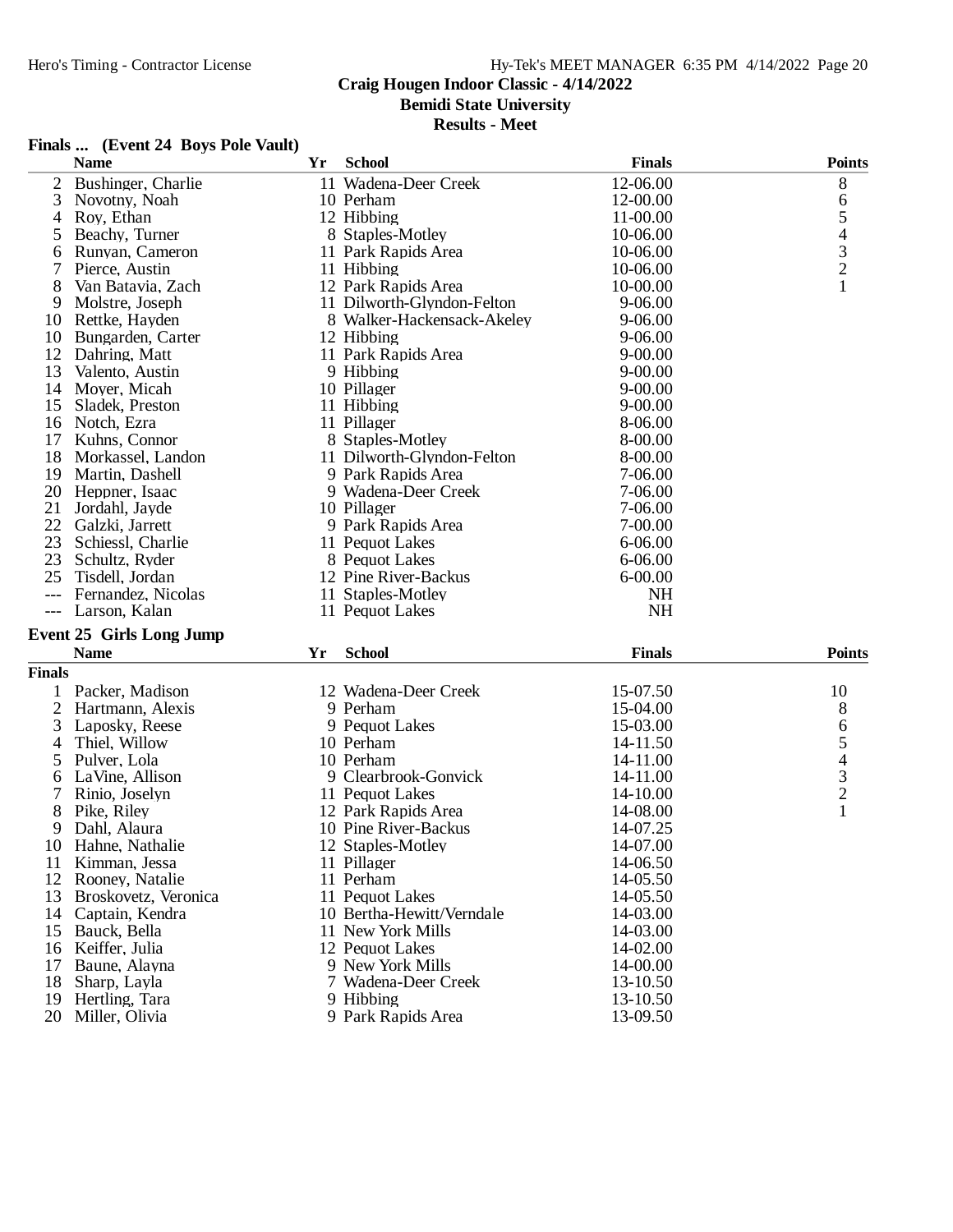# **Craig Hougen Indoor Classic - 4/14/2022**

**Bemidi State University**

**Results - Meet**

#### **Finals ... (Event 25 Girls Long Jump)**

|               | <b>Name</b>                    | Yr | <b>School</b>                 | <b>Finals</b> | <b>Points</b>                                   |
|---------------|--------------------------------|----|-------------------------------|---------------|-------------------------------------------------|
| 21            | Morgan, Brandi                 |    | 9 Park Rapids Area            | 13-09.00      |                                                 |
| 22            | Dahl, Ella                     |    | 8 Pine River-Backus           | 13-09.00      |                                                 |
| 23            | Metz, Violette                 |    | 8 Pillager                    | 13-07.50      |                                                 |
| 24            | Nelson, Kendall                |    | 8 Nevis                       | 13-06.00      |                                                 |
| 25            | Barthel, Michaela              |    | 10 Bertha-Hewitt/Verndale     | 13-05.00      |                                                 |
| 26            | Van Watermulen, Danial         |    | 11 Perham                     | 13-04.50      |                                                 |
| 27            | Costello, Camille              |    | 7 Dilworth-Glyndon-Felton     | 13-02.50      |                                                 |
| 28            | Smith, Shakyla                 |    | Northome/Kelliher/Blackduck   | 13-02.50      |                                                 |
| 29            | Hess, Aubrey                   |    | 11 Bertha-Hewitt/Verndale     | 13-01.50      |                                                 |
| 30            | Allen, Julia                   |    | 10 Bertha-Hewitt/Verndale     | 13-01.50      |                                                 |
| 31            | Rewertz, Claire                |    | 11 Hibbing                    | 13-00.50      |                                                 |
| 32            | Sales, Makenzee                |    | 7 Bertha-Hewitt/Verndale      | 12-11.50      |                                                 |
| 33            | Polchow, Kelsey                |    | 12 Pequot Lakes               | 12-10.00      |                                                 |
| 34            | Kern, Brielle                  |    | 7 Wadena-Deer Creek           | 12-09.50      |                                                 |
| 35            | Risberg, Alex                  |    | 7 Dilworth-Glyndon-Felton     | 12-08.50      |                                                 |
| 36            | Williams, Mari                 |    | 10 Pillager                   | 12-07.00      |                                                 |
| 37            | Duquette, Emily                |    | 7 Northome/Kelliher/Blackduck | 12-06.25      |                                                 |
| 38            | Reynolds, Aunika               |    | 9 Dilworth-Glyndon-Felton     | 12-04.50      |                                                 |
| 39            | Olson, Corrine                 |    | 9 Staples-Motley              | 12-04.00      |                                                 |
| 40            | Kavanaugh, Alayna              |    | 10 Pillager                   | 12-04.00      |                                                 |
| 41            | Lange, Olivia                  |    | 10 Park Rapids Area           | 12-03.50      |                                                 |
| 42            | Weiland, Bailey                |    | 10 Staples-Motley             | 12-03.00      |                                                 |
| 43            | Radniecki, Maya                |    | 11 New York Mills             | 12-01.00      |                                                 |
| 44            | Marlett, Makenna               |    | 8 Walker-Hackensack-Akeley    | 12-01.00      |                                                 |
| 45            | Freier, Emily                  |    | 12 Dilworth-Glyndon-Felton    | 12-00.00      |                                                 |
| 46            | Schmitz, Emma                  |    | 9 Wadena-Deer Creek           | 11-11.00      |                                                 |
| 47            | Williams, Jasmynn              |    | 8 Pillager                    | 11-06.00      |                                                 |
| 48            | Trigerous, Zaidie              |    | 9 New York Mills              | 11-03.00      |                                                 |
| 49            | Liliguist, Marissa             |    | 9 Walker-Hackensack-Akeley    | 10-08.00      |                                                 |
| 50            | Simmons, Kimora                |    | 8 Wadena-Deer Creek           | 10-06.50      |                                                 |
| 51            | Malone, Brielle                |    | 7 New York Mills              | 10-06.00      |                                                 |
| 52            | Shock, Julia                   |    | 11 Walker-Hackensack-Akeley   | 9-04.00       |                                                 |
|               | Dobson, Isabelle               |    | 8 Staples-Motley              | <b>FOUL</b>   |                                                 |
| $---$         | Marweg, Osaze                  |    | 11 TrekNorth                  | <b>FOUL</b>   |                                                 |
| $---$         | Bartle, Maddison               |    | 8 Staples-Motley              | <b>FOUL</b>   |                                                 |
| $---$         | Rossen, Lily                   |    | 7 Northome/Kelliher/Blackduck | <b>FOUL</b>   |                                                 |
|               | <b>Event 26 Boys Long Jump</b> |    |                               |               |                                                 |
|               | <b>Name</b>                    | Yr | <b>School</b>                 | <b>Finals</b> | <b>Points</b>                                   |
| <b>Finals</b> |                                |    |                               |               |                                                 |
| 1             | Finseth, Joshua                |    | 12 Dilworth-Glyndon-Felton    | 20-11.00      | 10                                              |
| 2             | Korvela, Connor                |    | 12 United North Central       | 20-00.25      | 8                                               |
| 3             | Laveau, Quintin                |    | 12 Pillager                   | 19-08.50      |                                                 |
| 4             | Haug, Lyrik                    |    | 10 Wadena-Deer Creek          | 19-07.25      | 6                                               |
| 5             | Miller, Preston                |    | 10 Bertha-Hewitt/Verndale     | 19-05.00      | $\begin{array}{c} 5 \\ 4 \\ 3 \\ 2 \end{array}$ |
| 6             | Ashmoore, Kai                  |    | 12 Walker-Hackensack-Akeley   | 19-04.25      |                                                 |
| 7             | Russell, Tyce                  |    | 11 Bertha-Hewitt/Verndale     | 18-11.50      |                                                 |
| 8             | Hammond, D'Andre               |    | 10 Wadena-Deer Creek          | 18-10.25      | $\mathbf{1}$                                    |
| 9             | Enyart, Gordy                  |    | 12 Perham                     | 18-10.00      |                                                 |
|               | 10 Lavine, Avery               |    | 11 Clearbrook-Gonvick         | 18-09.00      |                                                 |
|               |                                |    |                               |               |                                                 |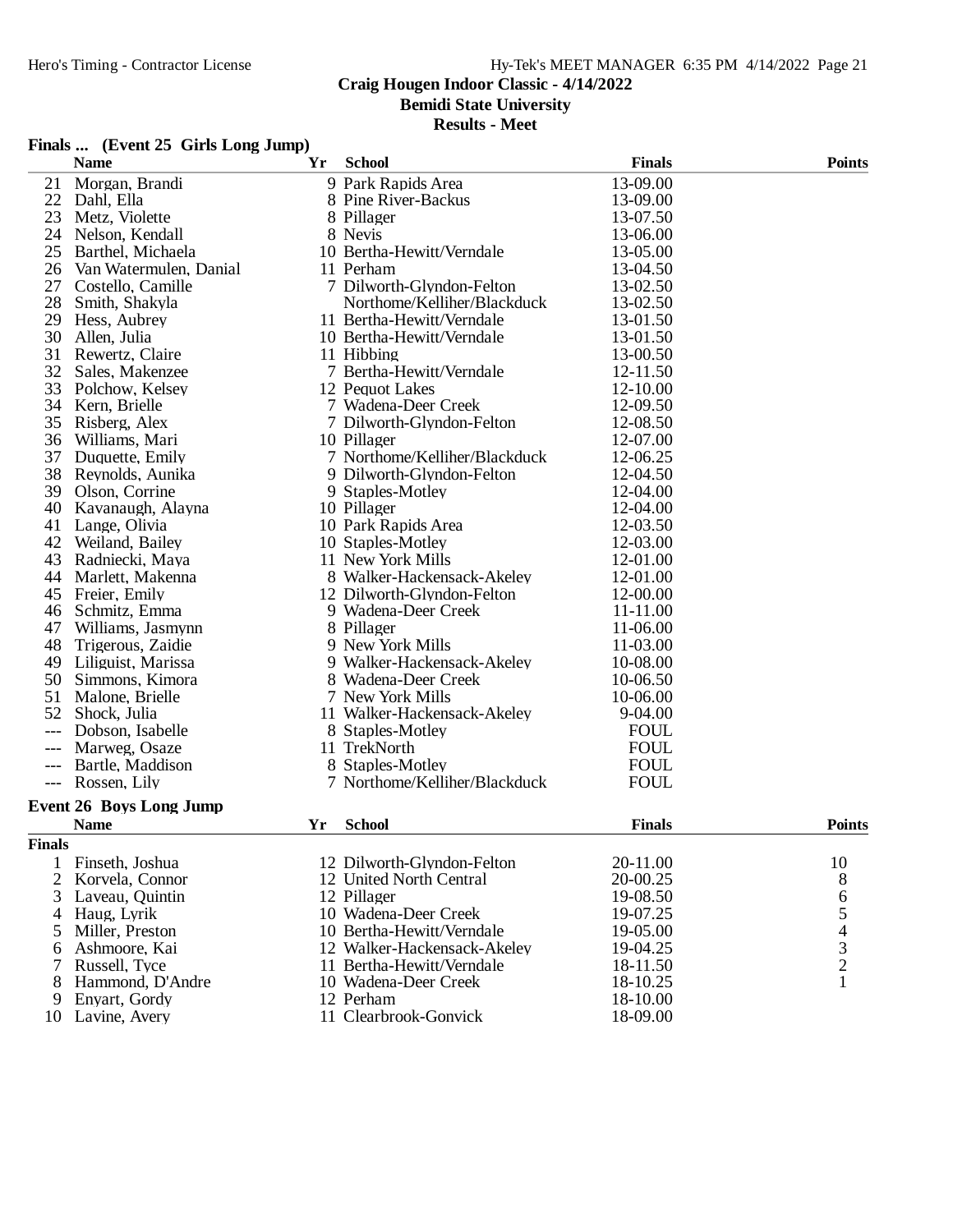# **Craig Hougen Indoor Classic - 4/14/2022**

**Bemidi State University**

#### **Results - Meet**

#### **Finals ... (Event 26 Boys Long Jump)**

|       | <b>Name</b>       | Yr | <b>School</b>                  | <b>Finals</b> | <b>Points</b> |
|-------|-------------------|----|--------------------------------|---------------|---------------|
| 11    | Poehls, Derek     |    | 12 Dilworth-Glyndon-Felton     | 18-06.00      |               |
| 12    | Carpenter, Riley  |    | 12 Walker-Hackensack-Akeley    | 18-06.00      |               |
| 13    | Kriegl, Brayton   |    | 10 Pillager                    | 18-03.00      |               |
| 14    | Reish, Sam        |    | 12 Park Rapids Area            | 18-01.00      |               |
| 15    | Pierson, McKale   |    | 12 Dilworth-Glyndon-Felton     | 17-11.50      |               |
| 16    | Flatness, Ridge   |    | 11 Northome/Kelliher/Blackduck | 17-07.00      |               |
| 17    | Ruhl, Caleb       |    | 12 Pine River-Backus           | 17-06.00      |               |
| 18    | Norman, Hunter    |    | 11 Pine River-Backus           | 17-05.00      |               |
| 19    | Hagen, Thomas     |    | 11 Hibbing                     | 17-00.00      |               |
| 20    | Manning, Amari    |    | 12 Hibbing                     | 17-00.00      |               |
| 21    | Balmer, Wyatt     |    | 9 Pequot Lakes                 | 16-11.00      |               |
| 22    | Gallardo, Ramiro  |    | 10 Staples-Motley              | 16-10.00      |               |
| 23    | Etter, Darryl     |    | 12 Park Rapids Area            | 16-09.00      |               |
| 24    | Friend, Brody     |    | 10 Dilworth-Glyndon-Felton     | 16-08.00      |               |
| 25    | Hill, Tristan     |    | 12 Park Rapids Area            | 16-08.00      |               |
| 26    | Reynolds, DJ      |    | 9 Pillager                     | 16-08.00      |               |
| 27    | Brandt, Avandre   |    | 8 Staples-Motley               | 16-07.00      |               |
| 28    | Carlson, Vincent  |    | 12 Hibbing                     | 16-07.00      |               |
| 29    | Goudge, Ben       |    | 10 Clearbrook-Gonvick          | 16-05.50      |               |
| 30    | Kriesel, Alex     |    | 10 Pequot Lakes                | 16-05.00      |               |
| 31    | Carr, Jack        |    | 9 Pequot Lakes                 | 16-04.00      |               |
| 32    | Swart, Dallas     |    | 11 Hibbing                     | 16-03.00      |               |
| 33    | Solberg, Trevor   |    | 10 Clearbrook-Gonvick          | 16-01.00      |               |
| 34    | Van Batavia, Zach |    | 12 Park Rapids Area            | 16-00.50      |               |
| 35    | Pyburn, Nathan    |    | 12 Nevis                       | 15-11.00      |               |
| 36    | Broskovetz, Ben   |    | 9 Pequot Lakes                 | 15-09.00      |               |
| 37    | Lehmann, Tayton   |    | 9 Wadena-Deer Creek            | 15-08.00      |               |
| 38    | Norman, Tate      |    | 9 Pine River-Backus            | 15-02.00      |               |
| 39    | Castonguay, Briar |    | 12 TrekNorth                   | 15-00.00      |               |
| 40    | Schneider, Elijah |    | 11 Pine River-Backus           | 14-09.00      |               |
| 41    | Lehmann, Isaiah   |    | 11 Perham                      | 14-09.00      |               |
| 42    | Lepard, Ben       |    | 11 Dilworth-Glyndon-Felton     | 14-09.00      |               |
| 43    | Weinhandl, Dawson |    | 9 Pillager                     | 14-04.00      |               |
| 44    | Bucholtz, Ethan   |    | 8 Nevis                        | 14-03.00      |               |
| 45    | Putnam, Joe       |    | 9 Pillager                     | 13-10.50      |               |
| 46    | Ervasti, Malachi  |    | 10 Bertha-Hewitt/Verndale      | 13-09.00      |               |
| 47    | Bluhm, Cooper     |    | 9 Pequot Lakes                 | 13-04.00      |               |
| 48    | Tischer, Wyatt    |    | 11 Park Rapids Area            | 13-00.00      |               |
| 49    | Buroker, Zander   |    | 10 Hibbing                     | 12-09.00      |               |
| 50    | Dolezal, Will     |    | 11 Staples-Motley              | 12-01.00      |               |
| 51    | Wall, William     |    | 11 Bertha-Hewitt/Verndale      | 11-06.00      |               |
| 52    | Duerst, Neal      |    | 11 TrekNorth                   | 10-11.00      |               |
| 53    | Ortiz, Daniel     |    | 12 Staples-Motley              | 10-09.00      |               |
| ---   | Chenoweth, Gavin  | 9  | Staples-Motley                 | <b>FOUL</b>   |               |
| $---$ | Sechser, Josiah   |    | 9 Pine River-Backus            | <b>FOUL</b>   |               |
|       | Rankin, Daniel    |    | 11 Clearbrook-Gonvick          | <b>FOUL</b>   |               |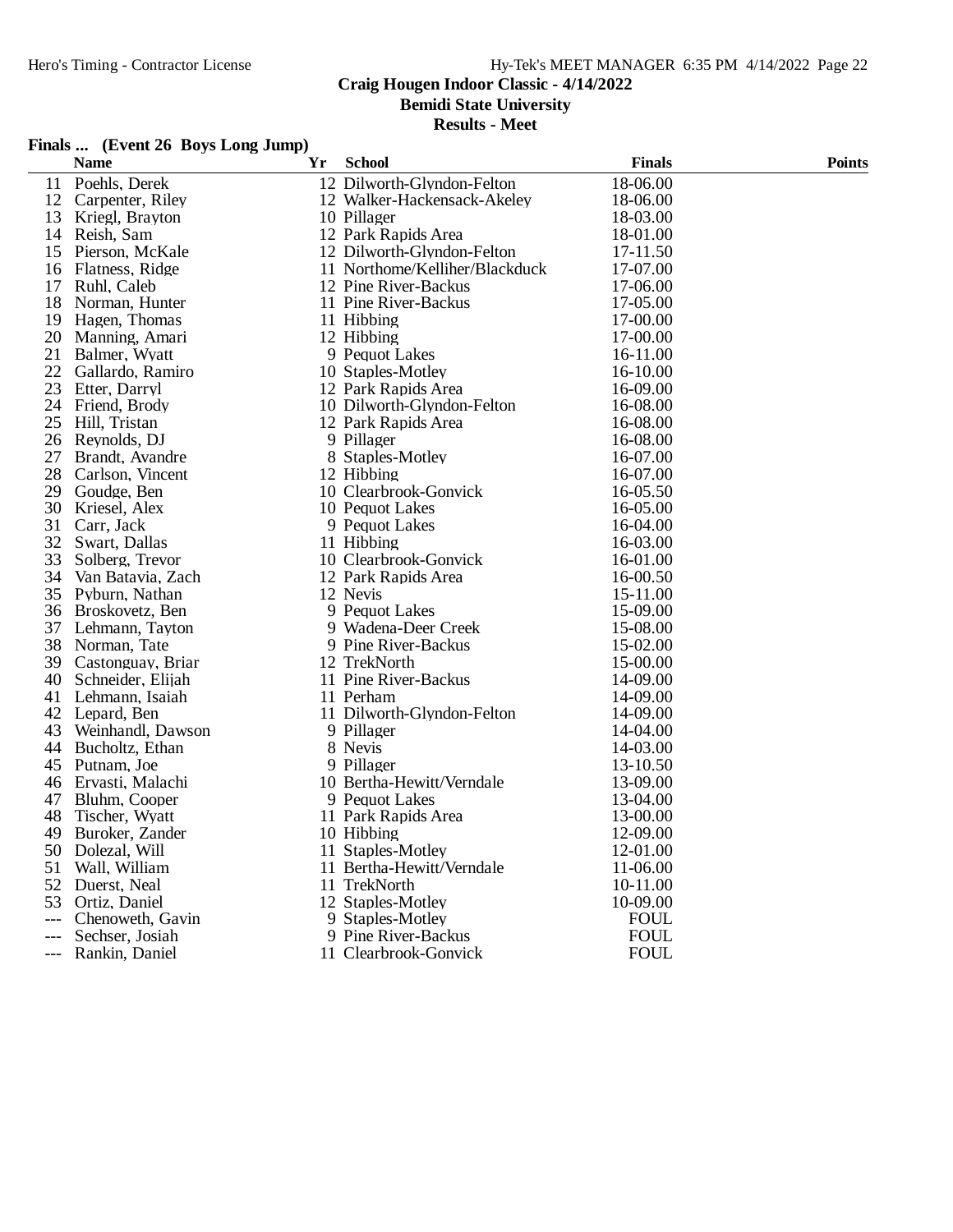# **Craig Hougen Indoor Classic - 4/14/2022**

**Bemidi State University**

**Results - Meet**

#### **Event 27 Girls Triple Jump**

|                | <b>Name</b>                      | Yr | <b>School</b>                 | <b>Finals</b> | <b>Points</b>                                   |
|----------------|----------------------------------|----|-------------------------------|---------------|-------------------------------------------------|
| <b>Finals</b>  |                                  |    |                               |               |                                                 |
|                | Hackel, Jaden                    |    | 10 Perham                     | 35-05.00      | 10                                              |
| 2              | Larson, Isabelle                 |    | 10 Wadena-Deer Creek          | 32-02.00      | 8                                               |
| 3              | Baune, Alayna                    |    | 9 New York Mills              | 31-09.00      | 6                                               |
| 4              | Wgeishofski, Sydnie              |    | 12 Pequot Lakes               | 31-06.00      |                                                 |
| 5              | Davis, Olivia                    |    | 11 Park Rapids Area           | 31-05.00      |                                                 |
| 6              | Pike, Riley                      |    | 12 Park Rapids Area           | 31-02.00      |                                                 |
| 7              | Hertling, Tara                   |    | 9 Hibbing                     | 30-11.00      | $\begin{array}{c} 5 \\ 4 \\ 3 \\ 2 \end{array}$ |
| 8              | Dahl, Ella                       |    | 8 Pine River-Backus           | 30-10.00      | $\mathbf{1}$                                    |
| 9              | Laposky, Reese                   |    | 9 Pequot Lakes                | 30-03.00      |                                                 |
| 10             | Polchow, Kelsey                  |    | 12 Pequot Lakes               | 30-02.00      |                                                 |
| 11             | Eggert, Carlie                   |    | 9 Pequot Lakes                | 29-11.00      |                                                 |
| 12             | Barthel, Michaela                |    | 10 Bertha-Hewitt/Verndale     | 29-07.00      |                                                 |
| 13             | Dahl, Alaura                     |    | 10 Pine River-Backus          | 29-06.00      |                                                 |
| 14             | Kobliska, Jorja                  |    | 8 Staples-Motley              | 29-06.00      |                                                 |
| 15             | Dahl, Claire                     |    | 12 Pine River-Backus          | 29-05.00      |                                                 |
| 16             | Lloyd, Taylor                    |    | 10 Bertha-Hewitt/Verndale     | 29-04.00      |                                                 |
| 17             | McNamee, Grace                   |    | 9 Nevis                       | 29-04.00      |                                                 |
| 18             | Morgan, Brandi                   |    | 9 Park Rapids Area            | 29-02.00      |                                                 |
| 19             | Kobliska, Jayce                  |    | 11 Staples-Motley             | 28-07.00      |                                                 |
| 20             | Hackel, Addi                     |    | 7 Perham                      | 28-05.00      |                                                 |
| 21             | Lange, Olivia                    |    | 10 Park Rapids Area           | 28-01.00      |                                                 |
| 22             | Wolff, Simone                    |    | 12 Park Rapids Area           | 27-10.00      |                                                 |
| 23             | Norman, Callie                   |    | 8 Pine River-Backus           | 26-07.00      |                                                 |
| 24             | Radneicki, Grace                 |    | 10 Bertha-Hewitt/Verndale     | 25-08.00      |                                                 |
| 25             | Schmitz, Emma                    |    | 9 Wadena-Deer Creek           | 25-06.00      |                                                 |
| 26             | Warren, Ashley                   |    | 11 Bertha-Hewitt/Verndale     | 25-03.00      |                                                 |
| 27             | Nord, Bailee                     |    | 8 Northome/Kelliher/Blackduck | 24-07.00      |                                                 |
| 28             | Cole, Isabel                     |    | 8 Staples-Motley              | 24-04.00      |                                                 |
| 29             | Anderson, Summer                 |    | 8 Staples-Motley              | 24-02.00      |                                                 |
| 30             | Hubbard, Elizabeth               |    | 9 Bertha-Hewitt/Verndale      | 23-09.00      |                                                 |
| 31             | LaVeau, Malaney                  |    | 9 Pillager                    | 23-08.00      |                                                 |
|                | Brinkman, Emma                   |    | 8 Dilworth-Glyndon-Felton     | ND            |                                                 |
| ---            | LaVine, Allison                  |    | 9 Clearbrook-Gonvick          | <b>ND</b>     |                                                 |
| $---$          | Castelhort, Silvia               |    | 10 Staples-Motley             | <b>FOUL</b>   |                                                 |
| $---$          | Strandlie, Abbie                 |    | 12 Walker-Hackensack-Akeley   | <b>FOUL</b>   |                                                 |
|                | Oberfell, Karalyn                |    | 11 Walker-Hackensack-Akeley   | <b>FOUL</b>   |                                                 |
|                | Rand, Eriika                     |    | 12 Walker-Hackensack-Akeley   | <b>FOUL</b>   |                                                 |
|                | Wood, Trista                     |    | 10 Walker-Hackensack-Akeley   | <b>FOUL</b>   |                                                 |
|                | Abear, Elizabeth                 |    | 8 Pillager                    | <b>FOUL</b>   |                                                 |
|                | --- Bauck, Bella                 |    | 11 New York Mills             | <b>FOUL</b>   |                                                 |
|                |                                  |    |                               |               |                                                 |
|                | <b>Event 28 Boys Triple Jump</b> |    |                               |               |                                                 |
|                | <b>Name</b>                      | Yr | <b>School</b>                 | <b>Finals</b> | <b>Points</b>                                   |
| <b>Finals</b>  |                                  |    |                               |               |                                                 |
|                | Finseth, Joshua                  |    | 12 Dilworth-Glyndon-Felton    | 44-09.00      | 10                                              |
| 2              | Jensrud, Jacob                   |    | 12 Hibbing                    | 39-08.00      | 8                                               |
| 3              | Russell, Tyce                    |    | 11 Bertha-Hewitt/Verndale     | 39-04.00      | $\boldsymbol{6}$                                |
| $\overline{4}$ | Bushinger, Charlie               |    | 11 Wadena-Deer Creek          | 39-00.00      | 5                                               |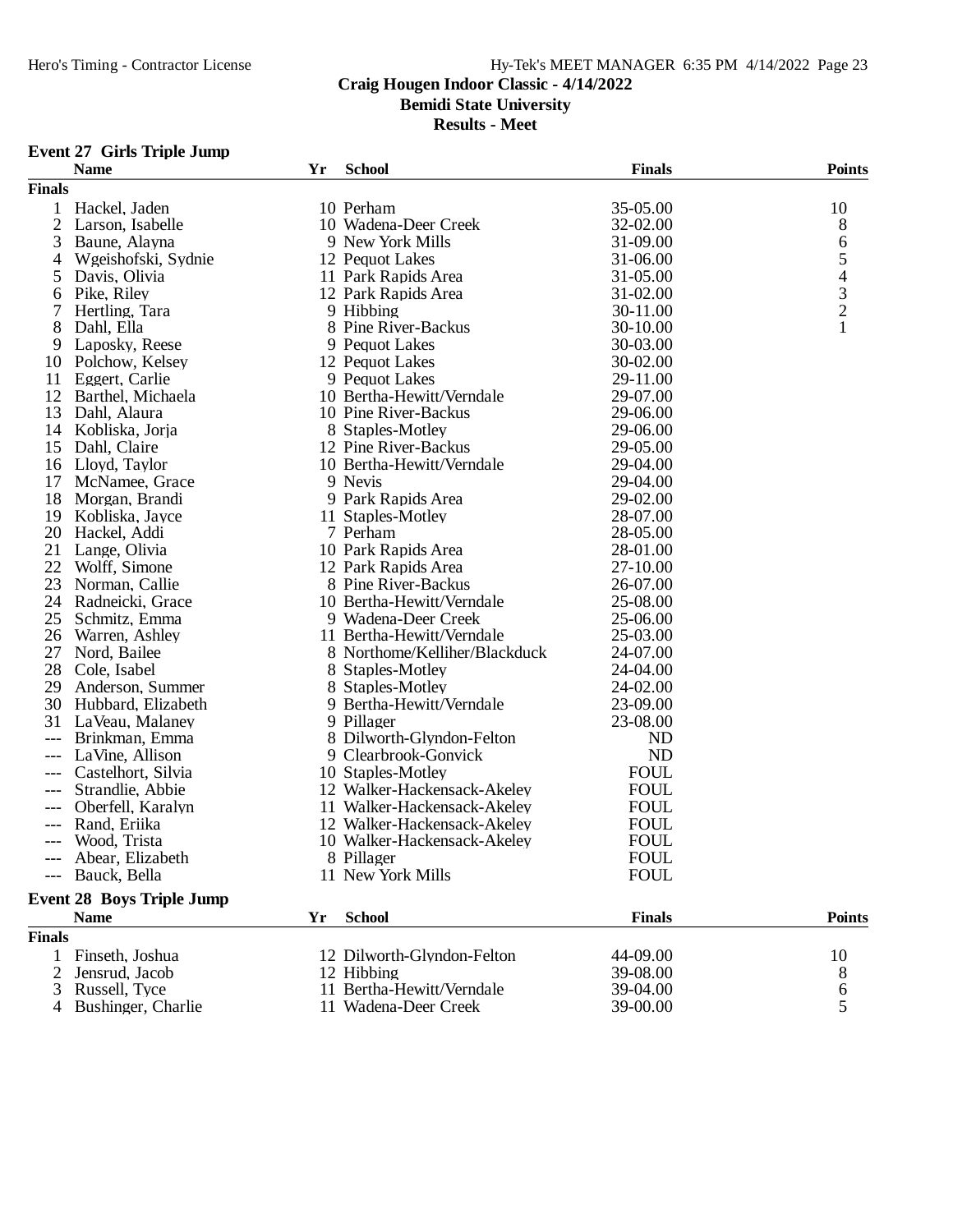# **Craig Hougen Indoor Classic - 4/14/2022**

**Bemidi State University**

#### **Results - Meet**

#### **Finals ... (Event 28 Boys Triple Jump)**

|                | <b>Name</b>                     | Yr | <b>School</b>                  | <b>Finals</b> |                          | <b>Points</b>  |
|----------------|---------------------------------|----|--------------------------------|---------------|--------------------------|----------------|
| 5              | Loucks, Zion                    |    | 12 Pillager                    | 38-06.00      |                          | 4              |
| 6              | Baumgartner, Zach               |    | 10 Bertha-Hewitt/Verndale      | 38-05.00      |                          | 3              |
| 7              | Ashmoore, Kai                   |    | 12 Walker-Hackensack-Akeley    | 38-04.00      |                          | $\overline{c}$ |
| 8              | Roy, Ethan                      |    | 12 Hibbing                     | 38-01.00      |                          | $\mathbf{1}$   |
| 9              | Thompson, Micah                 |    | 11 Perham                      | 37-09.00      |                          |                |
| 10             | Greenwaldt, Noah                |    | 11 Staples-Motley              | 37-05.00      |                          |                |
| 11             | Poehls, Derek                   |    | 12 Dilworth-Glyndon-Felton     | 36-10.00      |                          |                |
| 12             | Helstrom, Alexander             |    | 9 Staples-Motley               | 36-10.00      |                          |                |
| 13             | Balmer, Wyatt                   |    | 9 Pequot Lakes                 | 36-08.00      |                          |                |
| 14             | Moyer, Tim                      |    | 12 Pillager                    | 36-02.00      |                          |                |
| 15             | Van Batavia, Zach               |    | 12 Park Rapids Area            | 36-00.00      |                          |                |
| 16             | Carr, Jack                      |    | 9 Pequot Lakes                 | 35-10.00      |                          |                |
| 17             | Pierson, McKale                 |    | 12 Dilworth-Glyndon-Felton     | 35-08.00      |                          |                |
| 18             | Ferdon, Sawyer                  |    | 9 Staples-Motley               | 35-01.00      |                          |                |
| 19             | Gallardo, Ramiro                |    | 10 Staples-Motley              | 34-06.00      |                          |                |
| 20             | Swenson, Blake                  |    | 9 Perham                       | 34-06.00      |                          |                |
| 21             | Schultz, Kobe                   |    | 10 Pillager                    | 34-02.00      |                          |                |
| 22             | Deblieck, Pierce                |    | 11 Park Rapids Area            | 33-06.00      |                          |                |
| 23             | Pyburn, Nathan                  |    | 12 Nevis                       | 32-11.00      |                          |                |
|                |                                 |    |                                |               |                          |                |
|                | 24 Lepard, Ben                  |    | 11 Dilworth-Glyndon-Felton     | 32-09.00      |                          |                |
| 25             | Loukota, Micah                  |    | 9 Pequot Lakes                 | 31-09.00      |                          |                |
|                | 26 Schneider, Elijah            |    | 11 Pine River-Backus           | 28-06.00      |                          |                |
| 27             | Lockwood, Henry                 |    | 8 Bertha-Hewitt/Verndale       | 27-07.50      |                          |                |
| 28             | Damlo, Cooper                   |    | 7 Wadena-Deer Creek            | 27-05.00      |                          |                |
| 29             | Converse, Dustin                |    | 9 Staples-Motley               | 25-06.00      |                          |                |
|                | 30 Lamm, Wade                   |    | 7 Northome/Kelliher/Blackduck  | 23-09.00      |                          |                |
|                | Barthel, Gunner                 |    | 8 Bertha-Hewitt/Verndale       | <b>ND</b>     |                          |                |
|                | Enyart, Gordy                   |    | 12 Perham                      | <b>ND</b>     |                          |                |
| ---            | Minion, Dalton                  |    | 9 Pine River-Backus            | <b>FOUL</b>   |                          |                |
| $---$          | Norman, Hunter                  |    | 11 Pine River-Backus           | <b>FOUL</b>   |                          |                |
|                | Larson, Kalan                   |    | 11 Pequot Lakes                | <b>FOUL</b>   |                          |                |
|                | <b>Event 29 Girls Shot Put</b>  |    |                                |               |                          |                |
|                | <b>Name</b>                     | Yr | <b>School</b>                  | <b>Finals</b> | H#                       | <b>Points</b>  |
| <b>Finals</b>  |                                 |    |                                |               |                          |                |
| 1              | Johnson, Monica                 |    | 12 Northome/Kelliher/Blackduck | 45-03.50      | 4                        | 10             |
| $\overline{c}$ | Engen, Ella                     |    | 12 Clearbrook-Gonvick          | 35-01.00      | 4                        | 8              |
| 3              | Schue, Gaige                    |    | 12 Northome/Kelliher/Blackduck | 32-03.00      | 4                        | 6              |
| 4              | Arm, Gracie                     |    | 8 Wadena-Deer Creek            | 31-07.25      | 4                        | 5              |
| 5              | Gravelle, Lauryn                |    | 12 Wadena-Deer Creek           | 30-11.75      | 4                        | 4              |
| 6              | Davis, Amelia                   |    | 10 Pequot Lakes                | 30-10.00      |                          | 3              |
| 7              | Tietz, Jerrett                  |    | 9 Pequot Lakes                 | 30-07.25      | 4<br>3                   | $\overline{c}$ |
| 8              |                                 |    | 10 Pequot Lakes                | 30-07.25      |                          | $\mathbf{1}$   |
|                | Joyce, Kayla<br>Ballard, Skylar |    | 10 Clearbrook-Gonvick          | 30-03.50      | 3<br>$\overline{4}$      |                |
| 9              |                                 |    |                                |               |                          |                |
| 10             | Riniker, Alexis                 |    | 11 Dilworth-Glyndon-Felton     | 29-10.75      | $\overline{\mathcal{A}}$ |                |
| 11             | Sagen, Katie                    |    | 12 Walker-Hackensack-Akeley    | 29-10.50      | 3                        |                |
| 12             | Saltzman, Dreamer               |    | 11 Bertha-Hewitt/Verndale      | 29-08.25      | $\overline{4}$           |                |
| 13             | Oswald, Alyssa                  |    | 12 Dilworth-Glyndon-Felton     | 29-03.75      | 4                        |                |
| 14             | Westrum, Kaylee                 |    | 12 Clearbrook-Gonvick          | 29-02.00      | 4                        |                |
| 15             | Hellerud, Emma                  |    | 12 Dilworth-Glyndon-Felton     | 29-00.75      | 4                        |                |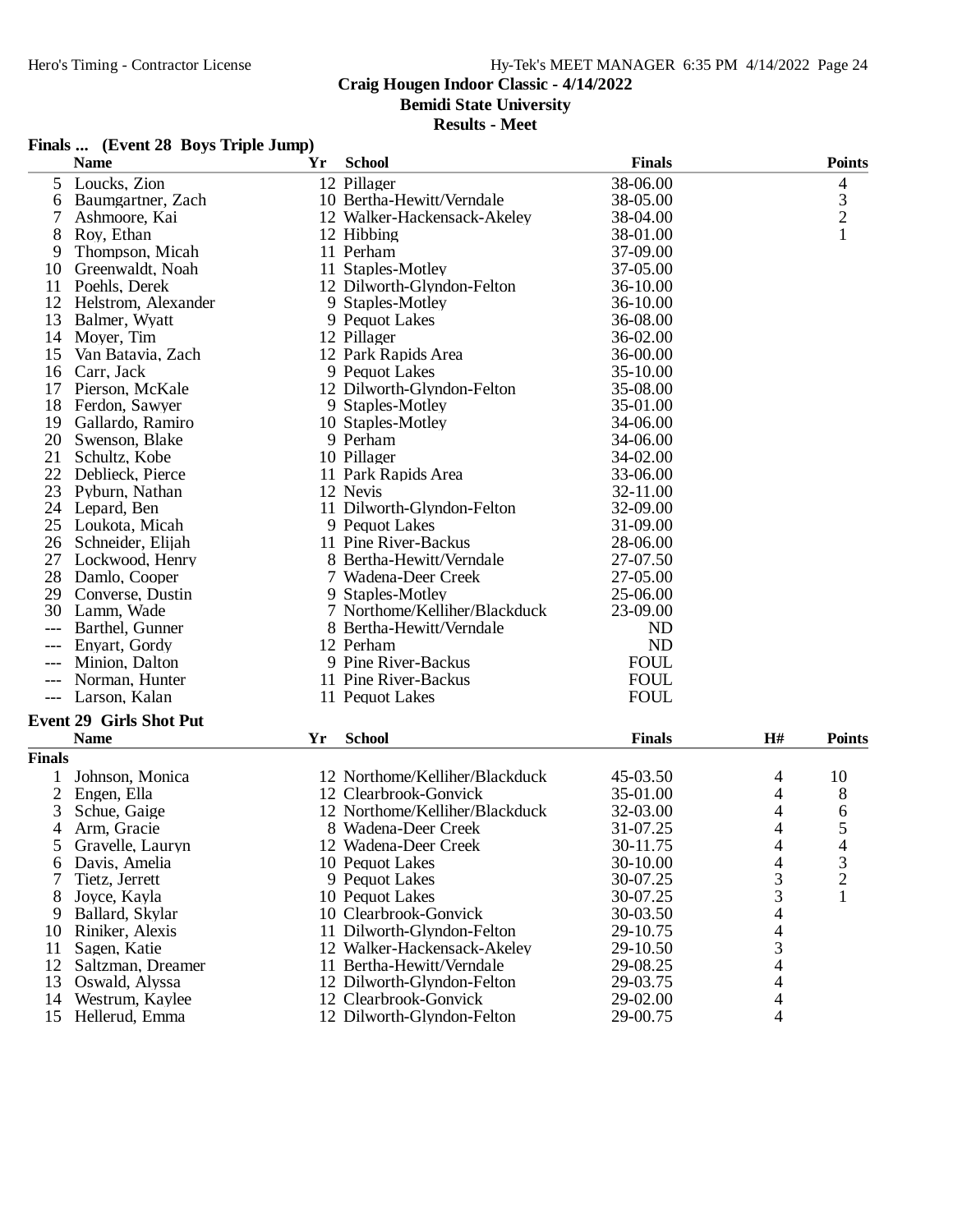# **Craig Hougen Indoor Classic - 4/14/2022**

**Bemidi State University**

**Results - Meet**

#### **Finals ... (Event 29 Girls Shot Put)**

|    | <b>Name</b>                | Yr | <b>School</b>                  | <b>Finals</b> | H#                                                | <b>Points</b> |
|----|----------------------------|----|--------------------------------|---------------|---------------------------------------------------|---------------|
|    | DeWulf, Liddy<br>16        |    | 11 Nevis                       | 28-11.00      | 4                                                 |               |
|    | 17<br>Hale, Ellie          |    | 11 Wadena-Deer Creek           | 28-00.25      | 4                                                 |               |
|    | 18<br>Adegun, Joy          |    | 9 Northome/Kelliher/Blackduck  | 27-11.00      | 3                                                 |               |
|    | Walto, Isabelle<br>19      |    | 9 Hibbing                      | 27-10.00      |                                                   |               |
|    | 20<br>Wolff, Simone        |    | 12 Park Rapids Area            | 27-09.50      | $\frac{3}{3}$                                     |               |
| 21 | Hull, Madysen              |    | 12 Staples-Motley              | 27-06.50      | 3                                                 |               |
|    | 22<br>Harmon, Julia        |    | 11 Park Rapids Area            | 27-03.50      | 3                                                 |               |
|    | 23<br>Engst, Marissa       |    | 12 Nevis                       | 27-03.25      | 3                                                 |               |
|    | 24<br>Olson, Ella          |    | 10 Dilworth-Glyndon-Felton     | 26-11.00      | 3                                                 |               |
|    | 25<br>Joyce, Britany       |    | 12 Pequot Lakes                | 26-07.75      |                                                   |               |
|    | 26<br>Edwards, Gracie      |    | 11 Perham                      | 26-07.00      | $\frac{4}{3}$<br>$\frac{3}{2}$<br>$\frac{2}{3}$   |               |
| 27 | Mather, Mia                |    | 10 Dilworth-Glyndon-Felton     | 26-03.75      |                                                   |               |
|    | 28<br>Pinella, Josephine   |    | 12 Wadena-Deer Creek           | 26-03.00      |                                                   |               |
|    | 29<br>Ziemann, Autumn      |    | 11 Perham                      | 26-02.75      |                                                   |               |
|    | 30<br>Colgrove, Hailee     |    | 12 Pillager                    | 25-11.50      |                                                   |               |
|    | 31<br>Danielson, Bridget   |    | 10 Pillager                    | 24-10.00      | $\frac{2}{2}$                                     |               |
|    | 32<br>Bock, Audrey         |    | 11 Pillager                    | 24-09.75      |                                                   |               |
|    | 33<br>Johnson, Tavia       |    | Clearbrook-Gonvick             | 24-08.00      |                                                   |               |
|    | 34<br>Dahl, Claire         |    | 12 Pine River-Backus           | 24-04.50      | $\frac{2}{3}$                                     |               |
|    | 35<br>Wojciehowski, Chloe  |    | 11 Hibbing                     | 24-01.00      |                                                   |               |
|    | 36 Houle, Sienna           |    | 11 Pillager                    | 23-10.50      | $\frac{2}{3}$                                     |               |
|    | 37<br>Jennissen, Josie     |    | 8 Staples-Motley               | 23-08.25      | $\mathbf{1}$                                      |               |
|    | 38<br>Tharaldson, Madison  |    | 12 Perham                      | 23-03.50      | $\mathbf{1}$                                      |               |
|    | 39<br>Oberfell, Karalyn    |    | 11 Walker-Hackensack-Akeley    | 23-00.50      |                                                   |               |
|    | 40<br>Blunston, Abby       |    | 10 Pine River-Backus           | 22-10.50      | $\begin{array}{c}\n2 \\ 2 \\ 2 \\ 2\n\end{array}$ |               |
| 41 | Jennissen, Grace           |    | 11 Staples-Motley              | 22-10.00      |                                                   |               |
|    | 42<br>Good, Camryn         |    | 10 Pine River-Backus           | 22-09.50      |                                                   |               |
| 43 | Shingledecker, Jocelyn     |    | 12 Pillager                    | 22-07.25      |                                                   |               |
|    | 44<br>De Younge, Emily     |    | 7 New York Mills               | 22-01.25      | $\overline{2}$                                    |               |
| 45 | Larson, Gretchen           |    | 11 Northome/Kelliher/Blackduck | 22-00.75      | $\mathbf{1}$                                      |               |
|    | Lawrence, Pam<br>46        |    | 8 Staples-Motley               | 21-08.50      | $\mathbf{1}$                                      |               |
| 47 | Aldrige, Rose              |    | 12 Pequot Lakes                | 21-05.50      | $\mathbf{1}$                                      |               |
| 48 | Varela, Jennifer           |    | 9 Wadena-Deer Creek            | 21-01.00      |                                                   |               |
|    | 49<br>Simpson, Kiaja       |    | 8 Hibbing                      | 21-00.50      |                                                   |               |
|    | 50<br>Biessner, Claire     |    | 12 Walker-Hackensack-Akeley    | 20-10.00      | $\frac{2}{2}$                                     |               |
| 51 | Minderman, Josi            |    | 11 New York Mills              | 20-08.25      | $\overline{c}$                                    |               |
|    | 52<br>Schotzko, Miranda    |    | 9 Staples-Motley               | 20-08.00      | $\mathbf{1}$                                      |               |
|    | 53<br>Dravis, Kate         |    | 9 Park Rapids Area             | 20-06.50      | $\mathbf{1}$                                      |               |
|    | 54<br>Meier, Jena          |    | 9 Park Rapids Area             | 20-05.50      | $\mathbf{2}$                                      |               |
|    | 55 Petroskey, Mya          |    | 9 Hibbing                      | 19-08.75      | $\mathbf{1}$                                      |               |
|    | 56 Gordon, Hannah          |    | 10 Pine River-Backus           | 19-02.50      |                                                   |               |
| 57 | Rodewald, Breahna          |    | 9 Perham                       | 18-03.50      |                                                   |               |
|    | 58<br>May, Addison         |    | 9 TrekNorth                    | 17-06.00      |                                                   |               |
|    | 59<br>Kuchinski, Hailey    |    | 10 Bertha-Hewitt/Verndale      | 17-04.75      |                                                   |               |
|    | 60<br>Marweg, Osaze        |    | 11 TrekNorth                   | 17-03.00      |                                                   |               |
|    | Tischer, Kaycee            |    | 10 Park Rapids Area            | 17-00.50      |                                                   |               |
|    | 61<br>62<br>Maxwell, Matia |    | 9 TrekNorth                    | 16-01.00      |                                                   |               |
|    |                            |    |                                |               |                                                   |               |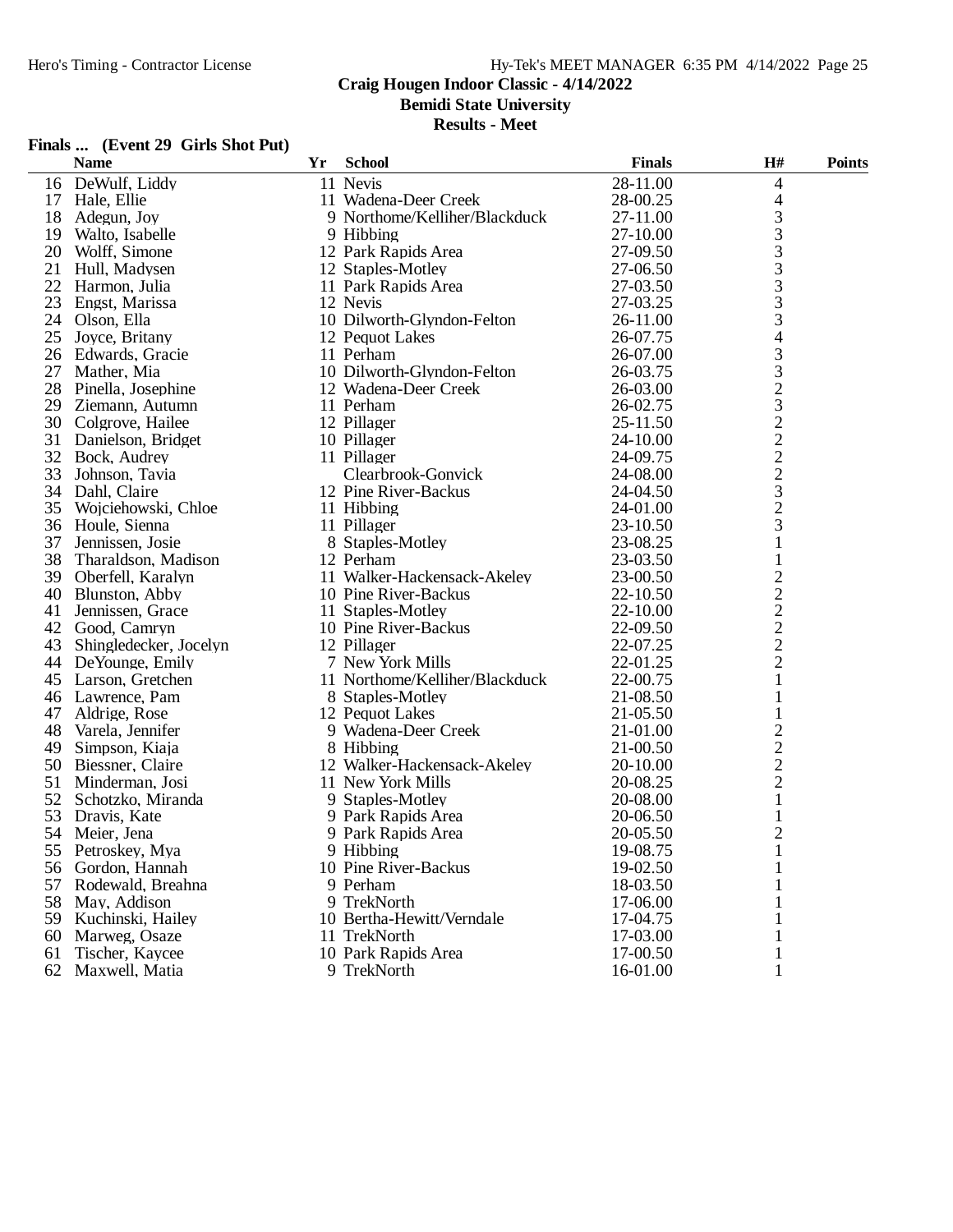**Bemidi State University**

**Results - Meet**

# **Event 30 Boys Shot Put**

| 12 Perham<br>46-05.00<br>10<br>Kostynick, Connor<br>4<br>1<br>$\overline{2}$<br>12 Park Rapids Area<br>46-01.25<br>4<br>$8\,$<br>Hill, Tristan<br>3<br>45-07.00<br>4<br>11 Pequot Lakes<br>6<br>Ganley, Lucas<br>5<br>4<br>Hartung, Luke<br>11 Park Rapids Area<br>43-04.75<br>4<br>$\overline{4}$<br>4<br>5<br>Sosa, Victor<br>11 Dilworth-Glyndon-Felton<br>41-07.75<br>$\ensuremath{\mathfrak{Z}}$<br>4<br>Shepherd, Aiden<br>10 Hibbing<br>40-08.75<br>6<br>$\overline{c}$<br>7<br>10 Hibbing<br>4<br>Henderson, Alexander<br>40-05.25<br>8<br>12 Perham<br>39-06.50<br>4<br>Bennett, Teagan<br>11 Pequot Lakes<br>38-04.50<br>4<br>9<br>Hoffard, Tristian<br>4<br>10<br>Scull, Asher<br>10 Pillager<br>38-01.75<br>3<br>11<br>Thureen, Thomas<br>10 Dilworth-Glyndon-Felton<br>37-09.00<br>3<br>12<br>Marchetti, Vincent<br>10 Hibbing<br>37-01.50<br>4<br>13<br>12 Pillager<br>36-10.25<br>Posner, Abe<br>11 Clearbrook-Gonvick<br>36-04.50<br>4<br>14<br>Reimer, Noah<br>4<br>35-06.50<br>15<br>Hed, Joe<br>10 Walker-Hackensack-Akeley<br>3<br>Steen, Bryce<br>9 Dilworth-Glyndon-Felton<br>16<br>34-06.25<br>$\mathfrak{Z}$<br>17<br>Baumgartner, Max<br>11 Dilworth-Glyndon-Felton<br>34-02.50<br>3<br>18<br>Ferdon, Sawyer<br>9 Staples-Motley<br>34-00.50<br>$\overline{3}$<br>33-02.00<br>19<br>Mills, Jake<br>12 Pine River-Backus<br>$\frac{3}{3}$<br>20<br>33-00.50<br>Wirth, Dylan<br>11 Wadena-Deer Creek<br>21<br>33-00.00<br>Mudgett, Dane<br>9 Pequot Lakes<br>3<br>22<br>Petrich, Steven<br>9 Staples-Motley<br>32-05.50<br>$\mathfrak{Z}$<br>23<br>31-07.00<br>Pfeiffer, Eli<br>11 Walker-Hackensack-Akeley<br>$\begin{array}{c} 3 \\ 2 \\ 2 \end{array}$<br>24<br>Macheel, Zach<br>11 Pillager<br>31-06.00<br>25<br>10 Bertha-Hewitt/Verndale<br>31-02.25<br>Ball, Wayne<br>26<br>12 Perham<br>31-02.00<br>Lopez, Marco<br>27<br>11 Bertha-Hewitt/Verndale<br>30-00.50<br>Sumstad, Blake<br>3<br>28<br>10 Dilworth-Glyndon-Felton<br>Edeen, Aiden<br>29-07.00<br>$\frac{2}{2}$<br>10 Bertha-Hewitt/Verndale<br>28-11.50<br>29<br>Londo, Trenton<br>30<br>Briggs, Mikael<br>9 Wadena-Deer Creek<br>28-10.50<br>$\overline{c}$<br>31<br>Lopac, Lucas<br>11 Hibbing<br>28-09.50<br>32 Erickson, Oliver<br>$\mathbf{1}$<br>10 TrekNorth<br>28-09.00<br>33<br>28-02.75<br>Guderjahn, Stetson<br>11 Bertha-Hewitt/Verndale<br>$\mathbf{1}$<br>$\frac{2}{2}$<br>34<br>Johnson, Deandre<br>9 Park Rapids Area<br>28-01.00<br>35<br>Martin, Malachi<br>11 Park Rapids Area<br>28-01.00<br>36<br>Dukowitz, Drake<br>27-06.25<br>9 Staples-Motley<br>$\mathbf 1$<br>37<br>27-00.00<br>Ziemann, Aaron<br>9 Perham<br>$\sqrt{2}$<br>38<br>10 Pillager<br>26-08.50<br>Freelove, Joshua<br>$\overline{2}$<br>39 Roth, Haven<br>11 Perham<br>26-07.50<br>9 Staples-Motley<br>26-02.25<br>Converse, Dustin<br>1<br>40<br>25-08.50<br>41<br>Barnes, Aaron<br>9 Pequot Lakes<br>1<br>2<br>42<br>9 Pillager<br>25-06.75<br>Nagel, Jack<br>2<br>12 Pine River-Backus<br>43<br>Irish, Daniel<br>23-03.50<br>44<br>Nangle, Jay<br>9 Pequot Lakes<br>23-01.50<br>45<br>9 New York Mills<br>20-09.00<br>Geiser, Austin<br>7 New York Mills |               | <b>Name</b>  | Yr | <b>School</b> | <b>Finals</b> | H# | <b>Points</b> |
|-------------------------------------------------------------------------------------------------------------------------------------------------------------------------------------------------------------------------------------------------------------------------------------------------------------------------------------------------------------------------------------------------------------------------------------------------------------------------------------------------------------------------------------------------------------------------------------------------------------------------------------------------------------------------------------------------------------------------------------------------------------------------------------------------------------------------------------------------------------------------------------------------------------------------------------------------------------------------------------------------------------------------------------------------------------------------------------------------------------------------------------------------------------------------------------------------------------------------------------------------------------------------------------------------------------------------------------------------------------------------------------------------------------------------------------------------------------------------------------------------------------------------------------------------------------------------------------------------------------------------------------------------------------------------------------------------------------------------------------------------------------------------------------------------------------------------------------------------------------------------------------------------------------------------------------------------------------------------------------------------------------------------------------------------------------------------------------------------------------------------------------------------------------------------------------------------------------------------------------------------------------------------------------------------------------------------------------------------------------------------------------------------------------------------------------------------------------------------------------------------------------------------------------------------------------------------------------------------------------------------------------------------------------------------------------------------------------------------------------------------------------------------------------------------------------------------------------------------------------------------------------------------------------------------------------------------------------------------------------------------------------------------------------------------------------------------------------------------------------------------------------------|---------------|--------------|----|---------------|---------------|----|---------------|
|                                                                                                                                                                                                                                                                                                                                                                                                                                                                                                                                                                                                                                                                                                                                                                                                                                                                                                                                                                                                                                                                                                                                                                                                                                                                                                                                                                                                                                                                                                                                                                                                                                                                                                                                                                                                                                                                                                                                                                                                                                                                                                                                                                                                                                                                                                                                                                                                                                                                                                                                                                                                                                                                                                                                                                                                                                                                                                                                                                                                                                                                                                                                           | <b>Finals</b> |              |    |               |               |    |               |
|                                                                                                                                                                                                                                                                                                                                                                                                                                                                                                                                                                                                                                                                                                                                                                                                                                                                                                                                                                                                                                                                                                                                                                                                                                                                                                                                                                                                                                                                                                                                                                                                                                                                                                                                                                                                                                                                                                                                                                                                                                                                                                                                                                                                                                                                                                                                                                                                                                                                                                                                                                                                                                                                                                                                                                                                                                                                                                                                                                                                                                                                                                                                           |               |              |    |               |               |    |               |
|                                                                                                                                                                                                                                                                                                                                                                                                                                                                                                                                                                                                                                                                                                                                                                                                                                                                                                                                                                                                                                                                                                                                                                                                                                                                                                                                                                                                                                                                                                                                                                                                                                                                                                                                                                                                                                                                                                                                                                                                                                                                                                                                                                                                                                                                                                                                                                                                                                                                                                                                                                                                                                                                                                                                                                                                                                                                                                                                                                                                                                                                                                                                           |               |              |    |               |               |    |               |
|                                                                                                                                                                                                                                                                                                                                                                                                                                                                                                                                                                                                                                                                                                                                                                                                                                                                                                                                                                                                                                                                                                                                                                                                                                                                                                                                                                                                                                                                                                                                                                                                                                                                                                                                                                                                                                                                                                                                                                                                                                                                                                                                                                                                                                                                                                                                                                                                                                                                                                                                                                                                                                                                                                                                                                                                                                                                                                                                                                                                                                                                                                                                           |               |              |    |               |               |    |               |
|                                                                                                                                                                                                                                                                                                                                                                                                                                                                                                                                                                                                                                                                                                                                                                                                                                                                                                                                                                                                                                                                                                                                                                                                                                                                                                                                                                                                                                                                                                                                                                                                                                                                                                                                                                                                                                                                                                                                                                                                                                                                                                                                                                                                                                                                                                                                                                                                                                                                                                                                                                                                                                                                                                                                                                                                                                                                                                                                                                                                                                                                                                                                           |               |              |    |               |               |    |               |
|                                                                                                                                                                                                                                                                                                                                                                                                                                                                                                                                                                                                                                                                                                                                                                                                                                                                                                                                                                                                                                                                                                                                                                                                                                                                                                                                                                                                                                                                                                                                                                                                                                                                                                                                                                                                                                                                                                                                                                                                                                                                                                                                                                                                                                                                                                                                                                                                                                                                                                                                                                                                                                                                                                                                                                                                                                                                                                                                                                                                                                                                                                                                           |               |              |    |               |               |    |               |
|                                                                                                                                                                                                                                                                                                                                                                                                                                                                                                                                                                                                                                                                                                                                                                                                                                                                                                                                                                                                                                                                                                                                                                                                                                                                                                                                                                                                                                                                                                                                                                                                                                                                                                                                                                                                                                                                                                                                                                                                                                                                                                                                                                                                                                                                                                                                                                                                                                                                                                                                                                                                                                                                                                                                                                                                                                                                                                                                                                                                                                                                                                                                           |               |              |    |               |               |    |               |
|                                                                                                                                                                                                                                                                                                                                                                                                                                                                                                                                                                                                                                                                                                                                                                                                                                                                                                                                                                                                                                                                                                                                                                                                                                                                                                                                                                                                                                                                                                                                                                                                                                                                                                                                                                                                                                                                                                                                                                                                                                                                                                                                                                                                                                                                                                                                                                                                                                                                                                                                                                                                                                                                                                                                                                                                                                                                                                                                                                                                                                                                                                                                           |               |              |    |               |               |    |               |
|                                                                                                                                                                                                                                                                                                                                                                                                                                                                                                                                                                                                                                                                                                                                                                                                                                                                                                                                                                                                                                                                                                                                                                                                                                                                                                                                                                                                                                                                                                                                                                                                                                                                                                                                                                                                                                                                                                                                                                                                                                                                                                                                                                                                                                                                                                                                                                                                                                                                                                                                                                                                                                                                                                                                                                                                                                                                                                                                                                                                                                                                                                                                           |               |              |    |               |               |    |               |
|                                                                                                                                                                                                                                                                                                                                                                                                                                                                                                                                                                                                                                                                                                                                                                                                                                                                                                                                                                                                                                                                                                                                                                                                                                                                                                                                                                                                                                                                                                                                                                                                                                                                                                                                                                                                                                                                                                                                                                                                                                                                                                                                                                                                                                                                                                                                                                                                                                                                                                                                                                                                                                                                                                                                                                                                                                                                                                                                                                                                                                                                                                                                           |               |              |    |               |               |    |               |
|                                                                                                                                                                                                                                                                                                                                                                                                                                                                                                                                                                                                                                                                                                                                                                                                                                                                                                                                                                                                                                                                                                                                                                                                                                                                                                                                                                                                                                                                                                                                                                                                                                                                                                                                                                                                                                                                                                                                                                                                                                                                                                                                                                                                                                                                                                                                                                                                                                                                                                                                                                                                                                                                                                                                                                                                                                                                                                                                                                                                                                                                                                                                           |               |              |    |               |               |    |               |
|                                                                                                                                                                                                                                                                                                                                                                                                                                                                                                                                                                                                                                                                                                                                                                                                                                                                                                                                                                                                                                                                                                                                                                                                                                                                                                                                                                                                                                                                                                                                                                                                                                                                                                                                                                                                                                                                                                                                                                                                                                                                                                                                                                                                                                                                                                                                                                                                                                                                                                                                                                                                                                                                                                                                                                                                                                                                                                                                                                                                                                                                                                                                           |               |              |    |               |               |    |               |
|                                                                                                                                                                                                                                                                                                                                                                                                                                                                                                                                                                                                                                                                                                                                                                                                                                                                                                                                                                                                                                                                                                                                                                                                                                                                                                                                                                                                                                                                                                                                                                                                                                                                                                                                                                                                                                                                                                                                                                                                                                                                                                                                                                                                                                                                                                                                                                                                                                                                                                                                                                                                                                                                                                                                                                                                                                                                                                                                                                                                                                                                                                                                           |               |              |    |               |               |    |               |
|                                                                                                                                                                                                                                                                                                                                                                                                                                                                                                                                                                                                                                                                                                                                                                                                                                                                                                                                                                                                                                                                                                                                                                                                                                                                                                                                                                                                                                                                                                                                                                                                                                                                                                                                                                                                                                                                                                                                                                                                                                                                                                                                                                                                                                                                                                                                                                                                                                                                                                                                                                                                                                                                                                                                                                                                                                                                                                                                                                                                                                                                                                                                           |               |              |    |               |               |    |               |
|                                                                                                                                                                                                                                                                                                                                                                                                                                                                                                                                                                                                                                                                                                                                                                                                                                                                                                                                                                                                                                                                                                                                                                                                                                                                                                                                                                                                                                                                                                                                                                                                                                                                                                                                                                                                                                                                                                                                                                                                                                                                                                                                                                                                                                                                                                                                                                                                                                                                                                                                                                                                                                                                                                                                                                                                                                                                                                                                                                                                                                                                                                                                           |               |              |    |               |               |    |               |
|                                                                                                                                                                                                                                                                                                                                                                                                                                                                                                                                                                                                                                                                                                                                                                                                                                                                                                                                                                                                                                                                                                                                                                                                                                                                                                                                                                                                                                                                                                                                                                                                                                                                                                                                                                                                                                                                                                                                                                                                                                                                                                                                                                                                                                                                                                                                                                                                                                                                                                                                                                                                                                                                                                                                                                                                                                                                                                                                                                                                                                                                                                                                           |               |              |    |               |               |    |               |
|                                                                                                                                                                                                                                                                                                                                                                                                                                                                                                                                                                                                                                                                                                                                                                                                                                                                                                                                                                                                                                                                                                                                                                                                                                                                                                                                                                                                                                                                                                                                                                                                                                                                                                                                                                                                                                                                                                                                                                                                                                                                                                                                                                                                                                                                                                                                                                                                                                                                                                                                                                                                                                                                                                                                                                                                                                                                                                                                                                                                                                                                                                                                           |               |              |    |               |               |    |               |
|                                                                                                                                                                                                                                                                                                                                                                                                                                                                                                                                                                                                                                                                                                                                                                                                                                                                                                                                                                                                                                                                                                                                                                                                                                                                                                                                                                                                                                                                                                                                                                                                                                                                                                                                                                                                                                                                                                                                                                                                                                                                                                                                                                                                                                                                                                                                                                                                                                                                                                                                                                                                                                                                                                                                                                                                                                                                                                                                                                                                                                                                                                                                           |               |              |    |               |               |    |               |
|                                                                                                                                                                                                                                                                                                                                                                                                                                                                                                                                                                                                                                                                                                                                                                                                                                                                                                                                                                                                                                                                                                                                                                                                                                                                                                                                                                                                                                                                                                                                                                                                                                                                                                                                                                                                                                                                                                                                                                                                                                                                                                                                                                                                                                                                                                                                                                                                                                                                                                                                                                                                                                                                                                                                                                                                                                                                                                                                                                                                                                                                                                                                           |               |              |    |               |               |    |               |
|                                                                                                                                                                                                                                                                                                                                                                                                                                                                                                                                                                                                                                                                                                                                                                                                                                                                                                                                                                                                                                                                                                                                                                                                                                                                                                                                                                                                                                                                                                                                                                                                                                                                                                                                                                                                                                                                                                                                                                                                                                                                                                                                                                                                                                                                                                                                                                                                                                                                                                                                                                                                                                                                                                                                                                                                                                                                                                                                                                                                                                                                                                                                           |               |              |    |               |               |    |               |
|                                                                                                                                                                                                                                                                                                                                                                                                                                                                                                                                                                                                                                                                                                                                                                                                                                                                                                                                                                                                                                                                                                                                                                                                                                                                                                                                                                                                                                                                                                                                                                                                                                                                                                                                                                                                                                                                                                                                                                                                                                                                                                                                                                                                                                                                                                                                                                                                                                                                                                                                                                                                                                                                                                                                                                                                                                                                                                                                                                                                                                                                                                                                           |               |              |    |               |               |    |               |
|                                                                                                                                                                                                                                                                                                                                                                                                                                                                                                                                                                                                                                                                                                                                                                                                                                                                                                                                                                                                                                                                                                                                                                                                                                                                                                                                                                                                                                                                                                                                                                                                                                                                                                                                                                                                                                                                                                                                                                                                                                                                                                                                                                                                                                                                                                                                                                                                                                                                                                                                                                                                                                                                                                                                                                                                                                                                                                                                                                                                                                                                                                                                           |               |              |    |               |               |    |               |
|                                                                                                                                                                                                                                                                                                                                                                                                                                                                                                                                                                                                                                                                                                                                                                                                                                                                                                                                                                                                                                                                                                                                                                                                                                                                                                                                                                                                                                                                                                                                                                                                                                                                                                                                                                                                                                                                                                                                                                                                                                                                                                                                                                                                                                                                                                                                                                                                                                                                                                                                                                                                                                                                                                                                                                                                                                                                                                                                                                                                                                                                                                                                           |               |              |    |               |               |    |               |
|                                                                                                                                                                                                                                                                                                                                                                                                                                                                                                                                                                                                                                                                                                                                                                                                                                                                                                                                                                                                                                                                                                                                                                                                                                                                                                                                                                                                                                                                                                                                                                                                                                                                                                                                                                                                                                                                                                                                                                                                                                                                                                                                                                                                                                                                                                                                                                                                                                                                                                                                                                                                                                                                                                                                                                                                                                                                                                                                                                                                                                                                                                                                           |               |              |    |               |               |    |               |
|                                                                                                                                                                                                                                                                                                                                                                                                                                                                                                                                                                                                                                                                                                                                                                                                                                                                                                                                                                                                                                                                                                                                                                                                                                                                                                                                                                                                                                                                                                                                                                                                                                                                                                                                                                                                                                                                                                                                                                                                                                                                                                                                                                                                                                                                                                                                                                                                                                                                                                                                                                                                                                                                                                                                                                                                                                                                                                                                                                                                                                                                                                                                           |               |              |    |               |               |    |               |
|                                                                                                                                                                                                                                                                                                                                                                                                                                                                                                                                                                                                                                                                                                                                                                                                                                                                                                                                                                                                                                                                                                                                                                                                                                                                                                                                                                                                                                                                                                                                                                                                                                                                                                                                                                                                                                                                                                                                                                                                                                                                                                                                                                                                                                                                                                                                                                                                                                                                                                                                                                                                                                                                                                                                                                                                                                                                                                                                                                                                                                                                                                                                           |               |              |    |               |               |    |               |
|                                                                                                                                                                                                                                                                                                                                                                                                                                                                                                                                                                                                                                                                                                                                                                                                                                                                                                                                                                                                                                                                                                                                                                                                                                                                                                                                                                                                                                                                                                                                                                                                                                                                                                                                                                                                                                                                                                                                                                                                                                                                                                                                                                                                                                                                                                                                                                                                                                                                                                                                                                                                                                                                                                                                                                                                                                                                                                                                                                                                                                                                                                                                           |               |              |    |               |               |    |               |
|                                                                                                                                                                                                                                                                                                                                                                                                                                                                                                                                                                                                                                                                                                                                                                                                                                                                                                                                                                                                                                                                                                                                                                                                                                                                                                                                                                                                                                                                                                                                                                                                                                                                                                                                                                                                                                                                                                                                                                                                                                                                                                                                                                                                                                                                                                                                                                                                                                                                                                                                                                                                                                                                                                                                                                                                                                                                                                                                                                                                                                                                                                                                           |               |              |    |               |               |    |               |
|                                                                                                                                                                                                                                                                                                                                                                                                                                                                                                                                                                                                                                                                                                                                                                                                                                                                                                                                                                                                                                                                                                                                                                                                                                                                                                                                                                                                                                                                                                                                                                                                                                                                                                                                                                                                                                                                                                                                                                                                                                                                                                                                                                                                                                                                                                                                                                                                                                                                                                                                                                                                                                                                                                                                                                                                                                                                                                                                                                                                                                                                                                                                           |               |              |    |               |               |    |               |
|                                                                                                                                                                                                                                                                                                                                                                                                                                                                                                                                                                                                                                                                                                                                                                                                                                                                                                                                                                                                                                                                                                                                                                                                                                                                                                                                                                                                                                                                                                                                                                                                                                                                                                                                                                                                                                                                                                                                                                                                                                                                                                                                                                                                                                                                                                                                                                                                                                                                                                                                                                                                                                                                                                                                                                                                                                                                                                                                                                                                                                                                                                                                           |               |              |    |               |               |    |               |
|                                                                                                                                                                                                                                                                                                                                                                                                                                                                                                                                                                                                                                                                                                                                                                                                                                                                                                                                                                                                                                                                                                                                                                                                                                                                                                                                                                                                                                                                                                                                                                                                                                                                                                                                                                                                                                                                                                                                                                                                                                                                                                                                                                                                                                                                                                                                                                                                                                                                                                                                                                                                                                                                                                                                                                                                                                                                                                                                                                                                                                                                                                                                           |               |              |    |               |               |    |               |
|                                                                                                                                                                                                                                                                                                                                                                                                                                                                                                                                                                                                                                                                                                                                                                                                                                                                                                                                                                                                                                                                                                                                                                                                                                                                                                                                                                                                                                                                                                                                                                                                                                                                                                                                                                                                                                                                                                                                                                                                                                                                                                                                                                                                                                                                                                                                                                                                                                                                                                                                                                                                                                                                                                                                                                                                                                                                                                                                                                                                                                                                                                                                           |               |              |    |               |               |    |               |
|                                                                                                                                                                                                                                                                                                                                                                                                                                                                                                                                                                                                                                                                                                                                                                                                                                                                                                                                                                                                                                                                                                                                                                                                                                                                                                                                                                                                                                                                                                                                                                                                                                                                                                                                                                                                                                                                                                                                                                                                                                                                                                                                                                                                                                                                                                                                                                                                                                                                                                                                                                                                                                                                                                                                                                                                                                                                                                                                                                                                                                                                                                                                           |               |              |    |               |               |    |               |
|                                                                                                                                                                                                                                                                                                                                                                                                                                                                                                                                                                                                                                                                                                                                                                                                                                                                                                                                                                                                                                                                                                                                                                                                                                                                                                                                                                                                                                                                                                                                                                                                                                                                                                                                                                                                                                                                                                                                                                                                                                                                                                                                                                                                                                                                                                                                                                                                                                                                                                                                                                                                                                                                                                                                                                                                                                                                                                                                                                                                                                                                                                                                           |               |              |    |               |               |    |               |
|                                                                                                                                                                                                                                                                                                                                                                                                                                                                                                                                                                                                                                                                                                                                                                                                                                                                                                                                                                                                                                                                                                                                                                                                                                                                                                                                                                                                                                                                                                                                                                                                                                                                                                                                                                                                                                                                                                                                                                                                                                                                                                                                                                                                                                                                                                                                                                                                                                                                                                                                                                                                                                                                                                                                                                                                                                                                                                                                                                                                                                                                                                                                           |               |              |    |               |               |    |               |
|                                                                                                                                                                                                                                                                                                                                                                                                                                                                                                                                                                                                                                                                                                                                                                                                                                                                                                                                                                                                                                                                                                                                                                                                                                                                                                                                                                                                                                                                                                                                                                                                                                                                                                                                                                                                                                                                                                                                                                                                                                                                                                                                                                                                                                                                                                                                                                                                                                                                                                                                                                                                                                                                                                                                                                                                                                                                                                                                                                                                                                                                                                                                           |               |              |    |               |               |    |               |
|                                                                                                                                                                                                                                                                                                                                                                                                                                                                                                                                                                                                                                                                                                                                                                                                                                                                                                                                                                                                                                                                                                                                                                                                                                                                                                                                                                                                                                                                                                                                                                                                                                                                                                                                                                                                                                                                                                                                                                                                                                                                                                                                                                                                                                                                                                                                                                                                                                                                                                                                                                                                                                                                                                                                                                                                                                                                                                                                                                                                                                                                                                                                           |               |              |    |               |               |    |               |
|                                                                                                                                                                                                                                                                                                                                                                                                                                                                                                                                                                                                                                                                                                                                                                                                                                                                                                                                                                                                                                                                                                                                                                                                                                                                                                                                                                                                                                                                                                                                                                                                                                                                                                                                                                                                                                                                                                                                                                                                                                                                                                                                                                                                                                                                                                                                                                                                                                                                                                                                                                                                                                                                                                                                                                                                                                                                                                                                                                                                                                                                                                                                           |               |              |    |               |               |    |               |
|                                                                                                                                                                                                                                                                                                                                                                                                                                                                                                                                                                                                                                                                                                                                                                                                                                                                                                                                                                                                                                                                                                                                                                                                                                                                                                                                                                                                                                                                                                                                                                                                                                                                                                                                                                                                                                                                                                                                                                                                                                                                                                                                                                                                                                                                                                                                                                                                                                                                                                                                                                                                                                                                                                                                                                                                                                                                                                                                                                                                                                                                                                                                           |               |              |    |               |               |    |               |
|                                                                                                                                                                                                                                                                                                                                                                                                                                                                                                                                                                                                                                                                                                                                                                                                                                                                                                                                                                                                                                                                                                                                                                                                                                                                                                                                                                                                                                                                                                                                                                                                                                                                                                                                                                                                                                                                                                                                                                                                                                                                                                                                                                                                                                                                                                                                                                                                                                                                                                                                                                                                                                                                                                                                                                                                                                                                                                                                                                                                                                                                                                                                           |               |              |    |               |               |    |               |
|                                                                                                                                                                                                                                                                                                                                                                                                                                                                                                                                                                                                                                                                                                                                                                                                                                                                                                                                                                                                                                                                                                                                                                                                                                                                                                                                                                                                                                                                                                                                                                                                                                                                                                                                                                                                                                                                                                                                                                                                                                                                                                                                                                                                                                                                                                                                                                                                                                                                                                                                                                                                                                                                                                                                                                                                                                                                                                                                                                                                                                                                                                                                           |               |              |    |               |               |    |               |
|                                                                                                                                                                                                                                                                                                                                                                                                                                                                                                                                                                                                                                                                                                                                                                                                                                                                                                                                                                                                                                                                                                                                                                                                                                                                                                                                                                                                                                                                                                                                                                                                                                                                                                                                                                                                                                                                                                                                                                                                                                                                                                                                                                                                                                                                                                                                                                                                                                                                                                                                                                                                                                                                                                                                                                                                                                                                                                                                                                                                                                                                                                                                           |               |              |    |               |               |    |               |
|                                                                                                                                                                                                                                                                                                                                                                                                                                                                                                                                                                                                                                                                                                                                                                                                                                                                                                                                                                                                                                                                                                                                                                                                                                                                                                                                                                                                                                                                                                                                                                                                                                                                                                                                                                                                                                                                                                                                                                                                                                                                                                                                                                                                                                                                                                                                                                                                                                                                                                                                                                                                                                                                                                                                                                                                                                                                                                                                                                                                                                                                                                                                           |               |              |    |               |               |    |               |
|                                                                                                                                                                                                                                                                                                                                                                                                                                                                                                                                                                                                                                                                                                                                                                                                                                                                                                                                                                                                                                                                                                                                                                                                                                                                                                                                                                                                                                                                                                                                                                                                                                                                                                                                                                                                                                                                                                                                                                                                                                                                                                                                                                                                                                                                                                                                                                                                                                                                                                                                                                                                                                                                                                                                                                                                                                                                                                                                                                                                                                                                                                                                           |               |              |    |               |               |    |               |
|                                                                                                                                                                                                                                                                                                                                                                                                                                                                                                                                                                                                                                                                                                                                                                                                                                                                                                                                                                                                                                                                                                                                                                                                                                                                                                                                                                                                                                                                                                                                                                                                                                                                                                                                                                                                                                                                                                                                                                                                                                                                                                                                                                                                                                                                                                                                                                                                                                                                                                                                                                                                                                                                                                                                                                                                                                                                                                                                                                                                                                                                                                                                           |               |              |    |               |               |    |               |
|                                                                                                                                                                                                                                                                                                                                                                                                                                                                                                                                                                                                                                                                                                                                                                                                                                                                                                                                                                                                                                                                                                                                                                                                                                                                                                                                                                                                                                                                                                                                                                                                                                                                                                                                                                                                                                                                                                                                                                                                                                                                                                                                                                                                                                                                                                                                                                                                                                                                                                                                                                                                                                                                                                                                                                                                                                                                                                                                                                                                                                                                                                                                           |               |              |    |               |               |    |               |
|                                                                                                                                                                                                                                                                                                                                                                                                                                                                                                                                                                                                                                                                                                                                                                                                                                                                                                                                                                                                                                                                                                                                                                                                                                                                                                                                                                                                                                                                                                                                                                                                                                                                                                                                                                                                                                                                                                                                                                                                                                                                                                                                                                                                                                                                                                                                                                                                                                                                                                                                                                                                                                                                                                                                                                                                                                                                                                                                                                                                                                                                                                                                           |               |              |    |               |               |    |               |
|                                                                                                                                                                                                                                                                                                                                                                                                                                                                                                                                                                                                                                                                                                                                                                                                                                                                                                                                                                                                                                                                                                                                                                                                                                                                                                                                                                                                                                                                                                                                                                                                                                                                                                                                                                                                                                                                                                                                                                                                                                                                                                                                                                                                                                                                                                                                                                                                                                                                                                                                                                                                                                                                                                                                                                                                                                                                                                                                                                                                                                                                                                                                           | 46            | Mursu, Creed |    |               | 20-04.50      |    |               |
| 47<br>7 Wadena-Deer Creek<br>20-00.25<br>Erickson, Ryan<br>1                                                                                                                                                                                                                                                                                                                                                                                                                                                                                                                                                                                                                                                                                                                                                                                                                                                                                                                                                                                                                                                                                                                                                                                                                                                                                                                                                                                                                                                                                                                                                                                                                                                                                                                                                                                                                                                                                                                                                                                                                                                                                                                                                                                                                                                                                                                                                                                                                                                                                                                                                                                                                                                                                                                                                                                                                                                                                                                                                                                                                                                                              |               |              |    |               |               |    |               |
| 48 Freeman, Kaden<br>9 Northome/Kelliher/Blackduck<br>19-11.00                                                                                                                                                                                                                                                                                                                                                                                                                                                                                                                                                                                                                                                                                                                                                                                                                                                                                                                                                                                                                                                                                                                                                                                                                                                                                                                                                                                                                                                                                                                                                                                                                                                                                                                                                                                                                                                                                                                                                                                                                                                                                                                                                                                                                                                                                                                                                                                                                                                                                                                                                                                                                                                                                                                                                                                                                                                                                                                                                                                                                                                                            |               |              |    |               |               |    |               |